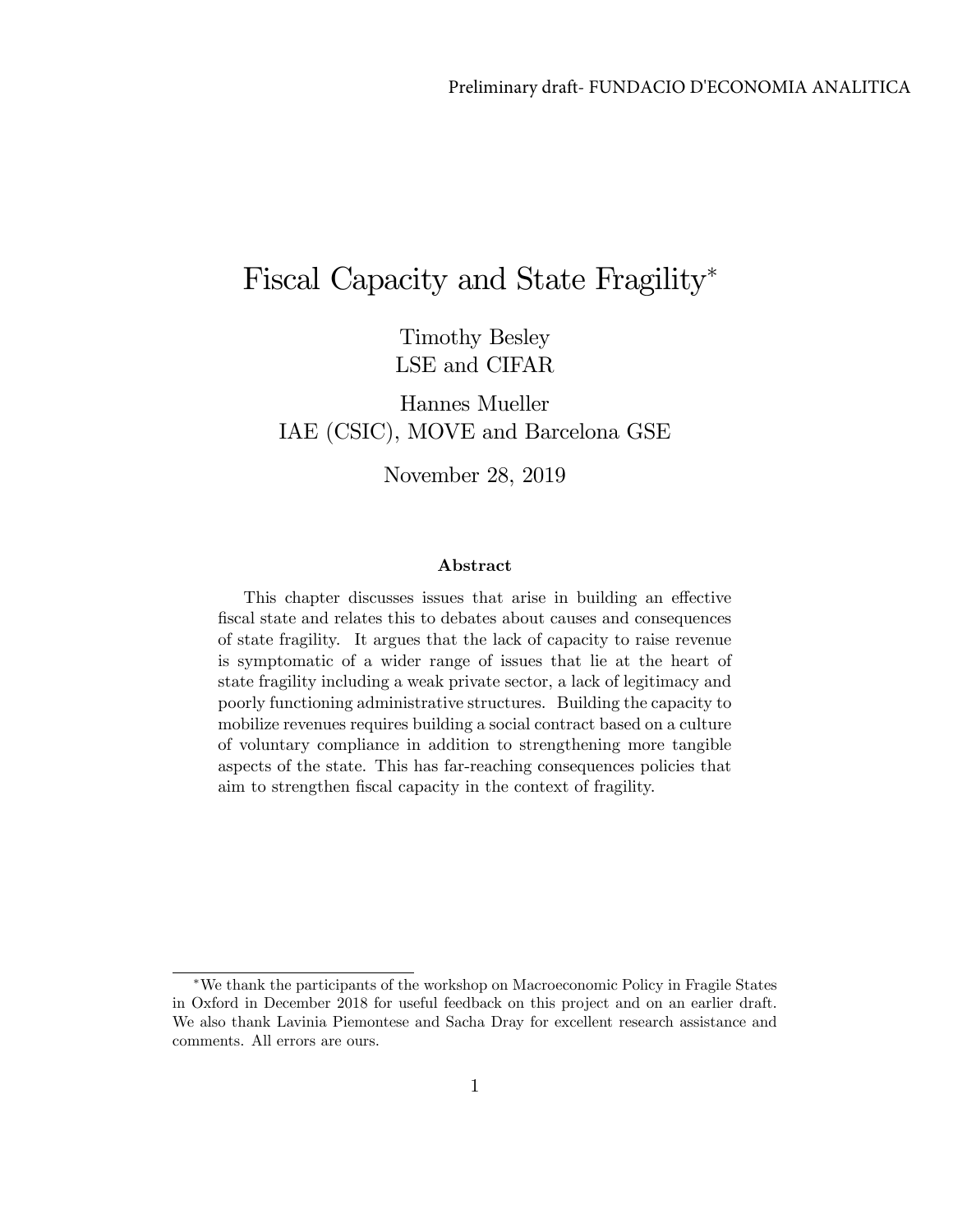"It is shortage of resources, and not inadequate incentives, which limits the pace of economic development. Indeed the importance of public revenue from the point of view of accelerated economic development could hardly be exaggerated." Nicholas Kaldor, 'Taxation for Economic Development," Journal of Modern African Studies, 1963.

 $T$ [T]he fiscal history of a people is above all an essential part of its general history. An enormous influence on the fate of nations emanates from the economic bleeding which the needs of the state necessitates, and from the use to which the results are put." Schumpeter, The Crisis of the Tax State, 1918.

## 1 Introduction

While there are many dimensions to state fragility, a weak capacity of the state to raise revenue is a key feature. Technical support is often provided to increase revenue generation as, for example, when a country reforms its VAT system. And international organizations like the IMF as well as donors play a key role in assisting with these more technical aspects of revenue mobilization.

But raising taxes is not only a technical issue but a political and social one. Low tax revenue not only reflects the tax system or a weak economy but also an incompetent and corrupt bureaucracy, lack of cohesiveness in the operation of the state and a weak civic culture in the population. Studying revenue goes well beyond the narrower concerns that, without tax revenues, the state cannot support its citizens. It lies at the heart of the compact between a state and its citizens. The task of raising fiscal capacity in this context therefore needs to pay attention to these dimensions to succeed.

The capacity to mobilize revenues can come from three main sources. First, the economy has to be conducive to levying taxes. Hence having a larger formal economy with large firms will generally make compliance easier. Second, there needs to be investments in monitoring and compliance that makes it feasible to collect taxes owed. Third, citizens have to be willing (at least to some degree) to comply with the demands of the tax system. Relying exclusively on monitoring and compliance is costly. Even though the tax share tends to increase with income, it is well-known that countries raise different levels of revenue per capita even controlling for GDP.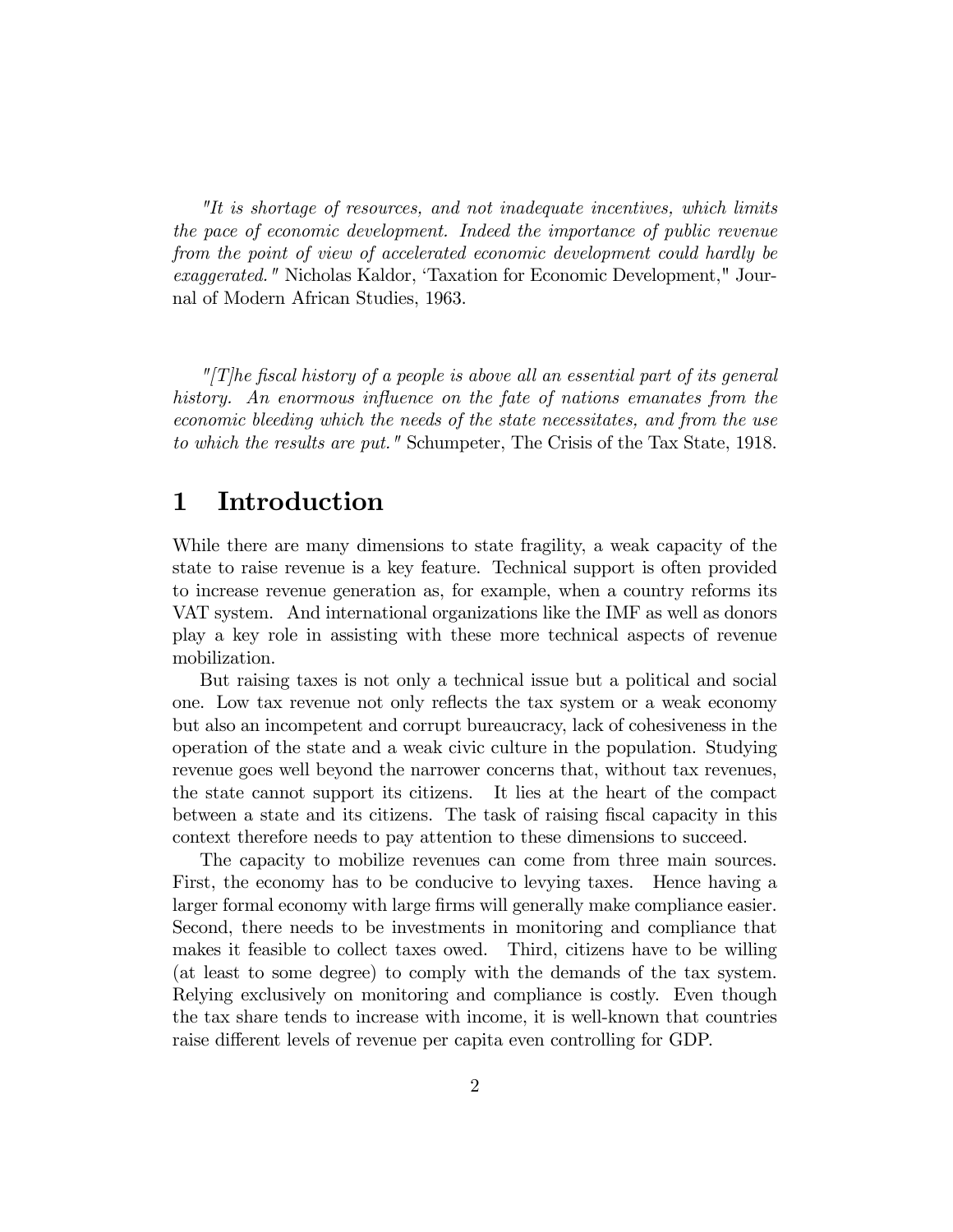Unlike low levels of revenue mobilization, fragility is hard to define and measure. This is because fragility is essentially a statement about risks, i.e. the risk of failure when put under stress. But failure is not easy to define in the context of the multi-dimensional responsibilities of states and measuring the risk of failure is therefore complicated. Commonly used approaches, including the CPIA used in this volume, harness aggregates (typically weighted sums) of many indicators to capture fragility. This has the advantage of giving the measurement a broad base but the disadvantage of being less transparent and generating the tendency to evaluate fragility ex-post. For example, a country will tend to be labelled as fragile after it has experienced the outbreak of armed conflict in its territory or a dramatic decline of its  $GDP<sup>1</sup>$ 

Here we follow IGC (2018) which argues that there are six key symptoms of fragility in general: (i) Weak state capacity: a failure to invest in Öscal, legal, regulatory and spending capabilities of government. (ii) A weak private sector: economies are characterized by a large informal sector with few large firms and poor legal structures in place which hampers taxation, (iii) Lack of Security: the state is not able to provide security from disruptive actors (such as organized criminals or militias) throughout its territory. (iv) Weak resilience: the economy often relies on few sectors and is subject to external shocks which threaten political stability. (v) Low levels of state legitimacy: society suffers from low levels of trust and reciprocal compliance; and (vi) Polarized societies: prevalence of oppositional identities whether ideological, ethnic, linguistic or religious. Different polities display these symptoms to differing degrees. Moreover, countries that have functioned effectively for long periods of time may occasionally display some of these symptoms.

The symptoms of state fragility are best thought of as lying on a continuum with multiple dimensions. Underlying causes are more complex still. Many of the dimensions reinforce each other and there is no clear-cut causal structure. While it is important to keep the wider picture in mind, it can be useful to examine a specific aspect of state effectiveness as we will do here. By unpacking issues around revenue mobilization, we will gain wider insights

<sup>1</sup>For a discussion of the CPIA and its relationship with future risks see Celiku and Kraay (2017). In their recent report, the OECD (2018) tried to avoid this problem and instead framed fragility as a combination of risks and coping capacities through a principal component analysis of over 40 variables. However, fragility even in this dataset should be regarded as much an evaluation of realized failures (a fall in the growth rate) as a measure of unrealized risks.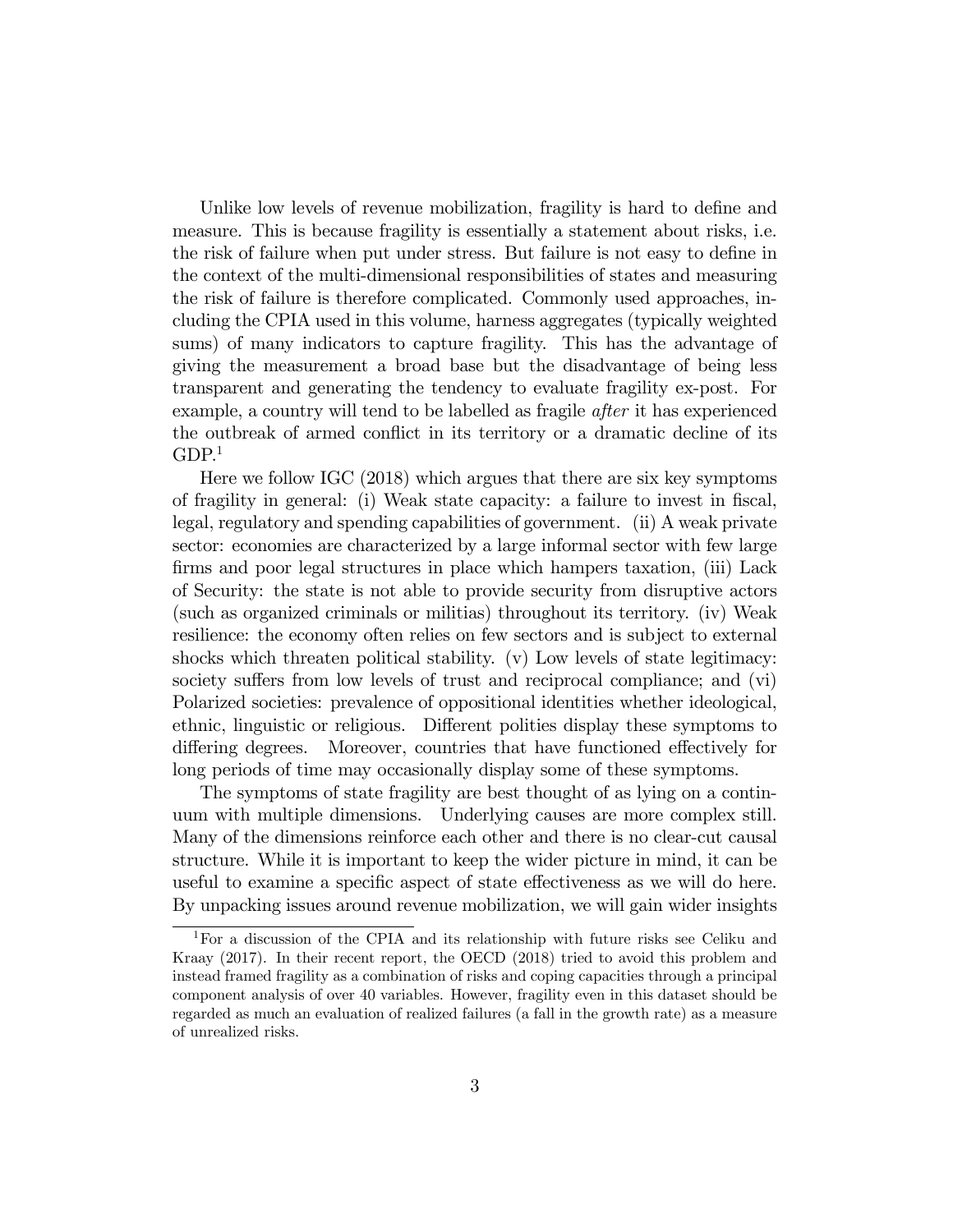into fragility problems and the specific challenges that need to be addressed to create a more effective state.

Taking this to heart, this chapter looks at the challenge of building fiscal capacity and discusses how it is related to contemporary concerns about state fragility. It will argue that these two lines of thinking have strong commonalities and that by learning about one specific weakness in the way that the state works – poor revenue raising capacity – we learn a lot about how states function effectively in general. Therefore, a key message developed here is that it is essential to move beyond purely technocratic approaches to revenue mobilization and to incorporate an appreciation of the political and social dimensions of fiscal capacity.

The chapter is organized as follows. The next section reviews some important background elements. It discusses some of the relevant ideas in the literature on the role of institutions, civic culture and state capacity. In section three, we look at some evidence drawn mainly from correlations which we use to build a narrative and argue that increasing fiscal capacity is related to the development of the state, society and the economy. Section four discusses some policy conclusions and suggests that a new conceptual approach is needed for international engagement on problems of low fiscal capacity and state fragility. We suggest that much greater attention has to be paid to political economy issues.

## 2 Institutions, Norms and Culture

Underlining the importance of political institutions has now become an established line of argument in explorations of the factors that are conducive to economic development. Seminal historical work by North (1990) and North and Weingast (1989) envisages building institutions that restrain the state as the sine qua non of economic development. A recent literature in political economy such as North et al. (2009), Acemoglu and Robinson (2012) and Besley and Persson (2011) stresses the role of building political institutions which create greater cohesiveness as lying at the heart of state effectiveness. There is now a large body of supporting evidence (see Acemoglu et al. 2005) that institutions affect the path of economic development.

One key issue is how far institutions are codified into rules and formal structures. Mapping these has certainly provided valuable insights into correlates of state performance. Less easy to measure are the more informal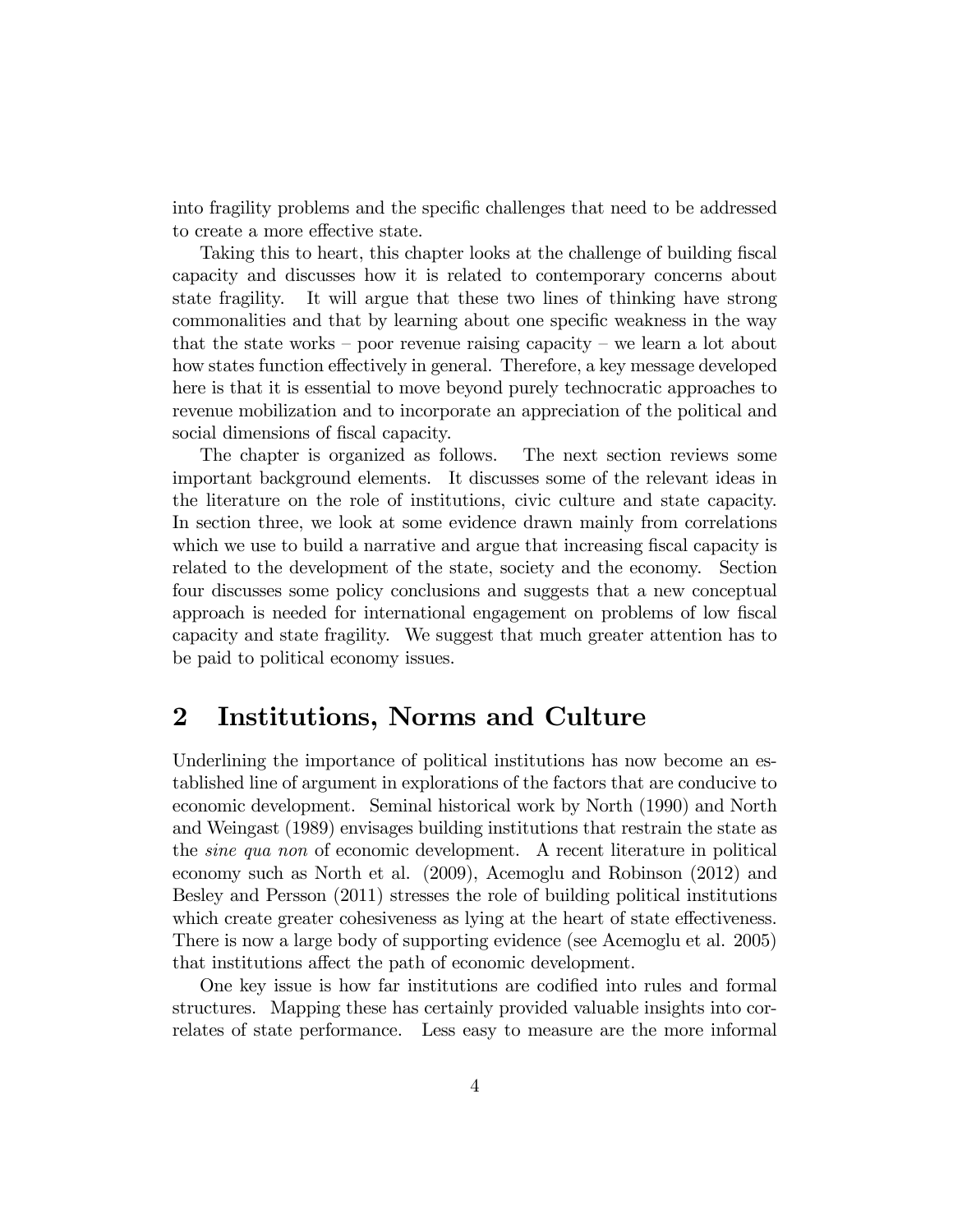aspects of institution building such as how far people choose to behave cooperatively within a set of rules which relates to norms and beliefs about how an institution will work. Increasing attention has been paid to this (Acemoglu and Robinson, 2018, and Bisin and Verdier, 2017) and it leads to a greater interest in the role of culture in making states function effectively. This links to an older literature in political science which gives a key role to transformations in civic culture in explaining how governments work (see, for example, Almond and Verba, 1963, and Lipset, 1960).

A good illustration of the importance of civic-culture is the study of diplomatic parking tickets by Fisman and Miguel (2007). Diplomats to the UN in New York come from different countries but face the same institutional environment in New York. Until 2002, diplomatic immunity protected UN diplomats from parking enforcement actions. Fisman and Miguel show that diplomats from countries with high levels of corruption (on the basis of survey-based indicators) accumulated significantly more unpaid parking violations. And the effect is large with diplomats from the most corrupt countries accumulating about 80 percent more parking tickets than diplomats from the least corrupt countries. This is a striking variation in behavior purely driven by the different cultural backgrounds of these diplomats.<sup>2</sup>

In the context of fiscal capacity, Besley (2019) discusses three roles for civic culture (see also Levi, 1988 for historical evidence). First, it has a direct impact on fiscal capacity because tax compliance increases when individuals regard it as their duty to pay taxes. Second, civic culture reacts to the investments of the government. For example, tax compliance increases when public goods are provided and falls when the elite uses the state to extract resources.<sup>3</sup> Third, there is a complementarity between being a civic-minded citizen and the proportion of such citizens in the population as a whole. It is more attractive to be civic-minded when there are more civic-minded citizens around. This leads to a self-reinforcing cultural dynamic which is affected by government policy.

The two approaches, building institutions and building a civic culture,

 $2$ The article also finds that diplomats of the best-behaving countries were converging towards bad behavior over time but that the enforcement of ticket fines after 2002 reduced false parking dramatically. Both of these results show that the institutional framework matter for behaviour.

<sup>3</sup>From a modeling perspective, civic-minded citizens are like motivated agents in the sense of Besley and Ghatak (2005); they respond positively if their preferences are aligned with the government objectives and negatively otherwise.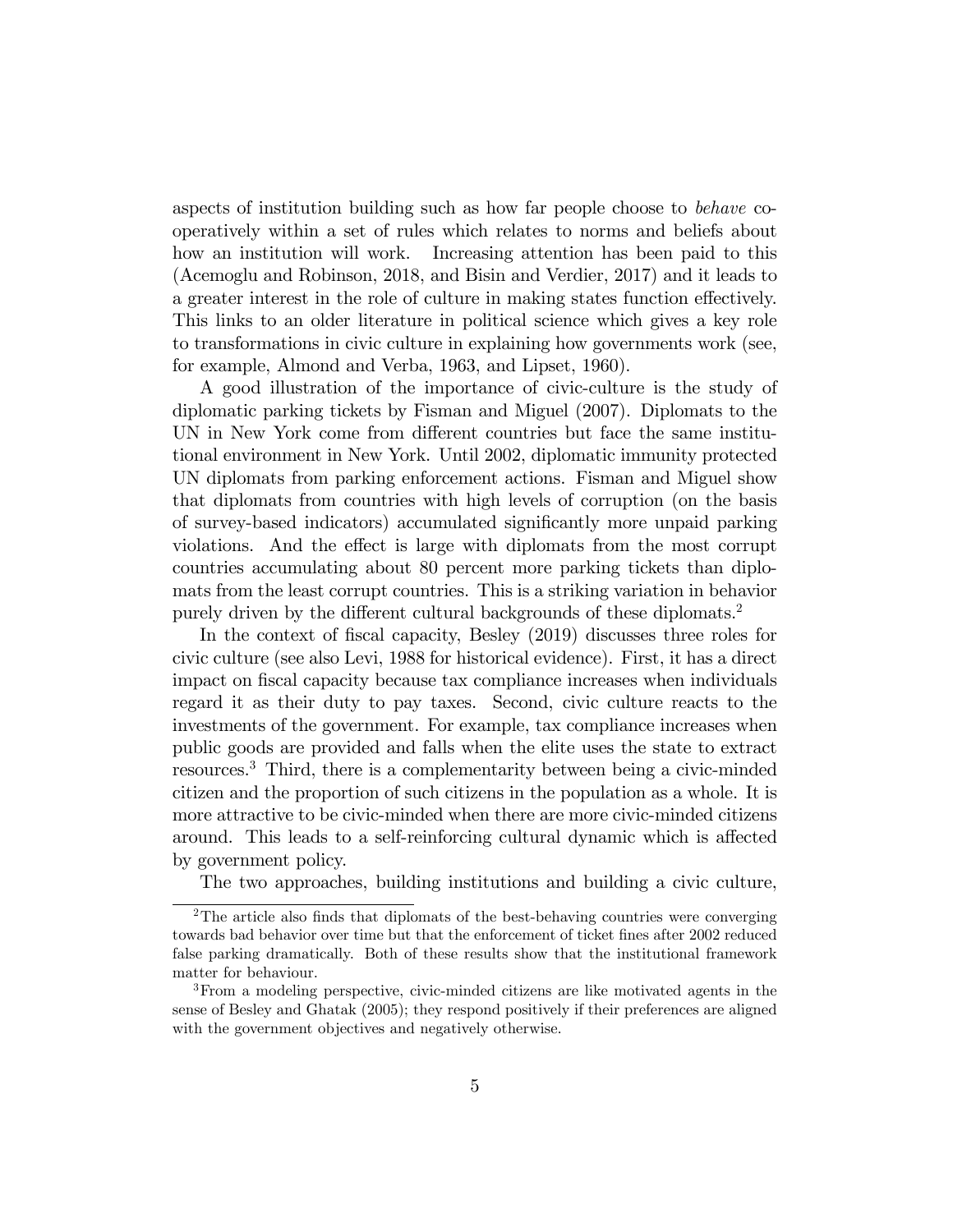are increasingly seen as complementary and here we highlight these complementarities and take policy conclusions from this. Interestingly, this is in line with two old traditions in social science. The first follows Hobbes  $(1651)$  who envisaged state building in terms of the expansion of formal state authority and the capacity to project power in the form of a *Leviathan*. This is often contrasted with the contractarian approach of Locke (1690) and Rousseau (1762) which views the state as a nexus of reciprocal obligations and where voluntary compliance is key to state power. Both approaches give a role for institutions in restraining state power.

State capacity has three core dimensions (for a brief summary see Besley and Persson, 2014). Fiscal capacity is the capacity of the state to raise revenue. Most government activities require revenues from a tax system with the power to enforce payment of statutory taxes. This must be underpinned by the recruitment and training of tax inspectors and investing in systems of monitoring and compliance. Fiscal capacity acts in conjunction with legal capacity and collective capacity but is also ináuenced by civic culture and the level of per capita income.

Legal capacity is the capacity of the state to secure private property rights to the ownership of physical and human assets. Policies of effective market support require a series of costly and durable investments. For example, public land and property registries have to be built, and functioning court systems require trained officials and a number of courts on top of written statutes.

Collective capacity augments markets, mostly by supplying public goods. But policies to limit inequality also belong in this category, as do paternalistic policies to counter imperfect individual decisions. Stretching the concept further, the regulation of externalities also increases the benefits of using markets. As with market support, increasing collective capacity requires investments. For example, running an effective public health system is enhanced by investments in delivery, trained personnel, structures, and equipment.

Here our primary focus is on fiscal capacity. Weak fiscal capacity contributes to state fragility in several ways. First, it encourages government to use sources of tax revenue which can undermine trust in government. For example, resorting to the use of the inflation tax or finding other less transparent and arbitrary ways of acquiring resources. This weakens legitimacy. Using more selective forms of taxation can also enhance polarization between taxpayers and others. This weakens cohesion. Low levels of fiscal capacity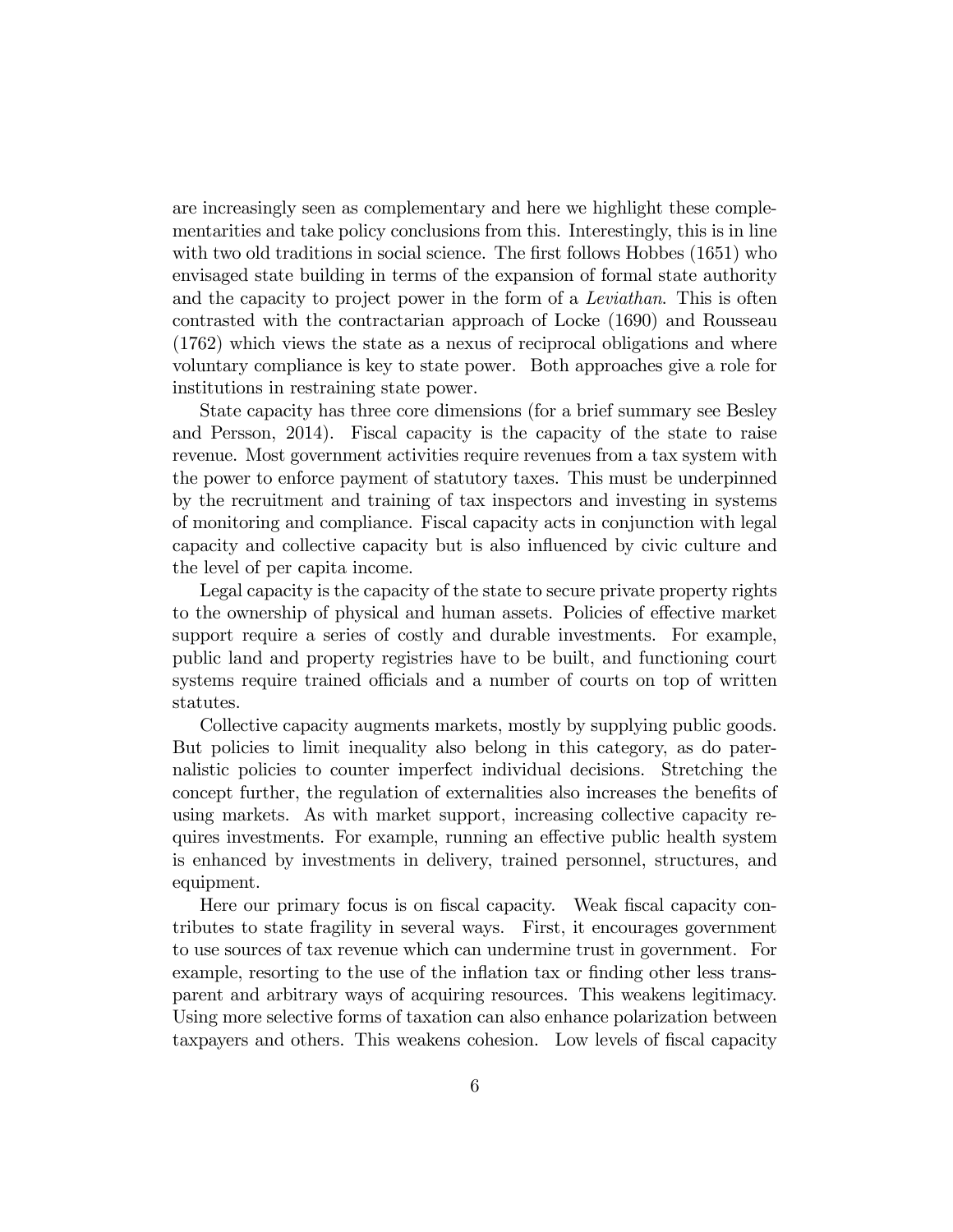make it harder to use government debt as a source of smoothing shocks but also because broad-based taxation is more stable. This reduces resilience. In extreme cases, natural-resource based taxation tends to fluctuate due to price shocks making intertemporal management of public resources much more challenging.

As we explain below, building state capacity is partly a function of making investments in the working of the state. This is facilitated by having a constellation of institutions which is conducive to this. It is also affected by the complexion of society, particularly the extent of oppositional identities and the strength of civic culture. We will now present some evidence that these dimensions of state functioning are associated with fiscal capacity building and relate them to debates about state fragility.

## 3 Country Experiences

In this section, we discuss some of the evidence of the link between state fragility and fiscal capacity grouped under three headings: state, society and the economy. Fragility affects all of these and we discuss some of the main theoretical ideas as well as the links to evidence based on country experiences. This will serve as a backdrop to the discussion of policy implications.

### 3.1 The State

Institutions and State Capacity The state operates in a framework of institutions which serve two core functions: allocating access to power and regulating its use. The latter plays a key role in shaping whether the state is used for common purposes or is captured by sectional or private interests. Legitimacy comes both from constraints on power as citizens and from the acquisition of power. Elected leaders often claim legitimacy via having a mandate from the people, a claim which is less compelling for those who rule by force or have inherited power.

Some symptoms of state fragility are a direct consequence of institutional conditions. For example, lack of institutional cohesion can result in low levels of state capacity. This is because the incentive to invest will be greatest when the state is used for common purposes (Besley and Persson, 2009, 2011). Reflecting this, there is a robust correlation between fiscal and legal capacity and weak executive constraints across a range of measures (Besley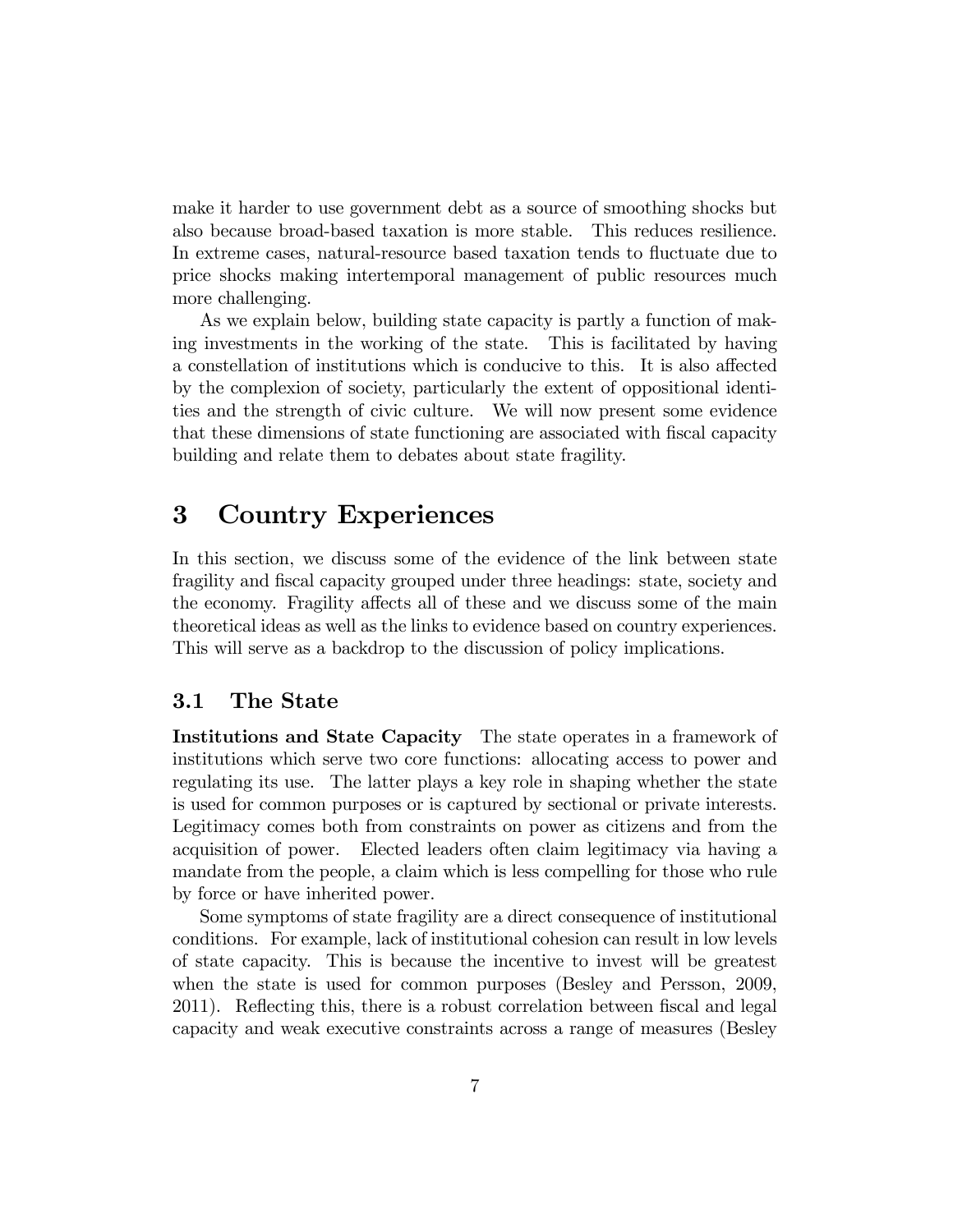and Persson, 2009) and this also holds for fiscal capacity for a sample of countries in the 20th century even when country fixed effects are included (Besley et al., 2013).

Lack of institutional cohesion also matters for security. Besley and Persson (2011) present theoretical and empirical evidence that weak executive constraints are associated with a higher risk of conflict. This makes sense from a theoretical point of view as incentives to fight are likely to be strongest when the state can be used for private rather than common interests. So we would expect weak executive constraints to increase political instability further weakening incentives to invest in state capacity (Besley and Persson, 2010). Moreover, those who acquire power after a period of conflict may lack legitimacy.

Table 1 provides a summary of the resulting empirical relationship between cohesive institutions (executive constraints) and state failures like the collapse of GDP or the outbreak of armed conflict and the use of purges. The table shows simple summary statistics for the occurrence failures in country/years with weak and strong executive constraints. On all dimensions, thus form of insecurity is more likely for countries with weak executive constraints.<sup>4</sup> As the last column of Table 1 shows, this holds even when controlling for GDP levels.

#### Table 1

Two further background factors bear on the incentives to invest in state capacity. The Örst is the underlying state of polarization, typically rooted in religious and/or ethnic divisions. We return to this in the next section. The second is access to natural resources and aid revenues. Natural resources weaken the demand for tax revenue from other sources and hence blunt the incentive to invest in fiscal capacity. Such resources also make capturing the state more valuable and hence can fuel conflict and political instability.

The state of institutions, availability of natural resources and polarization lie behind all dimensions of state capacity affecting incentives for the state to be more or less cohesive and hence to invest. Many of these are also factors that lie behind fragility and can generate dynamics towards a negative but stable equilibrium - in conflict studies this has been coined the conflict trap (Besley and Persson, 2011 Chapter 5).

<sup>4</sup>Accordingly, Besley and Mueller (2018d) model executive constraints as a fail-safe mechanism of the state.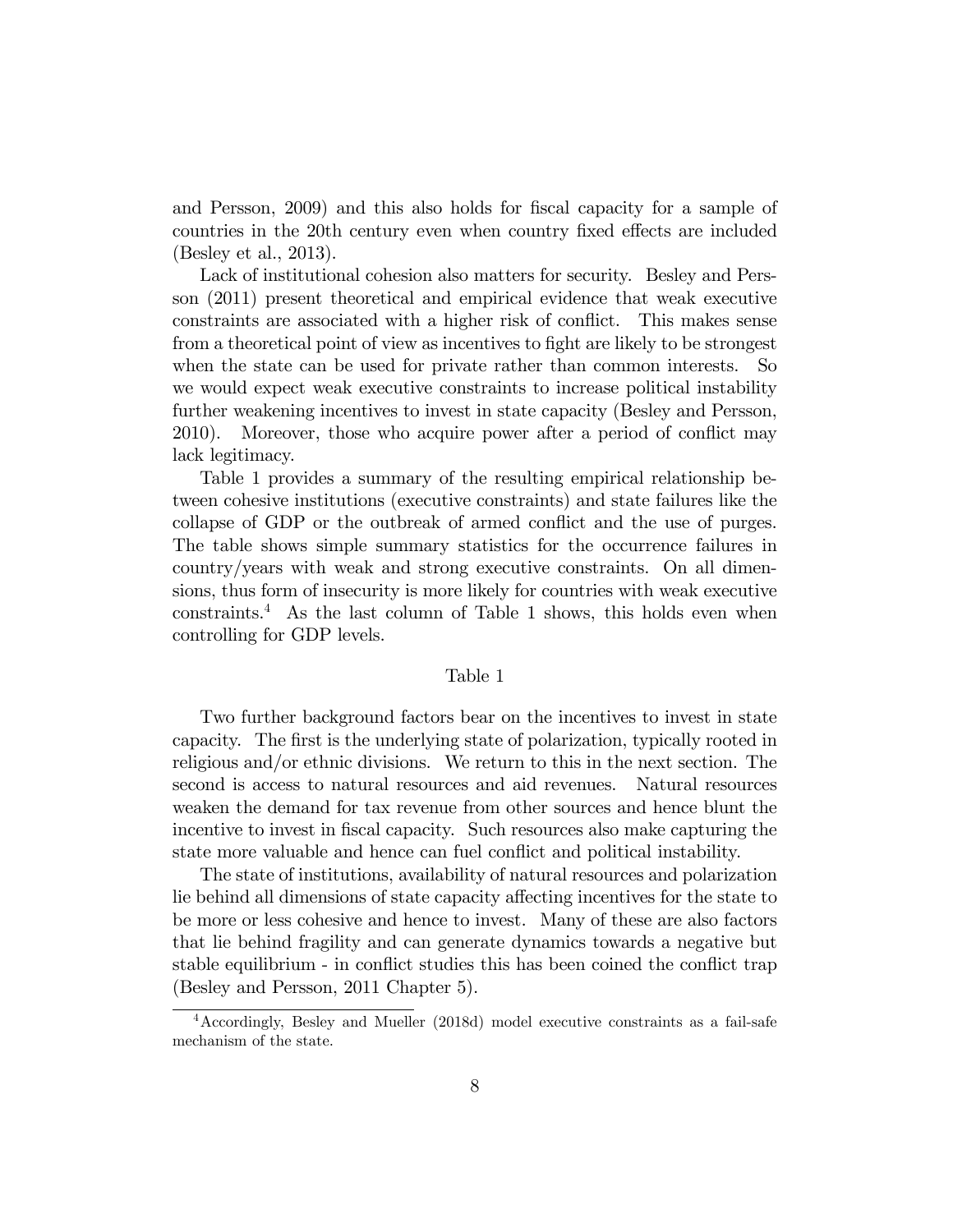Different dimensions of state capacity can be complements in the sense that investing in one dimension of state capacity can increase investment returns in another dimension (Besley and Persson, 2009). To see this, consider the following example. Suppose a government contemplates an investment to encourage participation in the formal labor market. In a low-income country, this may, for example, be a legal framework supporting the formal sector. Such legal-capacity investment is more attractive after a fiscal-capacity investment raising the effective tax rate on labor—it now yields additional tax revenues, which can be used for lower tax rates or more collective consumption. But the complementarity runs both ways. The legal-capacity investment supporting formal sector employment encourages a fiscal-capacity investment that improves labor income tax compliance, as the broader tax base implies more revenues.

Such complementarities can explain why governments make simultaneous investments in different state functions. But they also suggest that projectby-project appraisal of individual state capacity investments could seriously understate their benefits. This calls for a holistic look at the economy and state capacity to evaluate the value of state investment. This is important from a modelling perspective; standard models of optimal taxation either abstract from what is done with the revenues or even assume that total transfers need to sum to zero, i.e. there is no public good provision. Such models also rarely look at complementarities between the use to which tax revenues are put and tax policies.

Figure 1 from Besley and Persson (2011) illustrates that development goes hand in hand with an expansion of state capacity over different dimension. On the y-axis the Ögure displays the share of income tax in the total tax take, a result of investments in Öscal capacity, and on the x-axis it displays an index that captures the ability of the state to enforce contracts, a result of investments in legal capacity.

#### Figure 1

Clearly, both of these dimensions are correlated with each other and improve as income per capita increases. Most of the high-income countries have managed to invest in both aspects of state capacity. Figure 1 also reveals a distinct group of low income countries with very low legal capacity which all have also low fiscal capacity and collect less than 40 percent of their taxes as income taxes.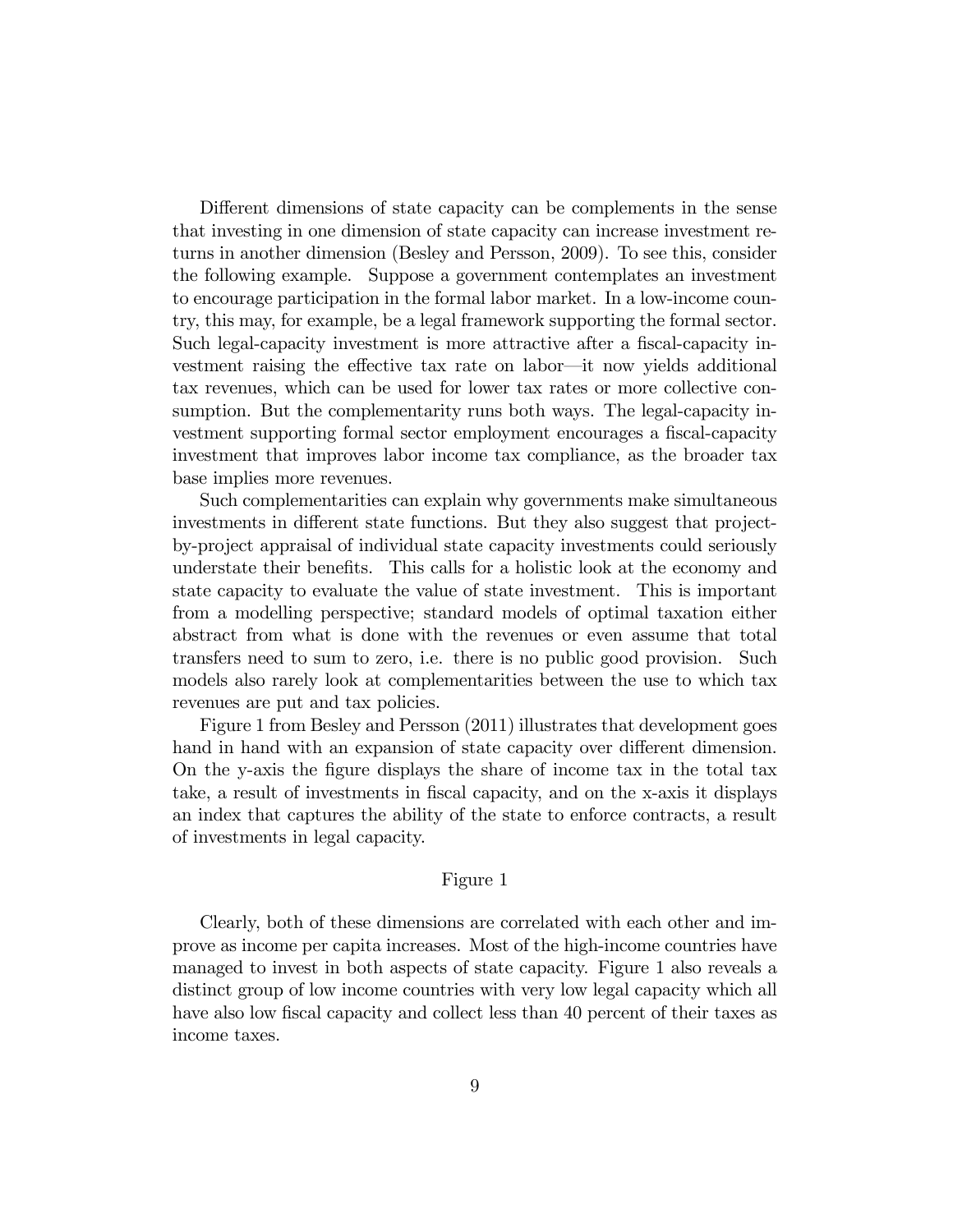An important case study of the complementarities and why this inhibits the development of state capacity comes from Sanchez de la Sierra (2018) who studies the rise of local armed actors in Eastern Congo - a region typically associated with extreme state fragility. The study shows that armed militia groups in this area develop several aspects of state capacity the moment they become stationary. In particular, they start to develop a tax system, security, administration and even provide legal services.

Interestingly, a comparison between the Congolese army and local militias reveals that the militias develop state capacity more vigorously and that this has benefits to the local population. The surveys also reveal that the militias are seen as legitimate (or even more legitimate) compared to the army. One interpretation of these Öndings is that the Congolese state has not managed to move other aspects of state capacity, like taxation and the provision of legal services, with the army and that this is one reason why it fails to enhance welfare and instill loyalty from the local population, something that we will return to below.

**Security and Instability** Fiscal capacity is also affected by lack of security particularly when it leads to conáict and political instability. At the same time the outbreak of political violence is a symptom of state failure and fragility. Thus, the causality between the outbreak of violence and fiscal capacity runs in both directions.<sup>5</sup> On the one hand, higher capacity allows the state to provide security and establish its monopoly of violence. In addition, high state capacity typically means that public services are provided which lowers the incentives to engage in violence for the opposition. At the same time challenges to power imply that the incentives to invest in state capacity fall (Besley and Persson, 2010). Political stability encourages governments to use a long planning horizon which can lead to increased investment in state capacity. A government that is at the brink of collapse will not invest in its own capacity but use all available resources to cling to power. At the same time, violence has an impact on economic activity which will tend to discourage invest in state capacity.

We now look at the relationship between security and fiscal capacity using the IMF world revenue longitudinal data (WoRLD) and data from the Uppsala Conflict Data Program (UCDP) Geocoded Event Dataset (GED) which

 $5$ See Besley and Persson (2011 Table 5.1).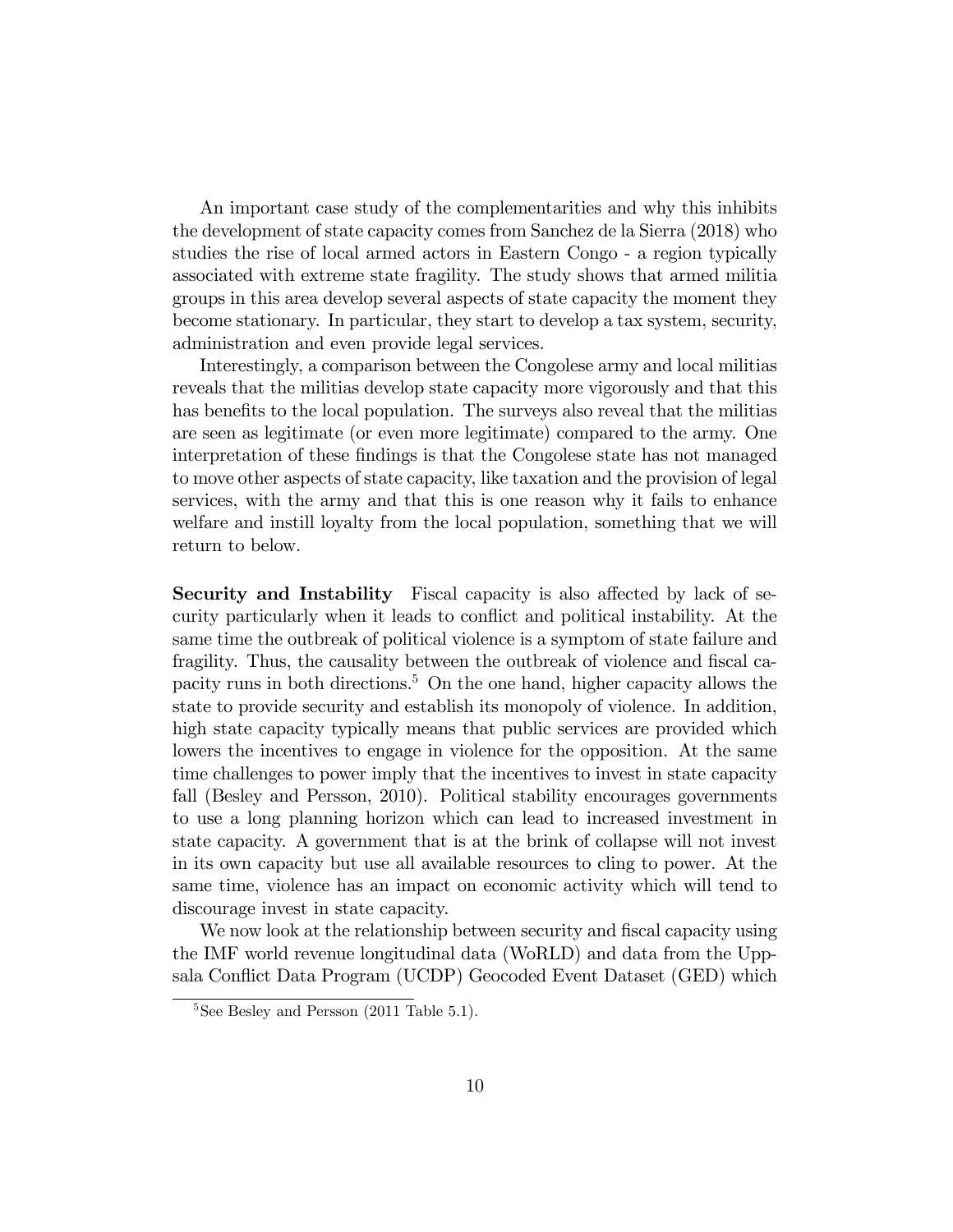we aggregate to country/year or country/quarter data.<sup>6</sup> We follow Mueller  $(2016)$  in defining conflict as violence per capita so that large countries such as India do not appear to be more violent just due to their population size.

Figure 2 shows that the average income tax revenue per GDP in the period 1990-2016 for two groups of countries: those that experienced a great deal of armed conflict throughout this period and those that were mostly peaceful. The average for fragile countries, illustrated by the red line, is considerably lower. In addition, countries with security problems did not develop this capacity over time. There is a clear upward shift in the average of revenues in the peaceful countries which is absent in fragile countries.

#### Figure 2

Figure 3 exploits both the time series and cross-sectional variation to show outbreaks tend to be higher in countries which also fail to raise tax revenues. In Panel A of Figure 3 we look at the relationship between the risk of conflict and the revenue decile of a country/year. The conflict propensity is almost a 20 percentage points higher in countries low tax revenues. This relationship appears to be non-linear with conflict being most concentrated in the lowest decile of tax-collecting countries.

#### Figure 3

Panel B of Figure 3 shows that this pattern is not generated by the between-country variation since it is almost identical when we control for country and year fixed effects, i.e. the relationship is identified from withincountry variation over time. This is important as it suggests that countries tend to stabilize as their revenues increase and that a necessary condition for developing state capacity above a low level is security. Panel B also suggests that it is not global trends in increasing revenue that matter and that a falling conflict propensity at a country level is driving these results.

Although it is necessary to be circumspect, the patterns in Figures 2 and 3 are consistent with the idea that state capacity and conflict reinforce each other and that that fiscal capacity can only develop once security is established. And this hints at the possibility of a "conflict trap" in which there is a combination of high conflict and low state capacity.

 $6$ See Sundberg and Melander (2013) and Croicu and Sundberg (2017).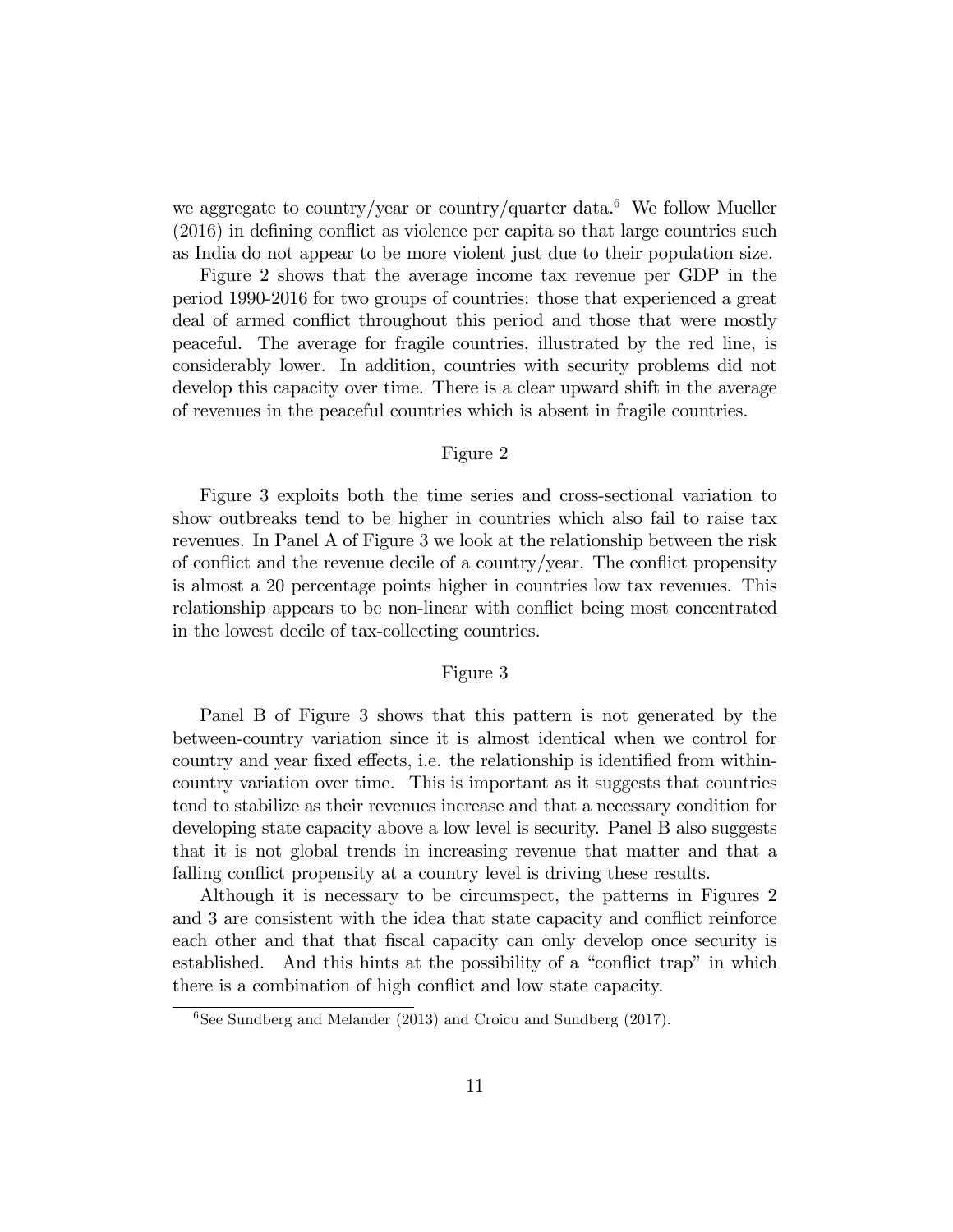Regardless of the causal interpretation, the importance of these kind of complementarities in data are a strong feature fragile countries. The fact that conflict is so much more likely in the lowest decile of fiscal capacity suggests that low fiscal capacity could be a key element of the conflict trap.<sup>7</sup> Panel A of Figure 3 shows that low Öscal capacity and low security correlate and Panel B shows that this is even the case if we control for country fixed effect which implies that history, geography and ethnic composition are not solely responsible for this link. Instead, countries seem to be least secure when they have they have least fiscal capacity. Moreover, Panel B suggests that conflict risk drops dramatically with rising fiscal capacity within the same country, i.e. that it is possible to escape the conflict trap which confirms the findings in Baer et al (2019) in this volume.

This general picture is further reinforced in Figure 4 which is based on four country case studies of how capacity and risk change over time. To get a contemporaneous risk estimate we use the forecasting framework in Mueller and Rauh (2019) to estimate future conflict risk at the quarterly level. In this way we derive a measure of susceptibility to conflict which is not based on an ex post valuation of a situation but captures future conflict risk.<sup>8</sup>

The case studies reveal dramatic differences in conflict risk and revenues. Whereas conflict risk in Uganda was extremely high, reaching up to 70 percent during the conflict, it has been much lower in Venezuela. However, there are also interesting changes across time in which Uganda and Colombia show clear positive and long lasting trends in revenues and negative trends in risk. Venezuela and Nigera, two countries with significant natural resources, do not seem to develop their Öscal capacity in this time period and also do not seem to show any reduction in conflict risk. And indeed, recent events in both Nigeria and Venezuela suggest that the two countries are failing in their ability to provide security.

#### Figure 4

<sup>7</sup>The trap is very clear in the data we use. Countries that come out of violent episode have a likelihood of experiencing renewed violence of over 30 percent the first quarter after conflict ended. The likelihood is then falling but remains significantly higher up to ten years after the violence ended. This data implies that many countries are cycling in an out of violence repeatedly.

 $8$ This sort of framework is also what political risk insurers like the World Bank's Multilateral Investment Guarantee Agency (MIGA) use to calculate political risk insurance rates. To the best of our knowledge MIGA uses a model based on Goldstone et al (2010).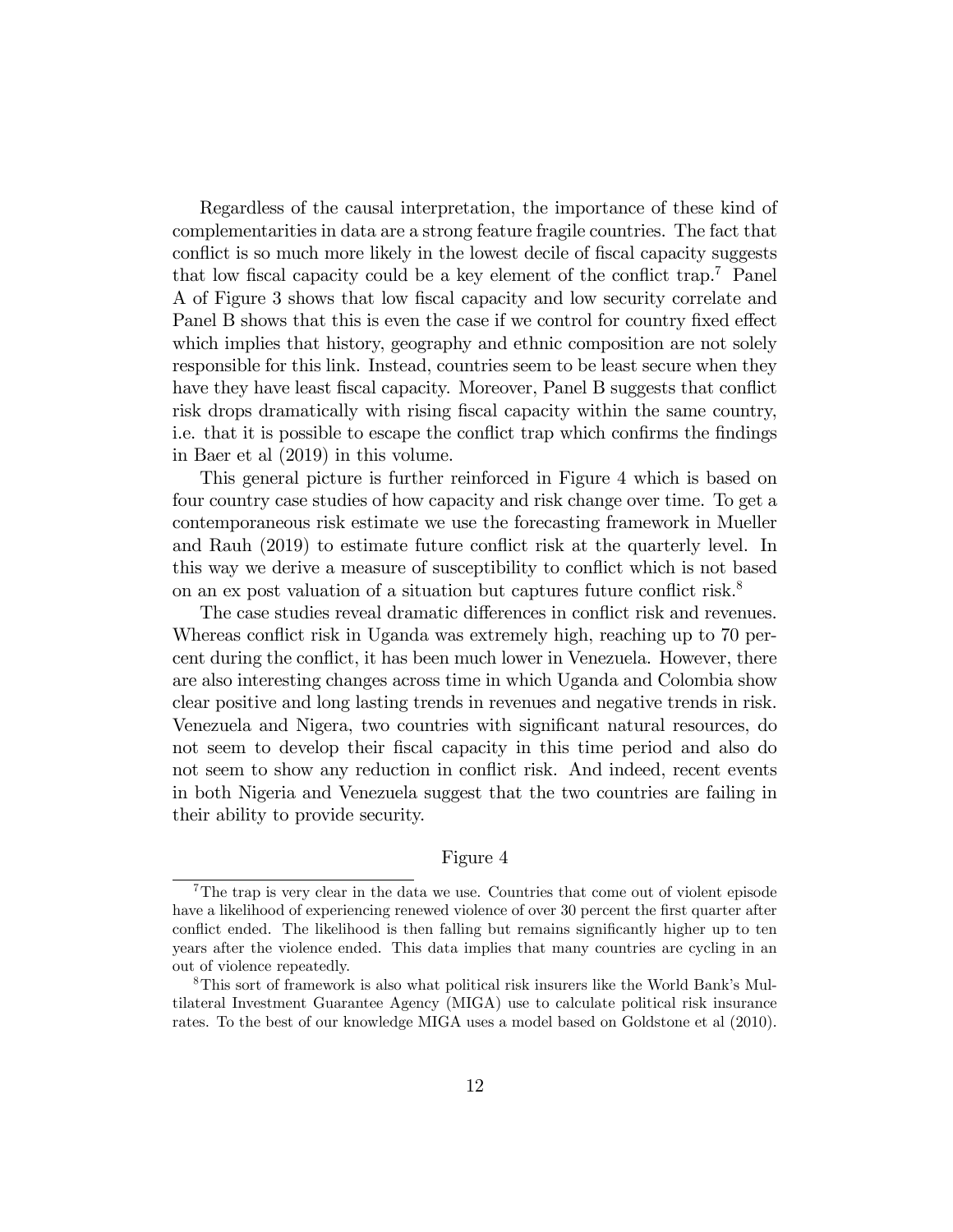Figure 4 suggests that Uganda and Colombia are making moves towards exiting their conflict traps. Both countries have increased the share of tax revenues over GDP by 4-5 percentage points in the last two decades. This does not mean that both countries do not face formidable challenges in the coming years but, given that both countries were facing extreme levels of fragility not too long ago, their current situation gives some hope that escaping the conflict trap is possible.

This raises the complex question of how countries manage to escape from violence. Although it is not the only factor, lack of security is related to a lack of cohesive institutions. Cohesive institutional arrangements make it more likely that the state is used for common purposes and hence reduce the value of fighting for political control. This is consistent with cross-country patterns in the data. But the institutional changes do not necessarily need to take place at the federal level. Mueller and Rohner (2018), for example, find large falls of violence with local power-sharing agreements in Northern Ireland. Fetzer and Kyburz (2019) exploit variation in revenue disbursements to local governments together with data on local democratic institutions in Nigeria. They find a strong link between rents and conflict. However, having democratically elected local governments significantly weakens the causal link between rents and political violence.

### 3.2 Society

Oppositional identities - whether these are ideological, ethnic, linguistic or religious - are one of the key contributors to state fragility. Here we argue that they contribute directly and indirectly to weak fiscal capacity. The direct channel operates through its consequences for public resource allocation and its indirect channel through weakening the culture of compliance.

Most studies that invoke the importance of societal cleavages take these as fixed. However, this need not be the case. For example, polarization need to not be fixed and ethnic identities can be activated for political use.<sup>9</sup> Moreover, shared experiences can sometimes bring divided societies together. For example, Depretis-Chauvin et al. (2018) show that shared experiences such as winning a football championship influence the strength of ethnic identities. However, even though it is now widely appreciated that narratives

<sup>&</sup>lt;sup>9</sup>For an overview see Fearon and Laitin (2000) and Sen (2007) and for recent evidence see Eifert et al (2010).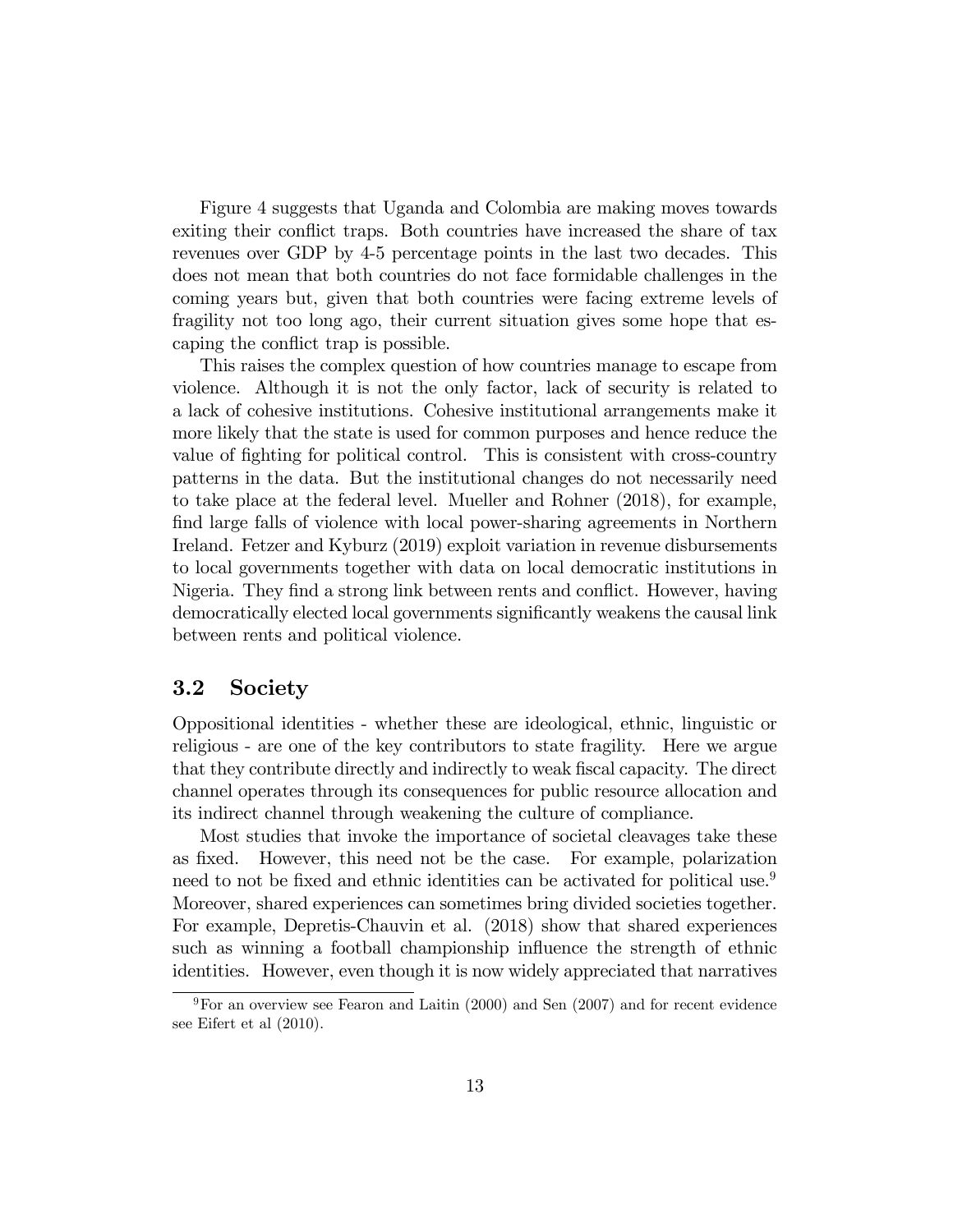that create a shared sense of purpose are important, relatively little remains known about the dynamics of identity and strategies to bring about social cohesion.

As we discussed in the previous section, it is important to consider that societal changes which support the emergence of an effective social contract between the state and its citizens is a dynamic feature of state development. Moreover, it has a bearing on building fiscal capacity which depends on norms and values as well as the coercive power of the state. A state in which citizens share a sense of common purpose and trust the government to deliver on it is more likely to elicit tax compliance as we discuss further below.

The discussion of society and its evolution goes beyond traditional boundaries of economic analysis which take preferences and values as fixed.<sup>10</sup> Although norms are discussed in a range of economic applications, they are rarely joined to discussions of state capacity.

Politics and Resource Allocation Polarized societies can affect political instability; there are many studies which have linked ethno-linguistic and religious cleavages to an increase the likelihood of violent conflict, for example, Montalvo and Reynal-Querol (2005), Esteban et al. (2012) and Michalopoulos and Papaioannou (2016). In general more oppositional identities at the core of politics makes it more challenging to organize common interest policies. There is a range of studies that have linked polarization and fractionalization to patterns of public spending, for example Alesina et al. (1999) Hodler and Raschky (2014) and De Luca et al (2018).

As we argued above, cohesion is important to the incentive to build state capacity. Hence fractured societies which result in more conflict over public resources are not conducive to revenue mobilization. As Besley and Persson (2011) show in cross-country data, fractionalization is strongly negatively correlated with measures of state capacity although it is hard to infer causality from such data.

**Compliance** It has long been recognized in the literature on "tax morale" that non-pecuniary motives are important in tax compliance.<sup>11</sup> Following

 $10$ That said, many economists have argued for treating these things as endogenous (see, for example, Bowles, 1998).

<sup>&</sup>lt;sup>11</sup>See, for example, Luttmer and Singhal  $(2014)$  and Torgler  $(2007)$ .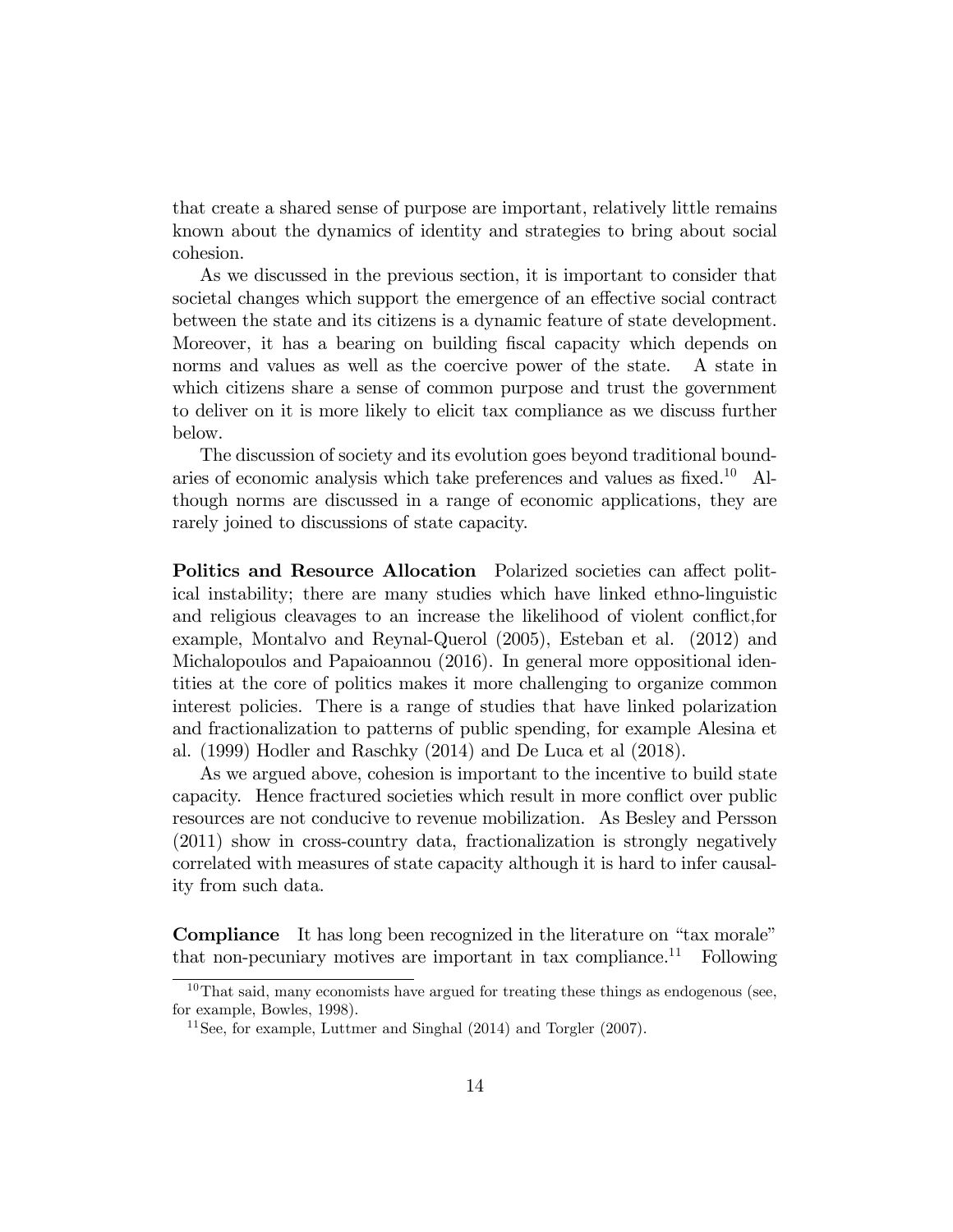the historical narrative of Levi (1988), Besley (2019) argues that this can be linked to the way in which the state chooses to spend resources. The larger the transfers to favored groups, the less likely it is that a broad culture of tax compliance will emerge. Moreover, this is an issue of trust; citizens must be able to believe that the state will pursue common purposes rather than operating as a private Öefdom of a ruling elite or ethnic group.

Compliance provides a direct link to the idea of legitimacy, i.e. the process by which individuals defer to decisions and rules, following them voluntarily out of obligation rather than out of fear of punishment or anticipation of reward.<sup>12</sup> It is arguable that core aspects of state capacity, especially in legal and fiscal capacity, are directly related to building norms of voluntary compliance. Levi et al (2009), for example, demonstrate a link between the extent of the trustworthiness of government and procedural justice and citizensí willingness to defer to the police, courts, and tax department in a wide range of African societies. More generally, this makes clear that effective states are built on a the back of "civic cultures" which can facilitate the operation of state functions.

Reciprocity can be an important part of this. For example, citizens pay taxes along as the state reciprocates by providing public goods. But if citizens feel that the political elite or the bureaucratic apparatus is stealing money they have no incentive to pay taxes and corruption erodes state capacity through its effect on legitimacy.

Pulling this together, we would expect the willingness to comply with taxes to be stronger where citizens identify more with the revenue raising collective and where there is greater trust in the state to deliver by providing public goods. We now look at some evidence for this idea in attitudinal data. Specifically, we link national identities, trust in government and the willingness to pay taxes from two large databases of survey results, the World Value Surveys and the Afrobarometer.<sup>13</sup> The first of these covers a global population while the Afrobarometer only covers Africa. However, given our focus on state fragility, this is arguably a more relevant population.

Both surveys ask questions that capture the attitude of the respondent towards paying tax and also questions on identities. The surveys are repeated cross sections with the questions being asked over several rounds. We will

 $12$ Tyler (2006)

<sup>&</sup>lt;sup>13</sup>Besley (2019) shows evidence based on combining the European Values Survey and World Values Survey.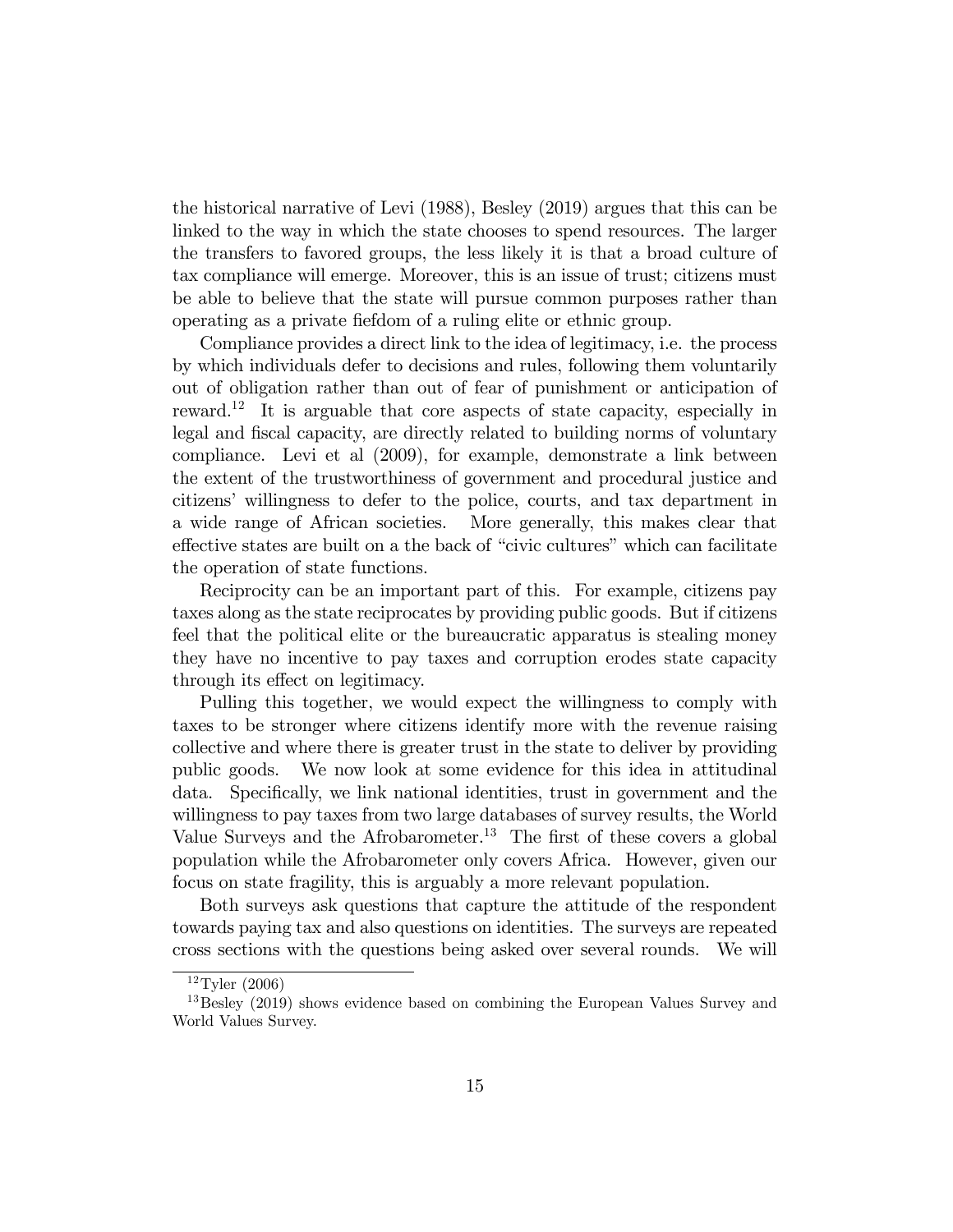include country fixed-effects and survey round dummies and hence rely on within-country variation after controlling for any "macro" time effects. We also have access to a range of control variables in the survey such as age, education, gender and income.

The question that we use to gauge whether attitudes are supportive of tax compliance in the World Value Survey is whether the respondent believes that cheating on taxes is ever justified. To make the interpretation of magnitudes easier we reverse the scale such that only respondents that believe cheating is never justified are coded as 10. The mean of the resulting variable in the World Value Survey sample is 8.7, i.e. most people believe taxes should be paid. In the Afrobarometer we use three questions surrounding the necessity to pay taxes: 1) whether they think it is wrong not to pay taxes (coded 1-3), 2) whether they have refused to pay fee or tax to government (coded 1-5) and 3) whether they agree to the claim that people must pay taxes (coded 1-5). Again, we find throughout that, by and large, respondents believe taxes need to be paid.

The results in Tables 2 and 3 show a strong and robust relationship between attitudes towards paying taxes and a stronger sense of national identity, even if one controls for country/round fixed effects. Table 2 shows results for the World Value Survey.<sup>14</sup> Column (1) shows the overall correlation between whether the respondent believes that cheating is not justified and national identity. Columns  $(2)$  to  $(4)$  add fixed effects and controls. Column (5) shows the result if we code a simple dummy that captures whether respondents think that cheating is completely out of question and therefore receive the top score (10). In all cases the positive relationship with national identity, even when controlling for the strength of local identity, is robust.

#### Tables 2

Table 3 confirms the same pattern with the different sample and questions from the Afrobarometer. Columns (1) to (3) of Table 3 do not control for country/wave fixed effects, columns  $(4)$  to  $(6)$  are. Again results indicate a positive relationship between national identity and attitudes towards paying taxes. The only exception is the question regarding whether the respondent has refused to pay taxes or a fee before which tends to be answered positively for individuals with stronger national identities. Although only based on

<sup>&</sup>lt;sup>14</sup>These develop some of the empirical findings in Besley (2019) who uses combined data from the World Values Survey and European Values Survey.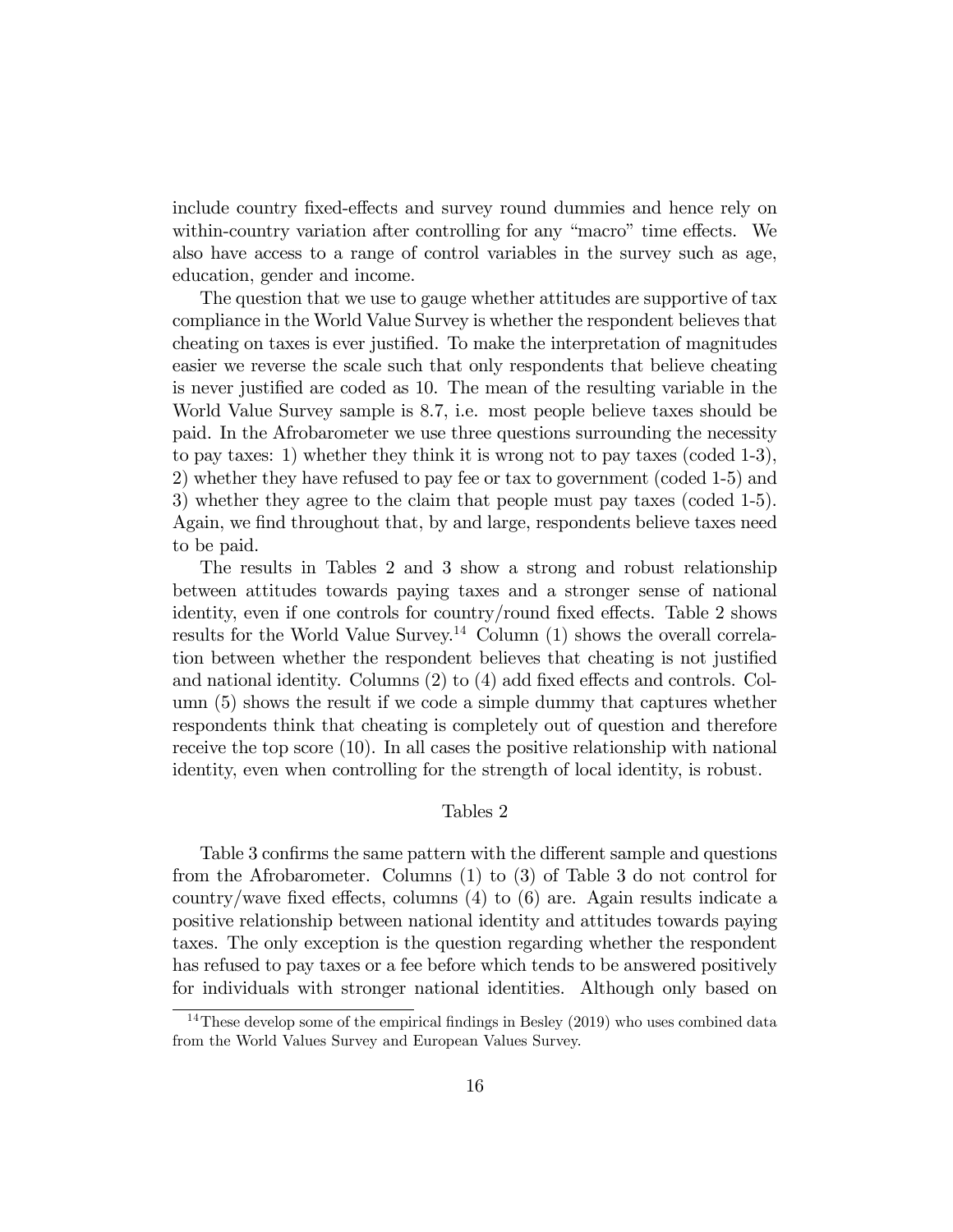subjective attitudes, these correlations do suggest a link between national identity and compliance.<sup>15</sup>

#### Tables 3

In Tables 4 and 5, we consider the link between trust in government and willingness to comply with taxes. The results show some strong patterns in the existing survey data which are consistent with this view. In Table 4 we report on the same World Value survey data question as in Table 2 only that we now try to explain the willingness to pay taxes through the attitude of the respondent to the government. Confidence in government is significantly correlated with the opinion that cheating on taxes in not justified. Confirming what was shown in Besley  $(2019)$ , this relationship is not simply a proxy for attitudes regarding government or general trust but seems to be specific to the attitude towards the government.

#### Tables 4 & 5

In Table 5 we look at various measures of the willingness to pay taxes in the Afrobarometer data and two dimensions of attitudes towards the government. The first, shown in Panel A, is measuring whether respondents trust the tax department, i.e. the institution which is directly in charge of collecting taxes. There is a positive, signiÖcant relationship between trust in the tax department and the willingness to pay taxes. This positive relationship is also economically relevant. Moving an individual from low to high trust changes attitudes regarding taxes by up to half a standard deviation. This relationship also holds when we control for country fixed effects and individual controls. In Panel B we show similar magnitudes when we look at the corruption of tax officials. Individuals are much less likely to be willing to pay taxes when they think that tax officers are corrupt. This raises an interesting perspective on the role of the tax agency when raising taxes. A population that sees tax officials as corrupt will not be willing to pay taxes and investing in the conduct of these officials is therefore an important part of raising Öscal capacity.

<sup>15</sup>Blimpo et al (2018) use Afrobarometer data to show a strong positive correlation between electrification, national identity and tax compliance attitudes at the subnational level. They instrument electification with the density of power grids at the district level and find strong effects of electrification on the willingness to pay taxes.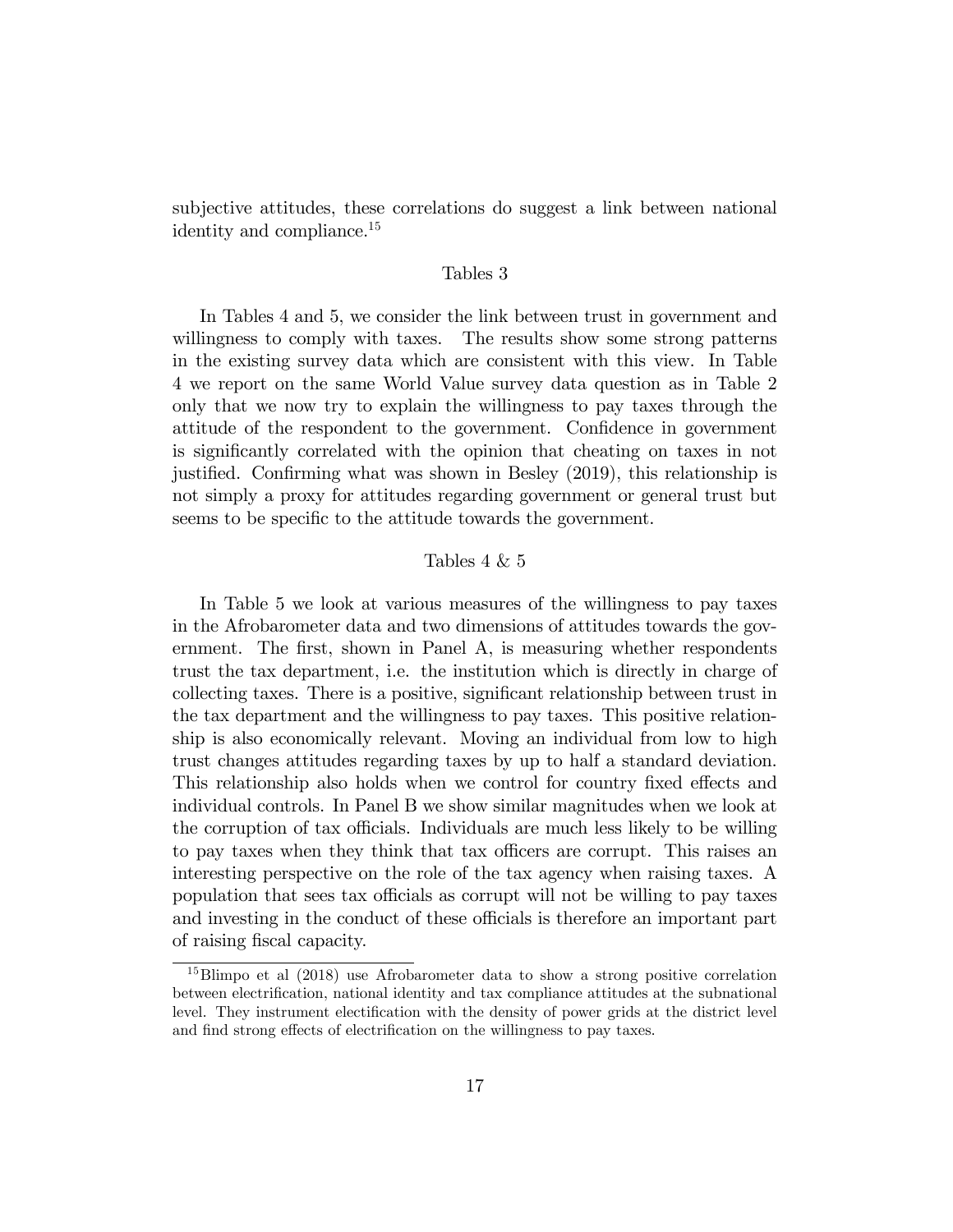These are only correlations. However, the evidence provided in Weigel (2018) supports the ideas behind the mechanism that we are suggesting. He examines the determinants of payment in a citizen property tax campaign that raised average compliance from 0% to 10%. Aside from ability to pay, prior beliefs about the legitimacy of the provincial government were the strongest predictor of tax payment. Legitimacy was itself ináuenced by tax collectors' identities: minority ethnic citizens were more likely to pay to minority ethnic collectors. In addition, Weigel finds that those paying were more likely to trust the government and believed that more would be submitted to the state and used for public good provision. This lines up with the empirical regularities in Tables 4 and 5.

Weigel also shows that there are knock-on effects of the tax campaign. On average the tax campaign leads individuals to update positively about the legitimacy of the provincial government, indicating a positive feedback loop of state building and citizen tax compliance. Weigel  $(2019)$  also finds that the campaign increased political participation by 5 percentage points (28%): citizens in taxed neighborhoods were more likely to attend town hall meetings hosted by the government or to submit evaluations of its performance.

In conclusion, we believe that a focus on factors which affect trust in government and a sense of identity may have a role to play in building fiscal capacity in general. This is particularly important in the shadow of state fragility where weak legitimacy and low levels of trust are endemic. More generally, the kinds of attitudes that we have looked at shape the environment in which tax policy is made and could be an important diagnostic when considering the context for policy reform. And more generally, it reinforces the idea that reforms in policies and institutions which strengthen trust and legitimacy may have important role to play in building fiscal capacity.

### 3.3 The Economy

Fiscal capacity depends crucially on the structure and development of the economy. For example, structural changes in the economy facilitate the collection of taxes, particularly as formal employment increases. This means that there are multiple feedbacks between state capacity and income. The typical growth process involves higher incomes as well as structural change (e.g., by extending the domain of markets). Higher income will provide a natural boost to investments in some kinds of state capacity. Citizens may more intensively demand goods best produced by the state, creating higher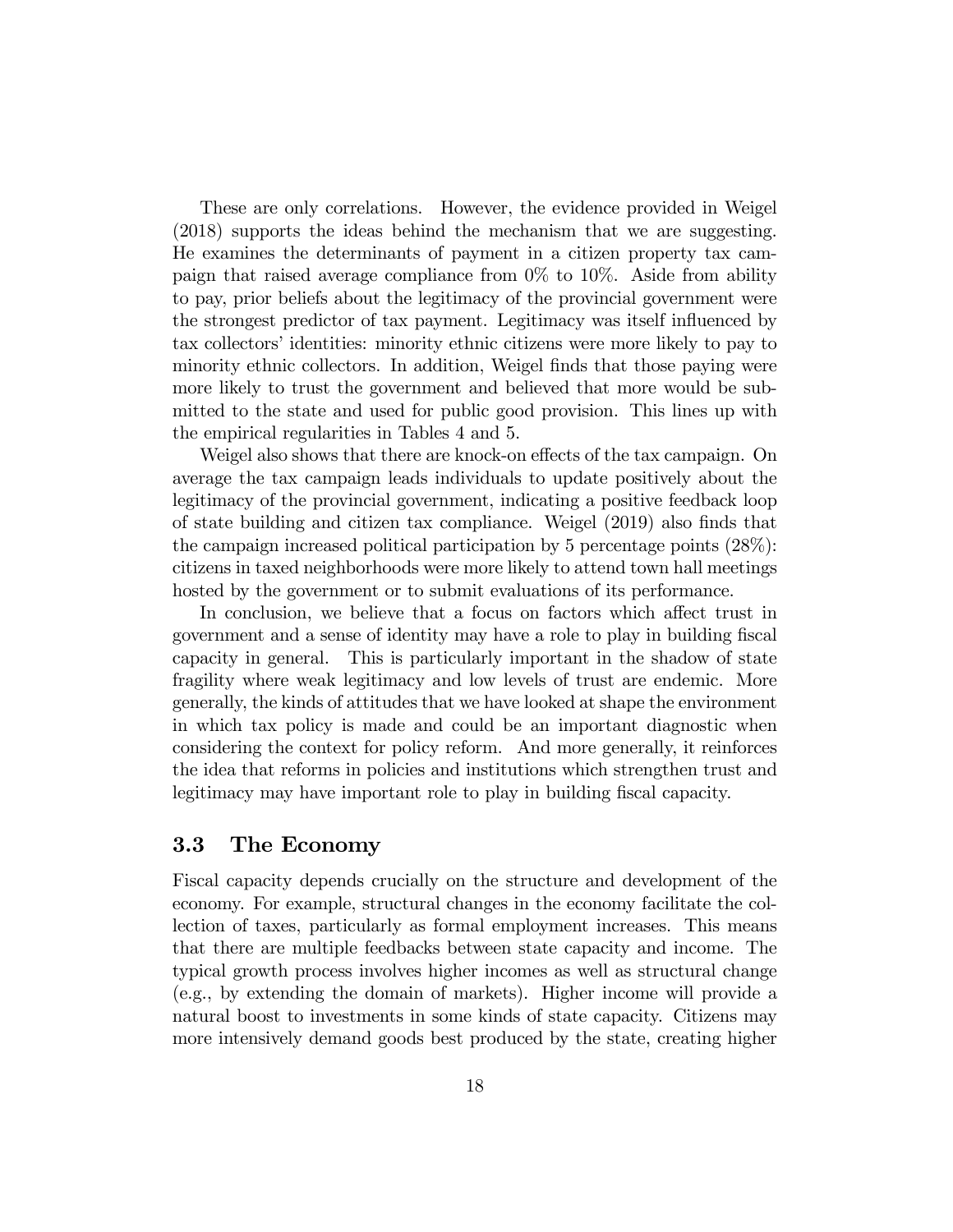returns to investing in collective capacity and fiscal capacity. Larger prospective tax bases also mean that a given investment in fiscal capacity generates larger revenues. Thus, the marginal return to such investment may increase.

As fiscal capacity expands, it is typically by creating more broad-based taxation. In most advanced economics it is the personal income tax (including social security contributions) and broad-based consumption taxes which does the heavy lifting in funding the state. These taxes tend to displace reliance on trade taxes (see Besley and Persson, 2013). This is important as it emphasizes that Öscal capacity building in part mirrors structural change in the economy.

Having a weak private sector economy with little production at scale, which is a symptom of state fragility therefore creates an impediment to building fiscal capacity. Kleven et al. (2016) argue that cross-reporting is facilitated by having larger firms play a principle role in complying with taxes. And, as shown in Besley and Persson (2013), an increase in income tax withholding by employers is an important aspect of fiscal capacity investment. Firms are also at the heart of compliance with VAT.

Jensen (2019) shows that the structure of employment matters and that this structure causally affects the strength of the state. He argues that a high employee-share is a necessary condition for effective taxation and that increases in employee-shares drive the expansion of the income tax base. However, the causality runs in both directions. Assaf, Engman and Ragoussis  $(2019)$  in this volume show that firms in fragile states (based on the FSI definition) are small, low productivity, low growth and report being constrained by a lack of capital and as well as being impeded by volatility in their economic environments.

Some of these issues can be directly traced back to the failure of the state to develop its collective and legal capacity. For example, there is now a large literature that establishes that the weak protection of property rights hinders economic development.<sup>16</sup> Lack of property rights enforcement has the potential to lead to serious distortions of the economy because it can lead to a dramatic misallocation of resources in the private sector towards predation and the defence against predation. There is a direct link to the lack of taxation since predation and weak property rights are more likely when governments lack the kind of broad-based taxation that is needed to redis-

<sup>&</sup>lt;sup>16</sup>For two theoretically structured overview over the literature see Besley and Ghatak (2010) and Gonzales (2012).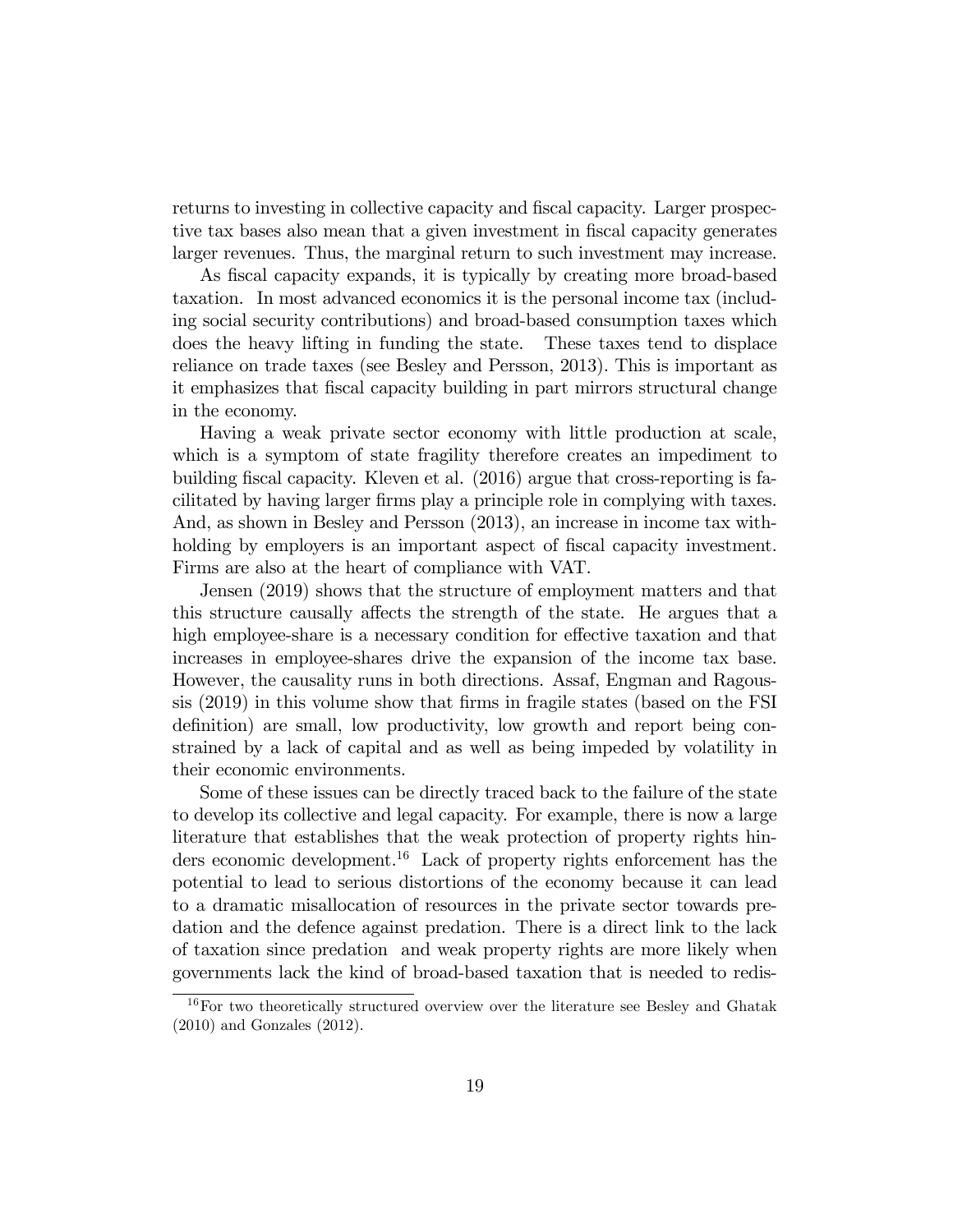tribute efficiently in line with the famous Diamond and Mirrlees efficiency theorem.

Having a strong private sector also requires other investments in state capacity. Firms rely on contract enforcement and protection of property rights. When the state fails to provide these services, then firms may have to invest in security. Given that weak security is a feature of state fragility, this contributes towards the weakness of the private sector by increasing the cost of doing business. In effect this is a tax on business which yields no public revenues. To compound this, Besley and Mueller (2018a) show that where the state fails to provide law enforcement institutions, then firms invest in security a form of misallocation of resources away from productive ends. This is a particularly serious problem if the most productive firms are affected by crime and Besley and Mueller (2018a) present evidence that this is indeed the case in several countries.

A weak private sector is also tied to a lack of resilience. Looking across countries, Figure 5 shows that Öscal capacity is also correlated with GDP declines.<sup>17</sup> When we control for country and time fixed effects in Panel B of Figure 5 the relationship strengthens, i.e. it is not due to fixed country characteristics or world trends. The decile with the weakest fiscal capacity is 15 percent more likely to experience a collapse of GDP. By now, it should be clear that this is because weak fiscal capacity is also correlated with a plethora of other weaknesses in the state and further underlines a range of interdependent issues that comprise fragility.

The link between GDP shocks and fiscal capacity links to a literature that documents higher volatility for emerging markets. Aguiar and Gopinath (2007), for example, argue that this volatility is best modelled as shocks to trend growth - rather than transitory fluctuations around a stable trend. Koren and Tenreyro (2007) show that as countries develop, their productive structure moves from more volatile to less volatile sectors. Exporters of natural resources are often dependent on these resources, have low fiscal capacity and experience dramatic swings in output.<sup>18</sup>

#### Figure 5

<sup>17</sup>Note, that falling GDP will lead to higher revenues per GDP so that this is not a mechanic relationship.

 $18$  Indeed, the relationship we show in Figure 10, Panel B is to some degree driven by these countries. This is interesting because it means that producers of natural resources seem to be able to avoid sudden falls in GDP in periods in which they have a larger revenue base.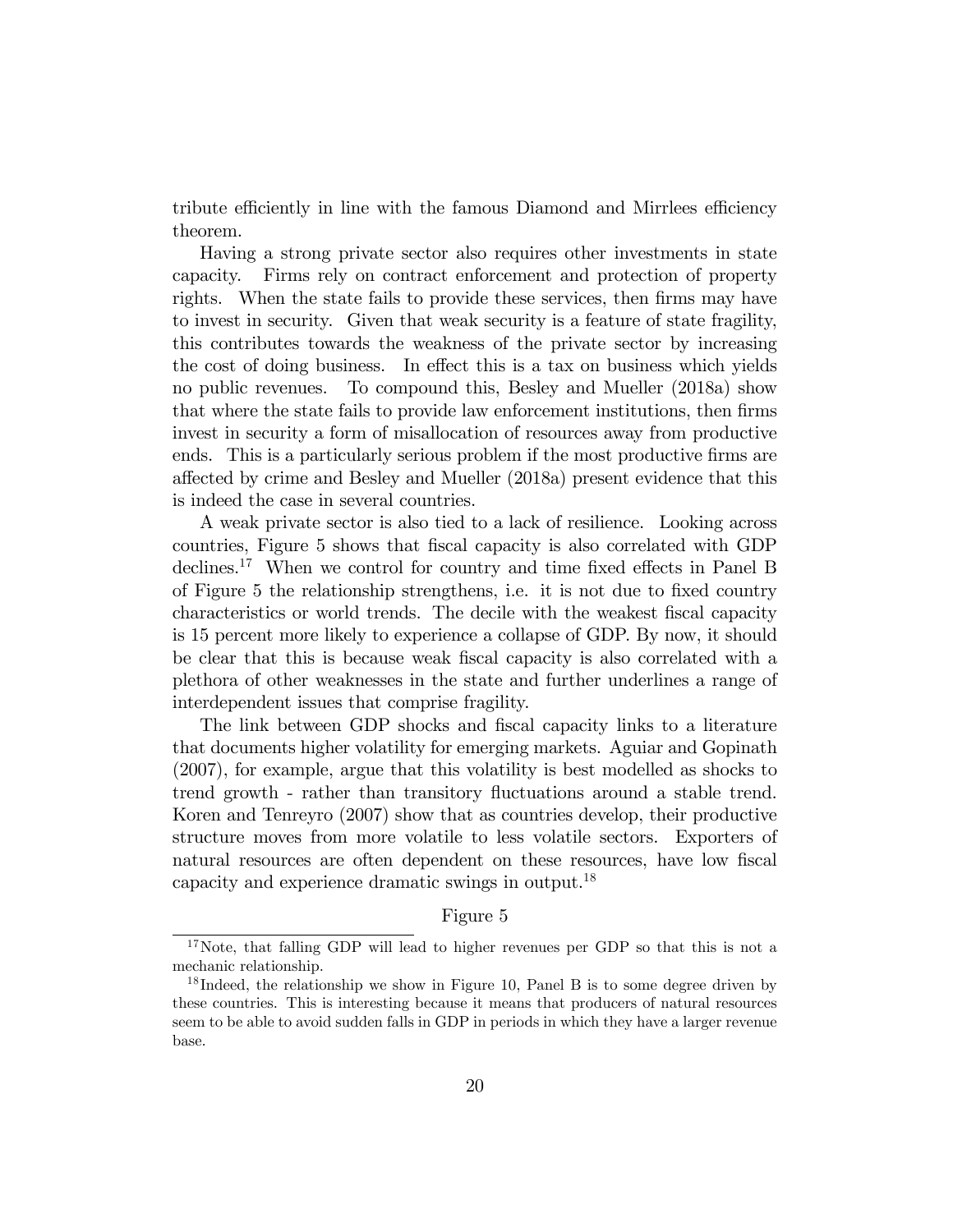But it is important to realize that the link between economy and fragility is mediated by political institutions. Cohesive political institutions, for example, may play a role in reducing volatility caused by policy.<sup>19</sup> Besley and Mueller (2018b) show that countries without strong executive constraints are more volatile and that foreign investors tend to avoid these countries. Political reforms which credibly constrain the government are followed by large increases in foreign investment inflows. There is a link to volatility since foreign firms may be averse to policy risk. There is direct link to the findings in Besley and Mueller (2018c), Burgess et al (2015) and Fetzer and Kyburz (2019) who argue that some political institutions are better able to reduce the toxic politics associated with competition for political rents.

Economic and political resilience will also be important in the coming decades in which volatility due to climate change will, even in the most optimistic scenarios, take a toll on agricultural output of many countries. According to estimates by Costinot et al (2016), who also take into account changing production and trade patterns, the most affected countries will be Malawi, Burma, D.R. Congo, Ghana, Bangladesh, Thailand, Nigeria and Sudan. These are all countries with relatively low state capacity and weak political institutions. Moreover, violence has recently broken out and intensified in Malawi, Sudan and Nigeria. Recent political changes in Thailand suggest that the country is dismantling executive constraints.

The bottom line is that the economic backdrop which generates a weak private sector is also a factor which inhibits Öscal capacity building. Improving the performance and resilience of the economy therefore has a bearing on fiscal capacity building via this channel.

## 4 Policy Implications

The key take home from the discussion so far is that revenue mobilization is linked to building the state, society and the economy. The thinking that underpins this is allied to a political economy approach which takes the cultural and political context seriously alongside conventional economic thinking. It is therefore essential to move away from viewing creating fiscal capacity as purely technocratic. Advice on tax policy, including methods

<sup>19</sup> In a related argument Rodrik (1999) makes the observation that a combination of social conflict interacts and external economic shocks can throw countries off their growth path.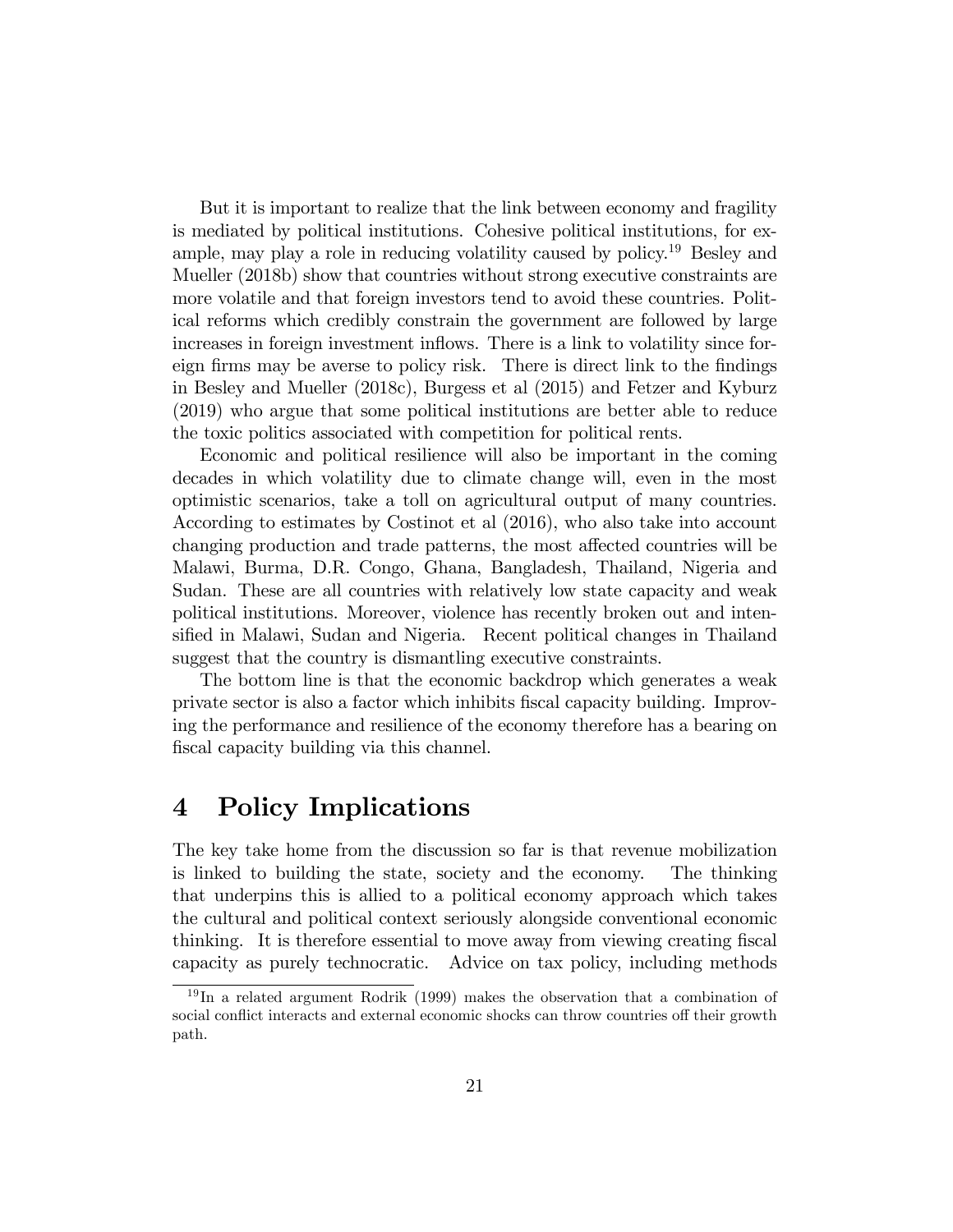of auditing and better tax design are valuable, they have to be located in a wider context, especially in the presence of factors that are symptomatic of state fragility. That does not always mean that a radically different approach is needed; this must be assessed case-by-case.

### 4.1 The Policy Challenge in the Face of State Fragility

At first sight, the analysis above, suggests that engagement with fragile countries is more complex and may require stepping outside of tried and tested frameworks which are deemed to work in standard policy settings.<sup>20</sup> International organizations and donors have mandates which steer them towards giving technical advice in their policy dialogue. But it is more difficult to engage when the issues are as much about societal and political issues as they are about economics. Moreover, on the wider sociopolitical context, international actors have much less legitimacy in policy-making when they can disrupt and change political equilibria. Quite often, mandates restrict international engagement so that recommendations on important aspects of fragility, such as weak legitimacy, can appear to be "off limits". But in the contexts that we have been discussing here, some way has to be found to operationalize an approach based on political economy and which speaks to the wider range of factors that affect state fragility.

This begins with the way in which fragility is conceptualized and measured. Here we have stressed two factors with direct repercussions for policy. Fragility is a statement about the future and it is important to evaluate risks when designing policy. If fragility is to be tackled there needs to be a shift away from managing and responding to crises and towards preventing expensive break-downs.<sup>21</sup> Approaches as they are followed by MIGA, for example, which uses political risk forecasts in its portfolio choices could therefore make sense.<sup>22</sup> Second, because fragility is multi-dimensional it makes little sense to rely on a single measure of fragility but to think about all of the different dimensions. Surveys which capture the willingness to pay taxes, like the

 $20$ This is also suggested by Baer et al (2019) who propose a two stage approach where the first stage reforms involves 'recuperation' reforms, while the second stage focuses on 'building progress' reforms.

 $^{21}$ This approach is also proposed by UN and World Bank (2017).

<sup>&</sup>lt;sup>22</sup>See Sundberg et al  $(2009)$  for a discussion. At the time, MIGA investigated forecast models and settled for Goldstone et al (2010). See Mueller and Rauh (2018, 2019) for a recent discussion of forecasting.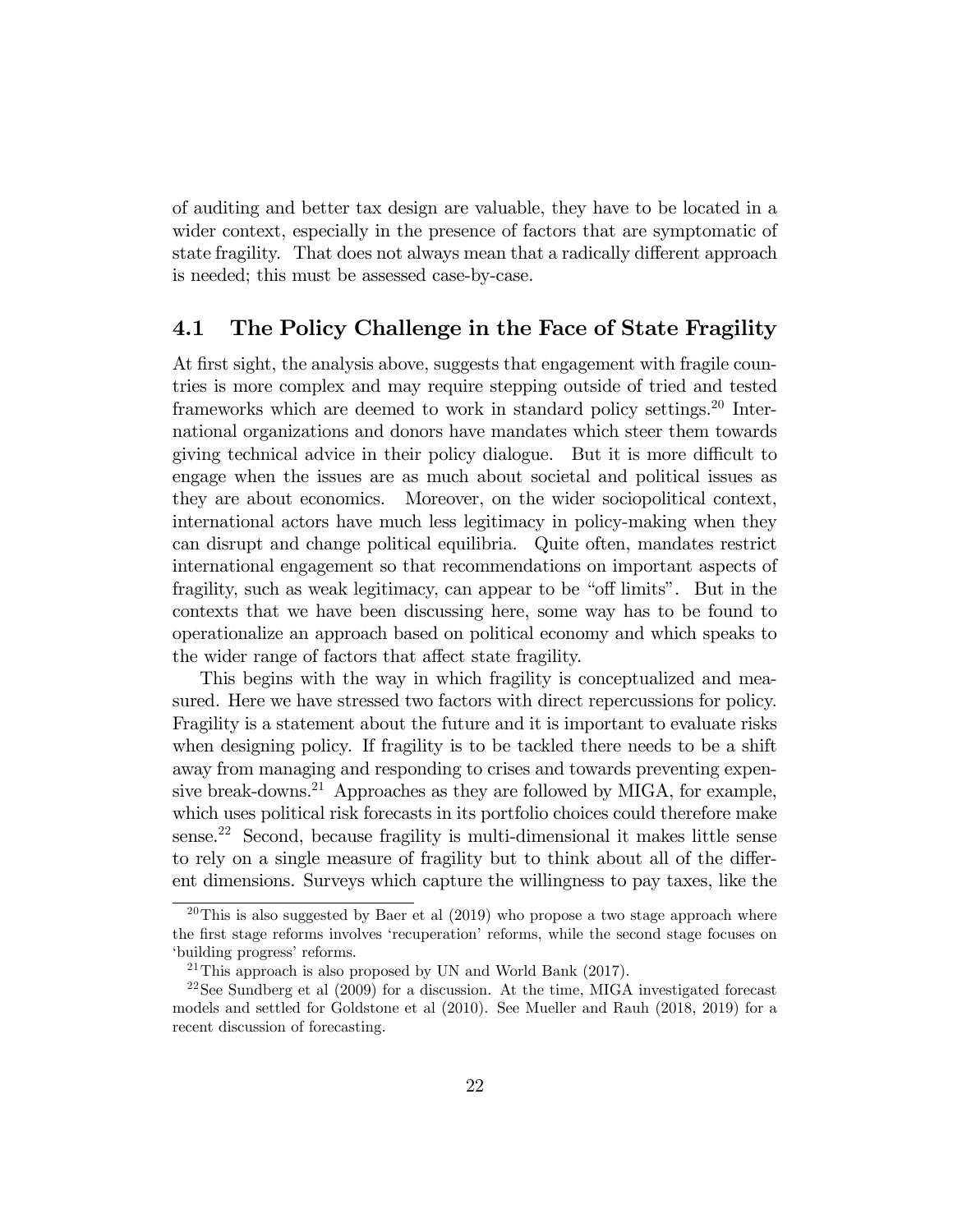ones conducted by the Afrobarometer will, for example, provide important clues about the capacity of the state to raise revenues. Opinion polls can give important clues about the constraints that the government faces when implementing reforms and should be part of the evidence base.<sup>23</sup>

How far the preventive approach can be built into the institutional architecture for revenue mobilization in the face of state fragility has not been explored systematically and needs to be part of on-going engagement. Standard economic models of tax reform take the institutional environment as fixed, with a tendency to focus on revenue implications of varying tax bases and tax rates. This is too narrow for the issues that underpin weak fiscal capacity in the shadow of state fragility.

That said, most fiscal reforms are piecemeal and marginal with opportunities for wholesale change being rare. This is not all bad; with weak bureaucratic capacity, a step-by-step approach is almost certainly to make most sense. This is also not inconsistent with a consideration of a broader range of factors being considered. Drawing on the experience of EBRD following the fall of the Berlin Wall provides some pointers as to how a piecemeal (in their case project-based lending) approach can also serve as a catalyst for sustainable institutional change. In that context, improvements in regulation of markets and greater attention to environmental concerns were included as part of assessing the transition impact of individual projects. Moreover, assessment of standard financial returns was augmented using a transition impact "scorecard". Following this idea, widening the ambitions of tax reform programs to include specific institution building goals could be considered systematically which means factoring benefits in the form of long-term capacity building. We agree with Baer et al (2019) when they attribute the failure of revenue conditionality to have a significant impact on tax revenue outcomes to weaknesses in basic institutions and administrative capacity, which make it difficult for these states to implement major tax revenue reforms. But this means developing approaches which give a role for promoting these capacities. It also means realizing that a collection of interlinked reforms can create a critical mass for institutional change so that

 $^{23}$ A very stark example here is the early reform history of Russia which faced formidable challenges to its Öscal capacity in the 1990s. Under Gaidar, the government followed considerable Öscal consolidation broadly in line with the technical requirements. However, by 1993, Russians had completely lost faith in the process. According to a poll, only 30.7 percent of respondents supported the free market while 53.2 percent opposed it. The result was a complete reversal of the reforms.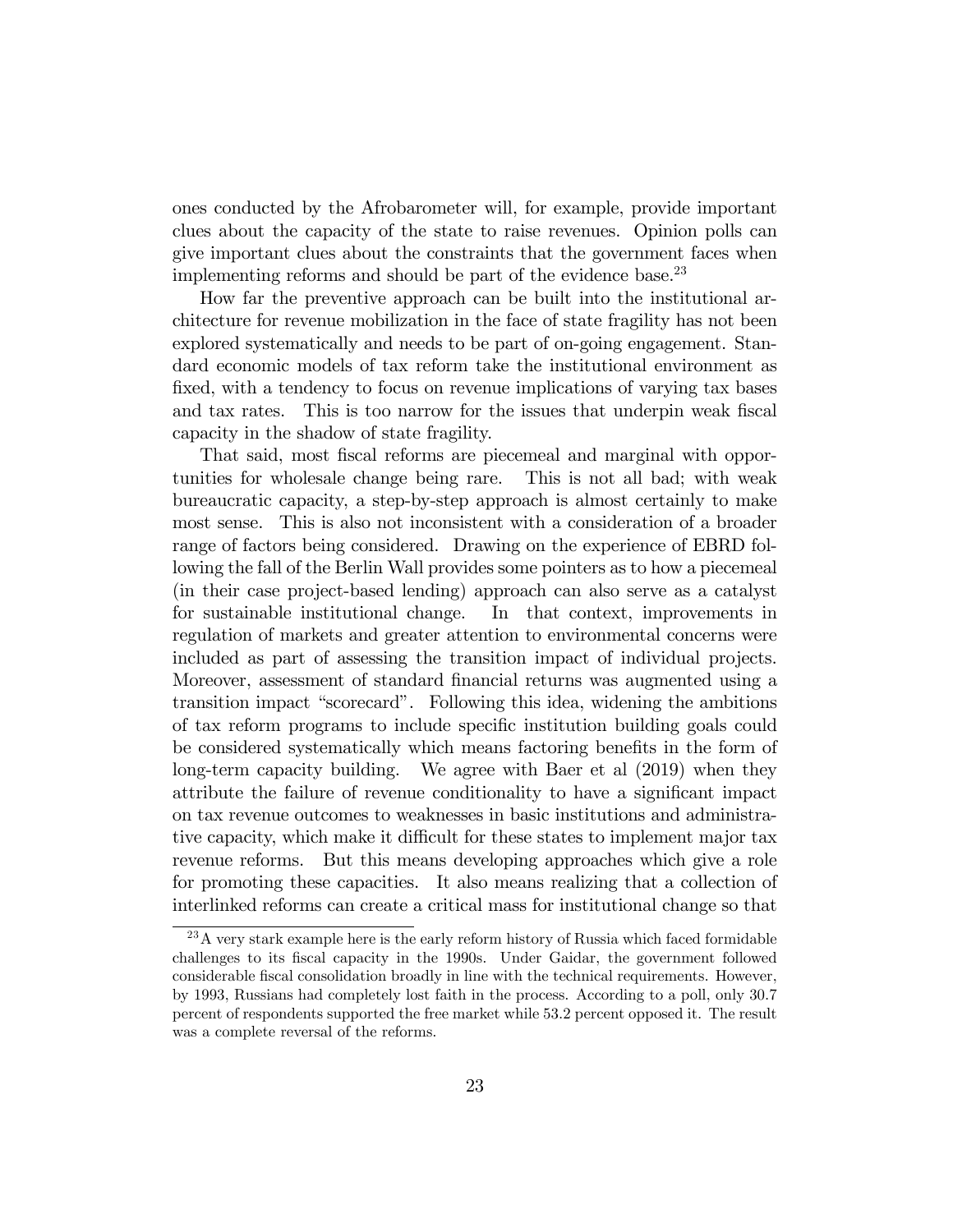a sequenced reform program can achieve much more than a one-off change.

Many technocratically-minded advisors find it hard to work in secondbest environments when it comes to offering advice on building fiscal capacity. Although a caricature, it often appears that a response to the symptoms of state fragility is to advise countries to "behave more like Denmark" through emulating the kinds of fiscal reforms and tax systems that could work in such contexts. Of necessity, this is accompanied by a long list of reforms given that the starting point is so far away from the desired destination. However, as Collier (2019) emphasizes, this is a major policy error. You cannot infer the path to building successful states by studying the desired outcome any more than observing a completed building tells you about the construction process. He argues that we need to focus on the support structures  $-$  the scaffolding  $-$  that gets a country on a path towards becoming an effective state.

This suggests that realism is important; raising revenues in a context of fragility can be an uphill struggle when other elements that are complements to fiscal capacity are not in place. This is especially true when fragile countries are caught in a vicious cycle in which weak institutions and low provision of public goods reinforce a civic-culture which hinders tax collection. This can exacerbated by a weak economy which is shock prone. It also means being cognizant of political constraints.

Admitting when contexts are not conducive to reform is also essential in some situations. Failing to do so just risks disappointment which can further fuel fragility rather than helping to improve the situation. However when pivotal moments occur, such as when a new government comes to power with a genuine will for change, it is important to engage albeit with sympathy with the limits set by existing state capacities. The risk is to overload already stretched administrative capacity by developing a long list of reforms which cannot possibly be delivered in reasonable time. Those o§ering Öscal advice need to be mindful of the strains that may already be present in the system. And it is often important to proceed gradually rather than trying to leap too quickly to the ultimate destination; small steps that work can build confidence in weak state institutions.

### 4.2 Reforming State Institutions

Institutional reform provides a way of trying to improve the capacity for revenue mobilization. But there are many different dimensions to this and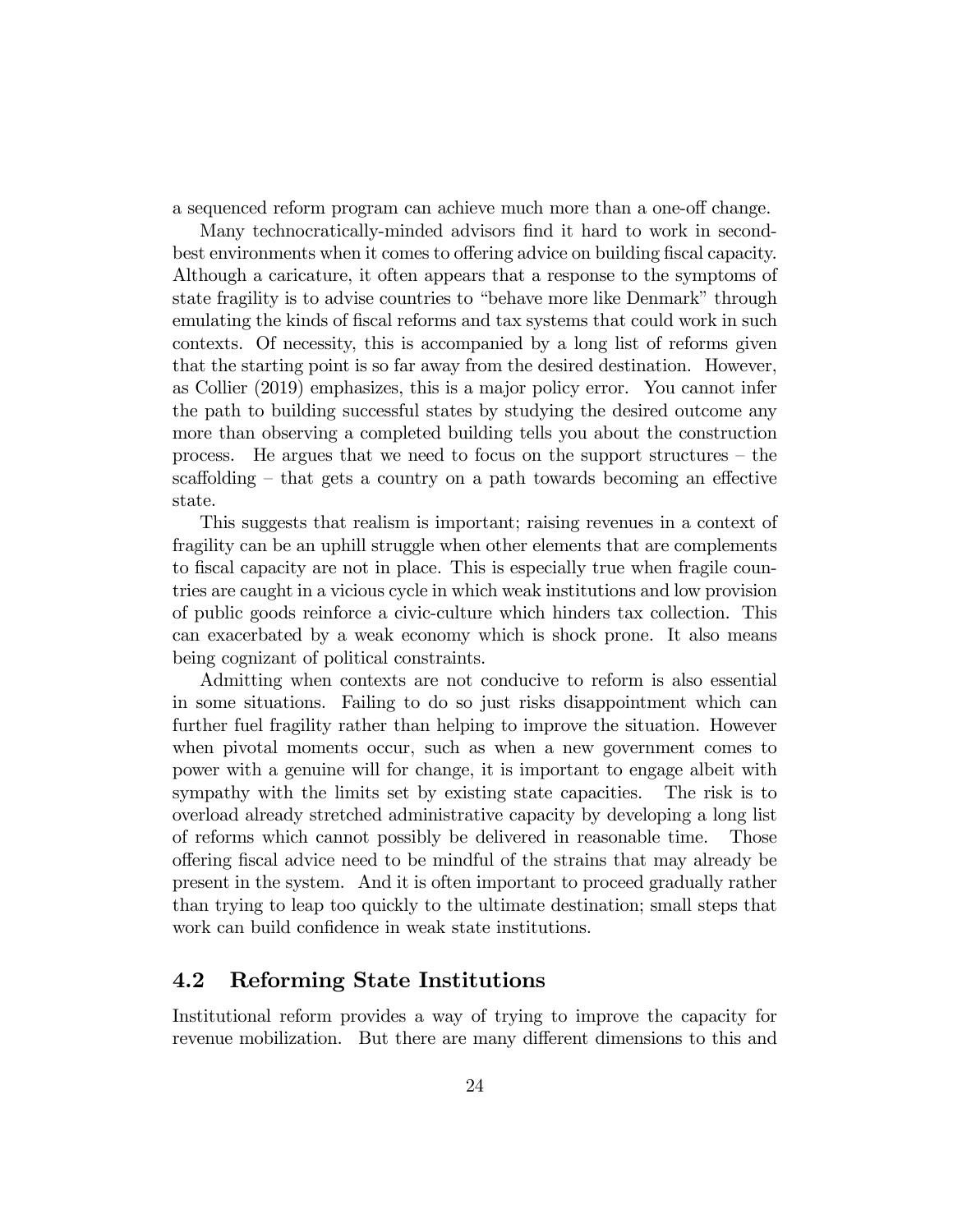we are mindful here of the limitations of what can be done in the context of a focus on Öscal capacity. However, there are a range of policy reform options that merit discussion.

Political Institutions Building institutions that support cohesiveness may be the long-run goal but it cannot be promoted directly within the mandates of most international actors.<sup>24</sup> However, there is little room for manoeuvre when a country is run by an unaccountable elite with little commitment to the long term benefits to their citizens from broad-based economic development. But there is still a strong case for focusing on institutions that strengthen transparency and scrutiny of policy in a fiscal context thereby contributing to building stronger constraints on the executive. Having a clearer role for independent courts in the field of tax policy including in enforcement of tax compliance can also be important not just for tax policy but as key component in establishing the rule of law. It is essential that citizens feel that elites are subject to the same level of scrutiny and compliance requirements as they are. The results on compliance above emphasize that weak attitudes towards compliance are associated with a lack of confidence in the state.

When government is failing to produce a coherent broad-based approach to revenue mobilization, pressure for change needs to come from somewhere. Countries vary enormously in the strength of civil society as a means of promoting change. It often falls therefore to international organizations and aid agencies to serve as engines of change even though they lack any form of legitimacy and are not accountable to citizens locally. But as external actors, there are limits to what can be achieved long-term by external intervention. None of the successful Öscal states in the world continue to rely on support from outside actors even though this can add to the resilience as we saw in Greece and Ireland following the global financial crisis. However, these were inherently temporary measures.

It is problematic for external actors to be overt advocates of political change whatever their concerns about the behavior of governments towards their citizens. Accusations of neocolonial meddling in the affairs of nations can be close to the surface. But actions around the margin which are linked

<sup>24</sup>Even if this not the case and the dialogue can include political reform, it is not helpful to use broad brush categories like "democracy". As argued forcefully in IGC (2018), holding elections in fractured polities with a history of conflict is rarely a recipe for creating better cohesion.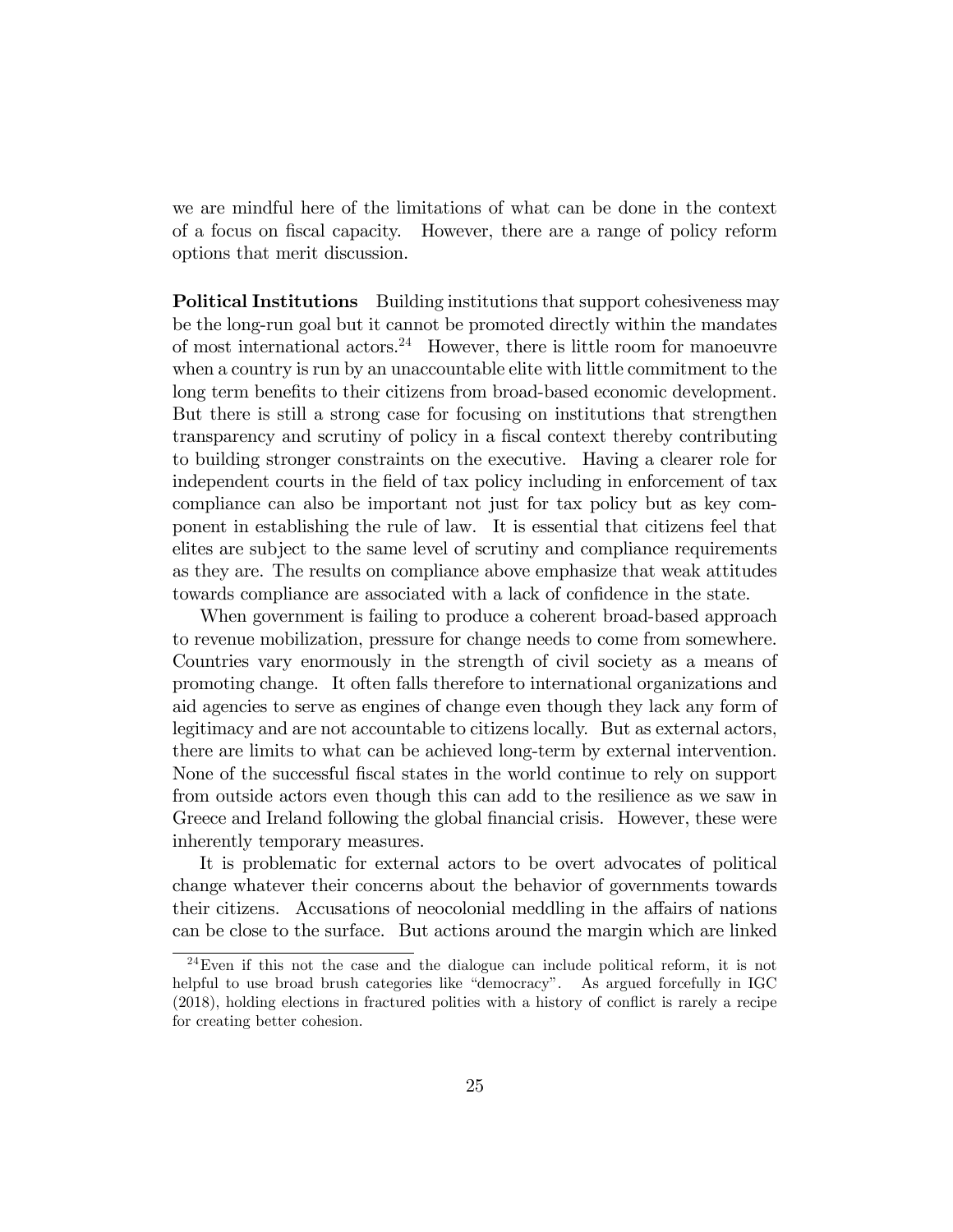to revenue mobilization should be considered. Chief among these is building a more effective set of fiscal institutions to which we now turn.

Fiscal Institutions Fiscal institutions that emphasize transparency and accountability, such as independent fiscal councils, can play a role in helping to achieve a more cohesive system. For example, giving greater access to fiscal councils by legislators, as in the Netherlands or Australia, can strengthen executive constraints. In many countries budgets and other fiscal measures are handed to independent bodies for scrutiny including over the realism on the economic assumptions used to make fiscal projections.

There is however a paradox; agencies that enhance transparency and accountability are most needed in situations where they are likely to fail. Political cultures that respect independent advice and a distribution of authority more rarely need the oversight that this can bring. Courts also act infrequently to overtly restrain what governments do even though the threat that they will reduces the need for this to happen. And there is evidence of a link between Öscal rules and judicial review. For example, Bohn and Inman (1996) find heterogeneity in the effectiveness of balanced budget requirements in US states is greatest when they are enforced as constitutional constraints by an independently elected state supreme court. This suggests a potential complementarity between fiscal and legal capacity.

The main lesson from international experience with fiscal institutions is that the details matter when designing such institutions in terms of the mandate that it is given, how it is held accountable and the staffing/resources that it is given.<sup>25</sup> Failing to give sufficient prominence and resources to fiscal councils is a sure fire way of limiting their effectiveness. While bringing evidence from international experience can be a useful catalyst for change, it is also important to tailor the institutional framework to the specific needs and context of the country in question. For example, in some settings, such work could be a combined responsibility of a central bank and in others a separate authority.

Independent fiscal bodies that hold the government to account for the conduct of Öscal policy and can assist in designing long-run strategies for management of public resources are inevitably part of the "body politic" and it is impossible to hide behind technical design issues. Hence a careful balance has to be struck between being overtly political and supporting gov-

 $25$ See Beetsma et al  $(2018)$  for discussion of some alternative models.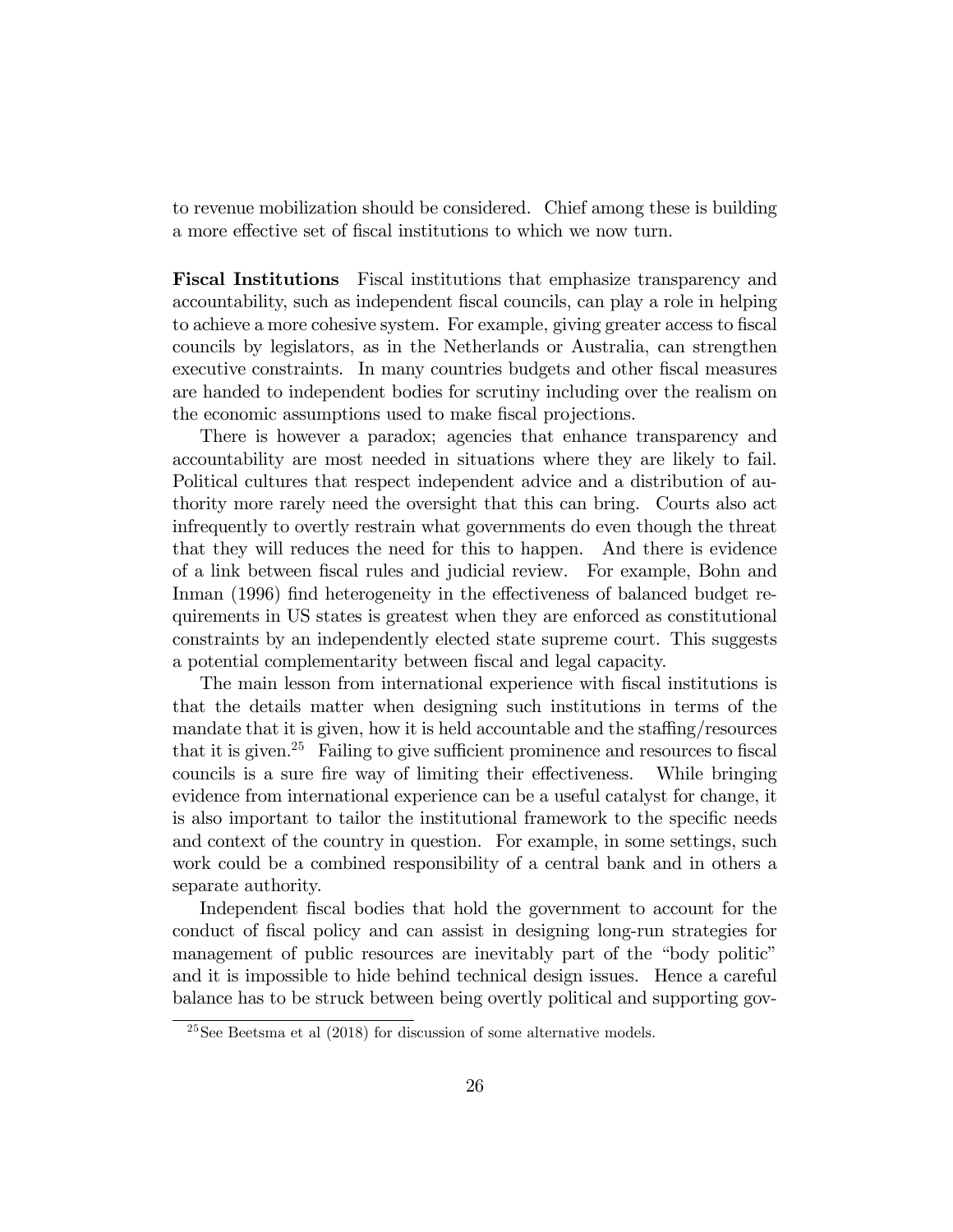ernment structures. However, acting as an agency of restraint and trying to create a longer-term more strategic perspective is important as a state builds out of fragility. The fiscal architecture can be particularly important in countries with heavy levels of natural resources. Resource price fluctuations can be a particular challenge and could benefit from independent fiscal management to increase legitimacy. And, as we discussed above, resilience is an even larger issue in resource-dependent countries.

Strengthening the internal capacity of revenue authorities of revenueraising institutions is important. Some extremely useful insights have, for example, been gained by innovative experiments in weak institutional contexts like from Pakistan in Khan et al. [2016, 2019] or Brazil in Naritomi [2019]. But strengthening capacity has to go beyond technical aspects. Supporting activities which draw attention to non-compliance by elites and multinational business can also create a greater sense of trust in government. However, this has to be done in a way that does not accentuate divisions which is likely when it is a politically-motivated process. There are good reasons why revenue authorities in many countries enjoy a degree of autonomy from the political process.

Natural Resources Quite apart from the challenge of fragility, states with high dependence on natural resources struggle to build fiscal capacity for reasons outlined, for example, in Besley and Persson (2013). Apart from this, countries with natural resources are among the most conflict prone and have struggled to build effective constraints on executive power. This often implies that repression replaces conflict. Evidence from the World Values Survey suggests that natural resource dependent governments have lower levels of confidence in government and weaker attitudes towards tax compliance.

There are some standard prescriptions for managing natural resource revenues which apply in all contexts and not different when there is state fragility. These include trying to achieve macro-stabilization benefits by building reserves and developing well-managed sovereign wealth funds. In countries with weak constraints on executive power, such management is made more difficult since it may be difficult to prevent governments taking a short term approach to spending accumulated revenues. Worse still, competition to control such reserves can increase the potential for political violence.

A first step towards moving out of fragility is to find ways of better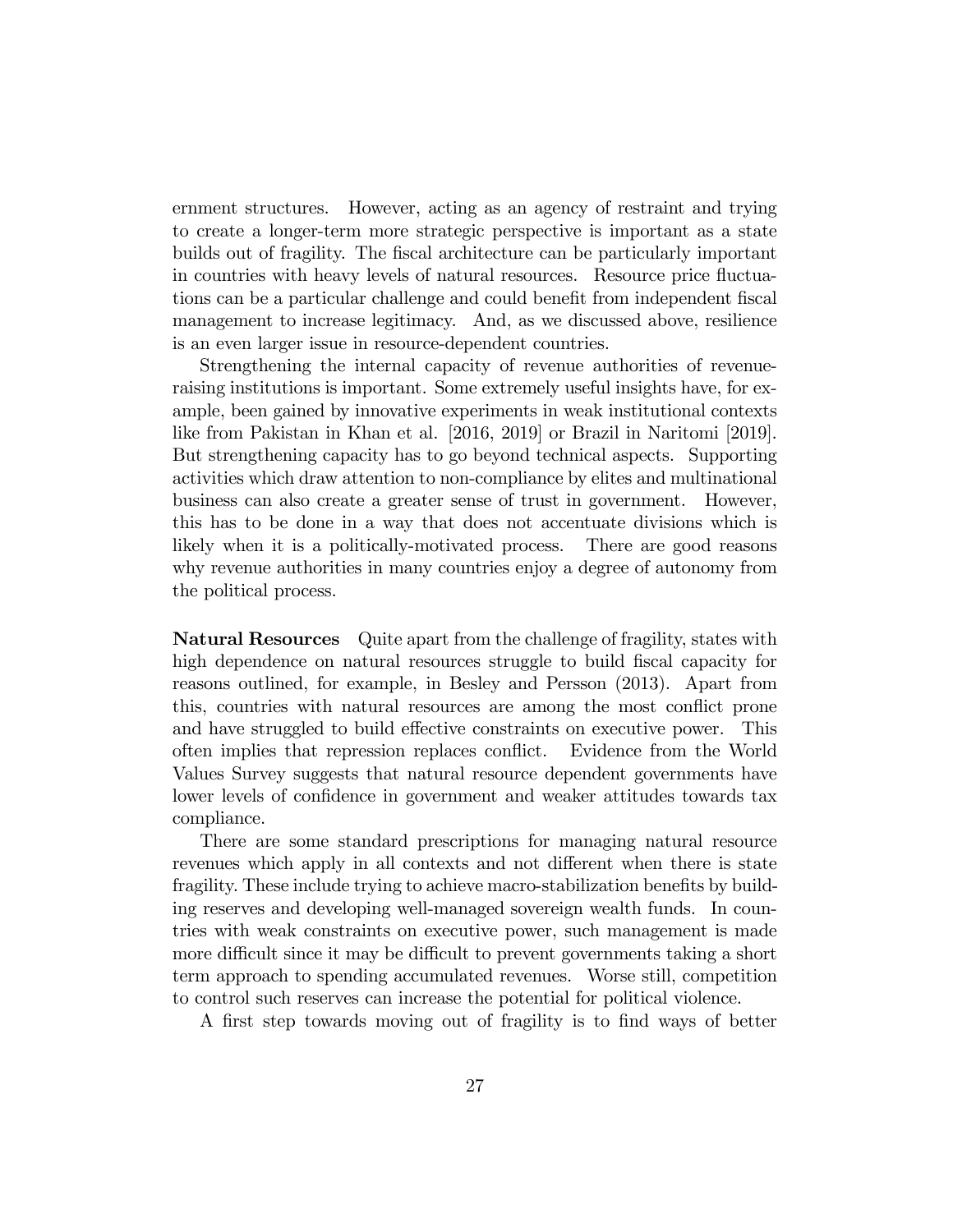controlling such behavior. This can be achieved in part by increasing fiscal accountability and transparency as shown, for example, by Fetzer and Kyburz (2019). But it runs much deeper than this. Easy access to public revenues, whether well-managed or not, prevents the emergence of the kind of social contract that seems the provision of state services as the quid-pro-quo for compliance with taxation. Thus finding ways of building broad-based tax systems such as income taxes and VAT is important even when there are natural resources.

The Role of Decentralization All countries must decide on the balance between taxes raised locally and centrally. In most advanced countries, the lion's share of taxation is raised centrally. This is logical given that there are reasons to avoid a race to the bottom from tax competition between jurisdictions. And a focus on central government tax raising has history in its side, with many strong fiscal states having been built on the back of limiting the Öscal capacity of local jurisdictions (see, for example, Dincecco, 2011, 2015). Some modern states, such as the USA, used a federal model of fiscal capacity building. However, fiscal capacity was gradually transferred to a central state due to national emergencies and it became more and more necessary as the economy and commerce became more integrated.

In spite of this historical trend, decentralized settings are a promising testing ground for building fiscal capacity in the face of state fragility. It a§ords some possibilities for experimentation. Local leaders may also enjoy legitimacy that national leaders lack and may preside over less polarized polities. That said, they may not have formal bureaucratic structures in place to raise revenues unless they are encouraged to build them.

Whereas it will often be impossible to advocate cohesive institutions at the national level it might be possible to prevent fragility by putting in place such institutions locally. The studies by Mueller and Rohner (2018) and Fetzer and Kyburz (2019) both show, in very different contexts, that power sharing and democratic selection at the local level can help diffuse fragility that comes with the distribution of revenues locally.

Whatever the virtues of decentralization, the value of investing locally should be considered as an option which recognizes the difficulty of building cohesion in a central state. However, the scope for this is country-specific and there is no one-size-Öts-all solution. It will depend in particular on the traditions and cultures of local governance in the country in question beyond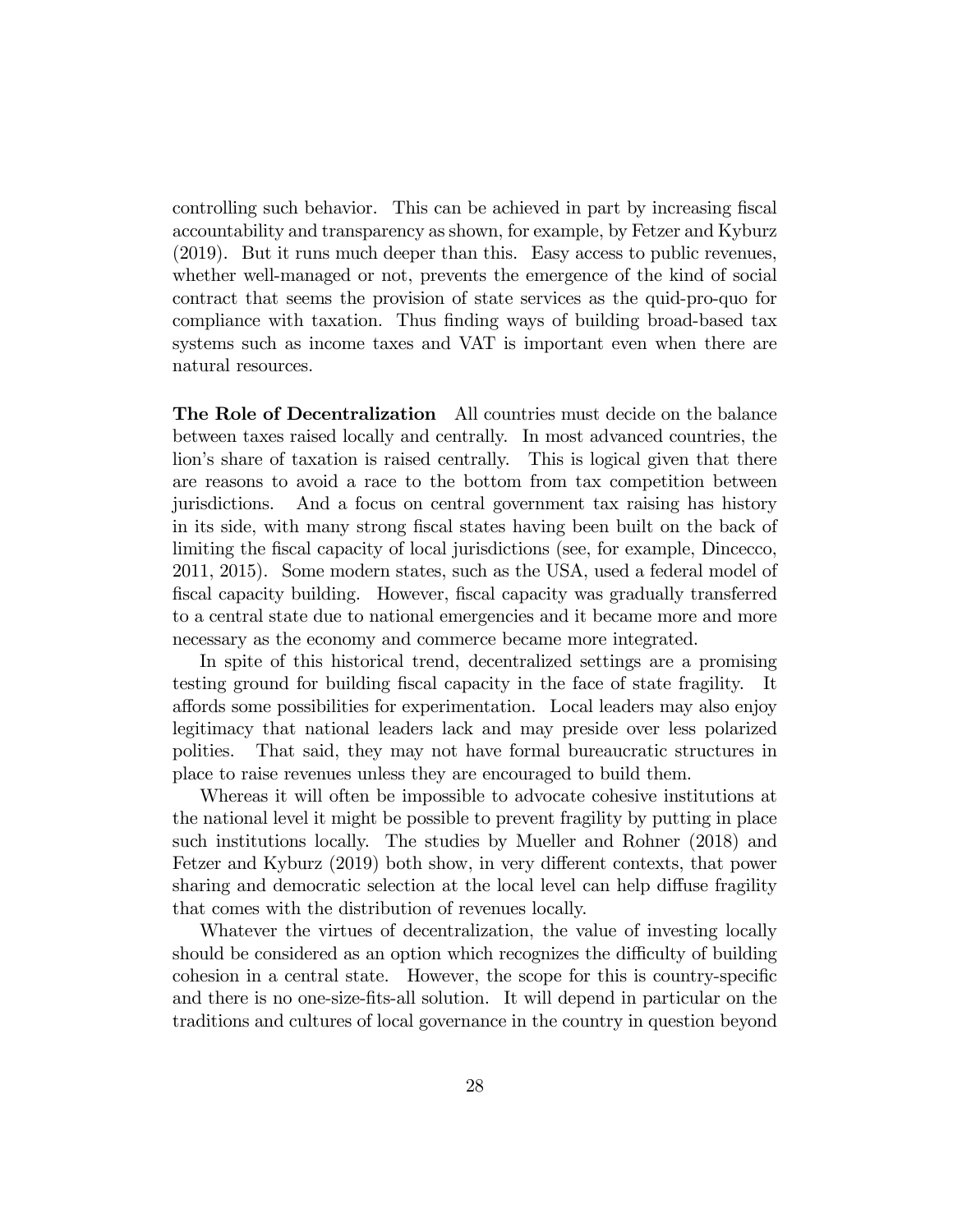formal administrative structures. Decentralization is a particularly tricky issue in societies with strong ethnic politics and regional concentration of these ethnicities.

### 4.3 Strengthening the Social Contract

We have emphasized that a large part of building a fiscally successful state lies in strengthening the social contract between state and citizens emphasizing reciprocity whereby increased expenditures with common benefits are delivered in exchange for voluntary compliance. As emphasized in Besley (2019), the role of increasing the strength of state institutions should not be underestimated in this process. But there are also ways of trying to build compliance through shifting norms and modes of engagement between the state and citizens which are pathways towards building fiscal capacity.

Actions for revenue mobilization could be scored by a set of explicit indicators which assist in making a fiscal transition in countries where reforms are hampered by symptoms of state fragility. So one could score fiscal reforms based on how far they have elements that increase accountability and administrative competence explicitly. We now discuss some further dimensions of this.

Levi et al.  $(2009)$  argue that having a competent bureaucracy can increase quasi-voluntary compliance with the state. This emphasizes that the kind of "teachable moments" that occur in tax bureaucracies can spillover to wider perceptions of the operation of government. Our analysis of the Afrobarometer surveys strongly suggests that perceptions of corruption of tax o¢ cers are extremely damaging to the willingness to pay tax. This means training workers in revenue agencies to treat citizens with respect and ensure the maximum transparency of the agency.

Crafting a program of fiscal capacity building to suit the context of state fragility means tailoring the narrative of reform to the context. For example, recognizing that lack of legitimacy stemming from poor accountability for use of public resources and corruption by elites needs to become a standard part of understanding the context for reform. This can be supported by evidence and analysis as we discussed above. For example, trying to find ways in survey data of documenting weak compliance cultures based on norms can be a useful diagnostic in setting priorities. A country with low trust in government, weak national identity and low confidence in the state may need a different approach to one where these things are not a feature of the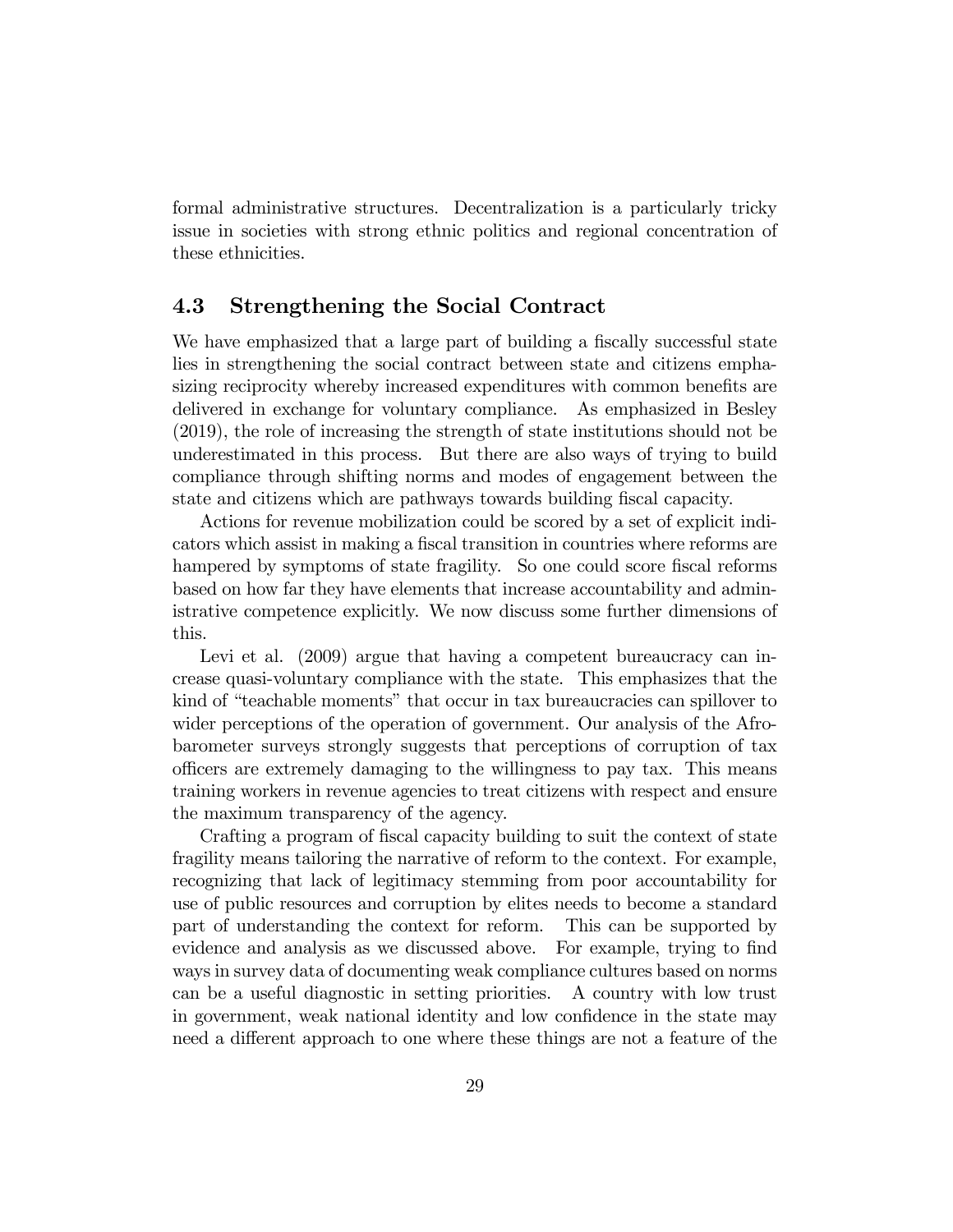landscape.

Concerns about legitimacy are not typically part of what tax reform programs advocated by economists think about. Providing links to reforms of public services that demonstrate the merits of higher revenue mobilization can also be important since a key element of a social contract is forging a link in the minds of citizens between paying taxes and receiving benefits. It is no coincidence that social security systems where retirement benefits linked to contributions have played a pivotal historical role in fiscal capacity building.

Public services at the micro level need to be designed to move with the tax system. Visible improvements need to happen around people fast after enforced taxes come in. Although there are good reasons for being suspicious of crude efforts at hypothecating revenues to specific ends, there are some issues worth thinking about in the highly second-best world of fragile states. Norms of reciprocity rely on citizens seeing that the state is using revenues for common purposes. There is potential value in programs of reforms to public services rolled out in tandem with revenue raising initiatives with particular focus on those where the gains from public spending are visible and tangible. The presence of strong, local ethnic or regional identities can make this even more important. This can help to improve the mobilization of revenues and may ultimately enhance the legitimacy of government.

These findings are increasingly validated in field work in the face of state fragility. For example, Weigel (2018) emphasizes that tax compliance is a political act and Sanchez de la Sierra (2018) shows that in some regions armed militia are better able to use this insight for themselves than the central government. The government is collecting taxes and providing security but fails to provide other public services. This means that competitors are able to be seen as legitimate or even more legitimate as the central government.<sup>26</sup> This parallels the literature in building policy legitimacy from the ground up, i.e. realizing that each encounter that the citizens have with the police is potentially important in shaping their perception of the state.

An approach which recognizes the need to strengthen the social contract also reinforces the need for organizations such as the IMF to coordinate with other international institutions when it is focusing on tax reforms. Such reforms in the tax system may work better if there is scope to increase security

 $26$ An extreme version of this insight is provided by Berman et al  $(2011)$  who find in the context of Iraq that the provision of public services even seems to be a relatively cost-effective counterinsurgency strategy.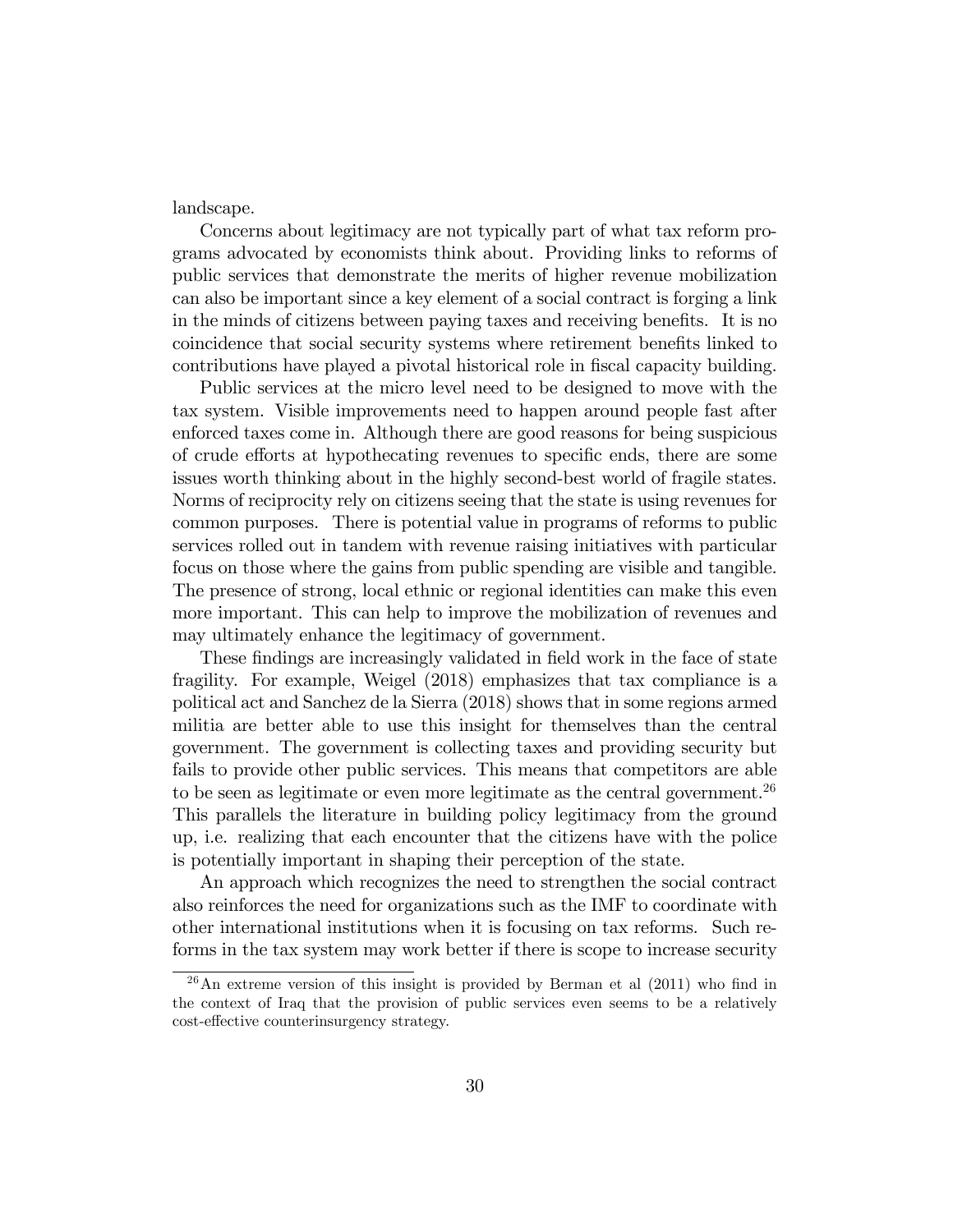(which means coordinating with security operations) and with projects to improve service delivery.<sup>27</sup> The case of Egypt shows how difficult this is in practice. Reforms on fiscal reforms were accompanied by a World Bank project for social security. However, a government change away from Morsi damaged the project and, according to the national data, poverty has increased. The Egyptian government needs to understand that sharing resources with the population is also a way of building fiscal control.

## 5 Concluding Comments

This chapter has discussed the specific challenges of building fiscal capacity in the shadow of state fragility. The main message is that weak fiscal capacity building needs to recognize the social, political and economic realities of state fragility. This creates both constraints and opportunities for policy reform.

Constraints come from the need to be sufficiently modest in what is being proposed and being sure that is feasible given the economic and political realities. Where there are weak norms of compliance, it may be much harder to build Öscal capacity. However, opportunities come from being able to see the challenge of fiscal capacity building as a much wider activity than purely technical advice on tax policy. Seeing how taxation plays a role in enhancing the social contract and increases legitimacy is key as is recognizing the importance of tax revenue authorities as one of the key citizen-state relationships.

Well-designed tax policy can help to facilitate both institutional and cultural change, particular when initial steps are sustained and there is prolonged and sustained engagement. But the kind of change needed has to be motivated from within polities rather than externally imposed. Moreover, well-meaning external actors will face serious headwinds when conditions are not right. So that means that a suitably modest expectation of success is needed as well as resilience in the face of setbacks there is engagement with donor agencies and international organizations. State fragility creates an inherently riskier economic and political environment and that holds true also for reform efforts to build fiscal capacity. An appropriate assessment of such risks is therefore essential.

 $^{27}$ Research on regional favouritism also makes clear that service delivery has a regional perspective. If ethnicities live concentrated in certain areas, then public services need to be spread to areas where the tax take is to increase.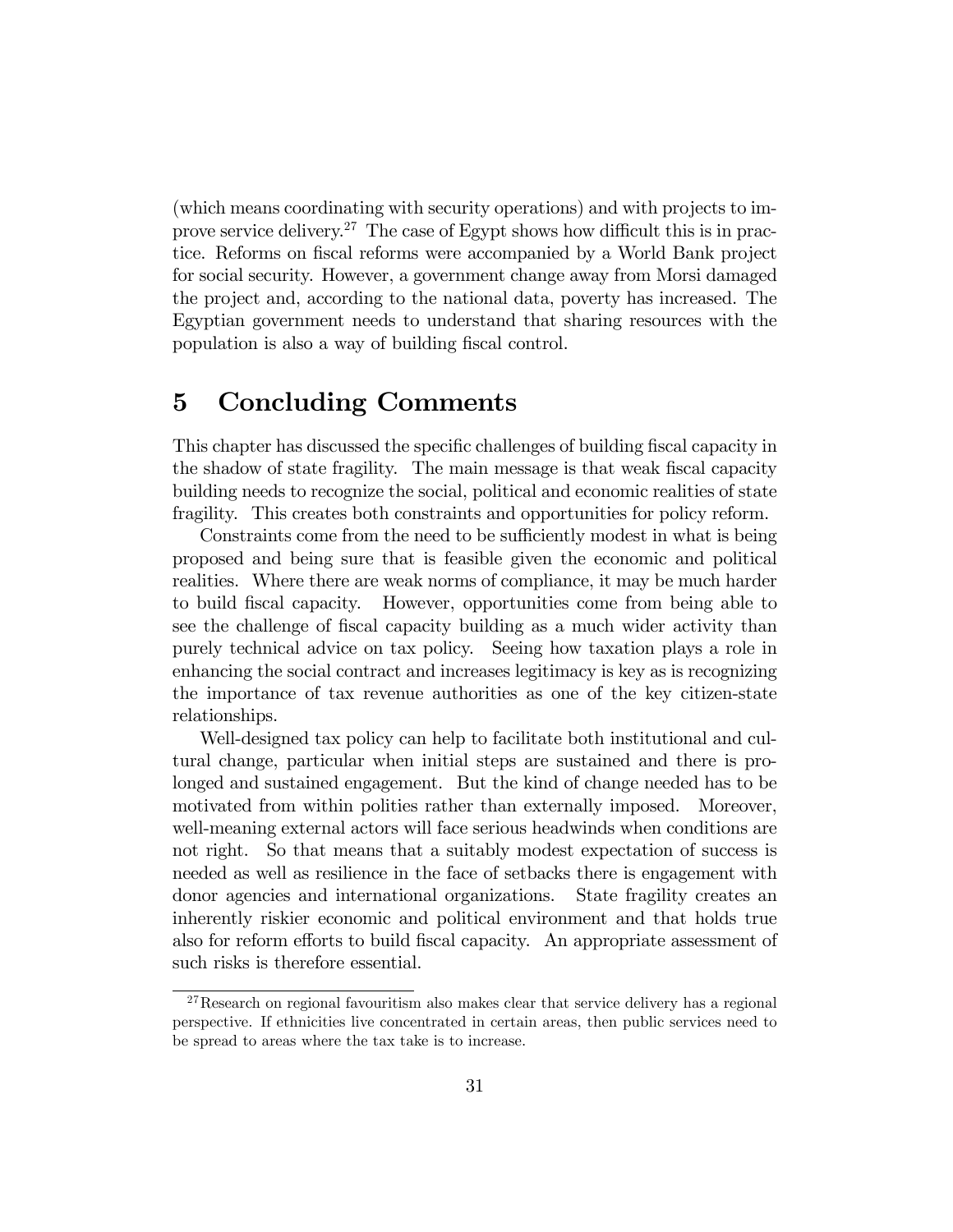## References

- [1] Acemoglu, Daron and James Robinson [2012], Why Nations Fail, New York, NY: Crown Publishers.
- [2] Acemoglu, Daron and James Robinson [2018], "The Emergence of Weak, Despotic and Inclusive States," unpublished typescript.
- [3] Acemoglu, Daron, Simon Johnson and James Robinson, [2005], "Institutions as a Fundamental Cause of Long-Run Development" Chapter 6, in Philippe Aghion and Steven Durlauf (eds) Handbook of Economic Growth, Oxford, Elsevier.
- [4] Aguiar, Mark and Gita Gopinath, [2007], "Emerging Market Business" Cycles: The Cycle Is the Trend, Journal of Political Economy, 115(1), 69-102.
- [5] Alesina, Alberto, Reza Baqir, and William Easterly, [1999], "Public Goods and Ethnic Divisions," Quarterly Journal of Economics 114, 1243–84.
- [6] Almond, Gabriel and Sidney Verba, [1963], The Civic Culture: Political Attitudes and Democracy in Five Nations, New York: Sage Publications.
- [7] Baer, Katherine, Sanjeev Gupta, Mario Mansour, and Sailendra Pat- $\tanayak$ , [2019], "Building Fiscal Institutions in Fragile States—A Two-Step Approach," forthcoming in Macroeconomic Policy in Fragile States edited by Ralph Chami, Raphael Espinoza, and Peter Montiel, Oxford: Oxford University Press.
- [8] Beetsma, Roel , Xavier Debrun, Xiangming Fang, Young Kim, Victor Lledó, Samba Mbaye, Xiaoxiao Zhang, [2018], "Independent Fiscal Councils: Recent Trends and Performance," IMF Working Paper 18/68.
- [9] Besley, Timothy, [2019], "State Capacity, Reciprocity and the Social Contract," *Econometrica*, forthcoming.
- [10] Besley, Timothy and Maitreesh Ghatak, [2010] Property Rights and Economic Development. In Dani Rodrik and Mark Rosenzweig (eds), Handbook of Development Economics, Vol. 5, Oxford: Elsevier.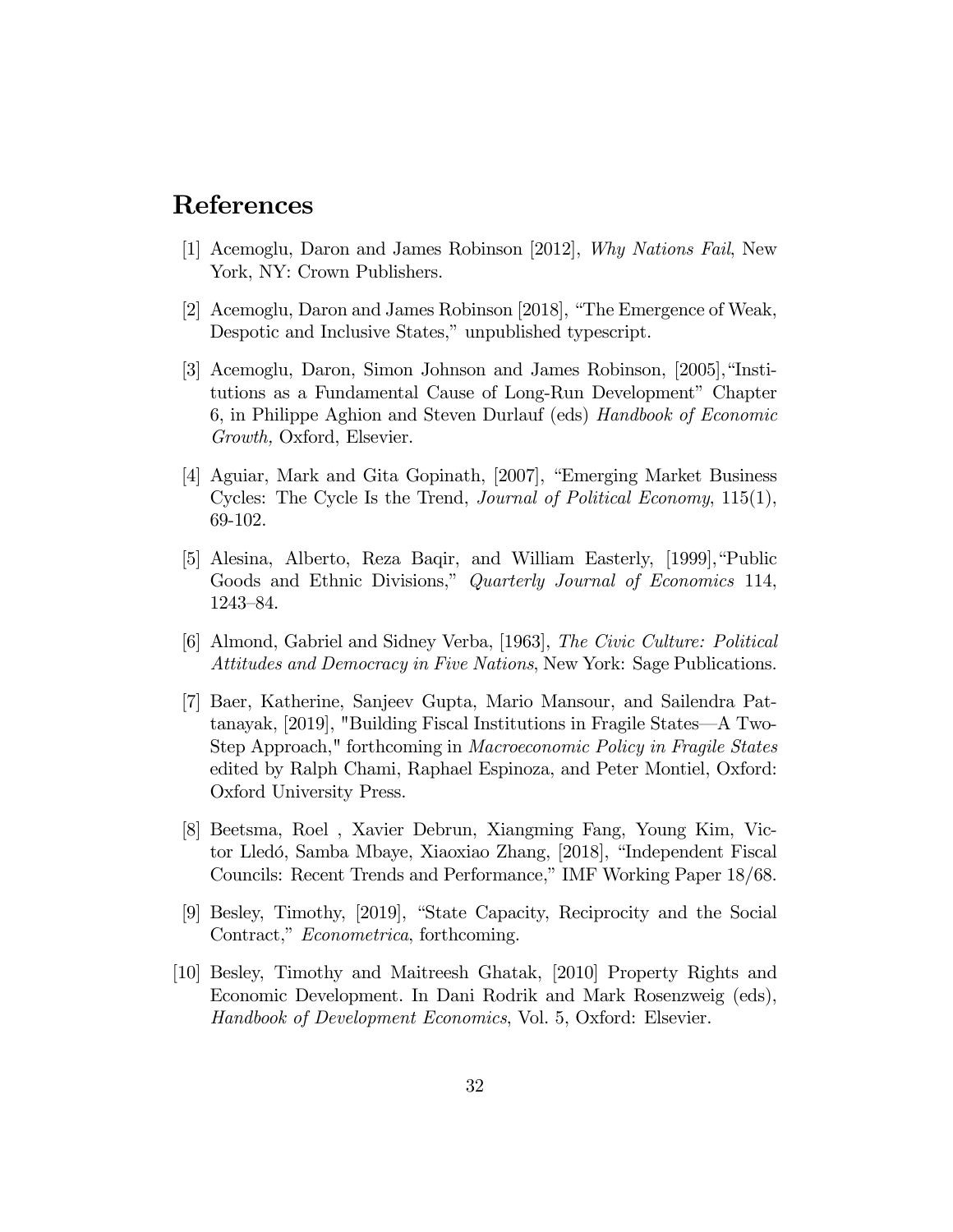- [11] Besley, Timothy and Hannes Mueller, [2018a], "Predation, Protection and Productivity: A Firm-Level Perspective," American Economic Journal: Macroeconomics, 10(2), 184-221.
- $[12]$  Besley, Timothy and Hannes Mueller,  $[2018b]$ , Volatility, Institutions and Investment", Journal of the European Economic Association,  $16(3)$ , 604-649.
- [13] Besley, Timothy and Hannes Mueller, [2018c] "Cohesive Institutions and the Distribution of Political Rents: Theory and Evidence" in Kaushi Basu and Tito Cordella (eds.), Institutions, Governance and the Control of Corruption, International Economic Association Series, Palgrave.
- [14] Besley, Timothy and Hannes Mueller, [2018d] "Executive Constraints as Robust Control" Barcelona GSE Working Paper: 1054.
- [15] Besley, Timothy and Torsten Persson [2009], "The Origins of State Capacity: Property Rights, Taxation and Politics", American Economic Review, 99, 1218-1244.
- [16] Besley, Timothy and Torsten Persson [2010], "State Capacity, Conflict and Development,"  $Econometrica$ , 78(1), 1-34.
- [17] Besley, Timothy and Torsten Persson [2011], Pillars of Prosperity: The Political Economics of Development Clusters, Princeton, NJ: Princeton University Press.
- [18] Besley, Timothy and Torsten Persson [2013], "Taxation and Development," in *Handbook of Public Economics*, Volume 5 edited by Alan J. Auerbach, Raj Chetty, Martin Feldstein and Emmanuel Saez, Oxford: Elsevier, 51-110.
- [19] Besley, Timothy and Torsten Persson [2014], "The Causes and Consequences of Development Clusters: State Capacity, Peace, and Income," Annual Review of Economics,  $6, 927-49$ .
- [20] Besley, Timothy, Ethan Ilzetzki, and Torsten Persson, [2013], "Weak states and Steady States: The Dynamics of Fiscal Capacity," American Economic Journal: Macroeconomics,  $5(4)$ ,  $205-235$ .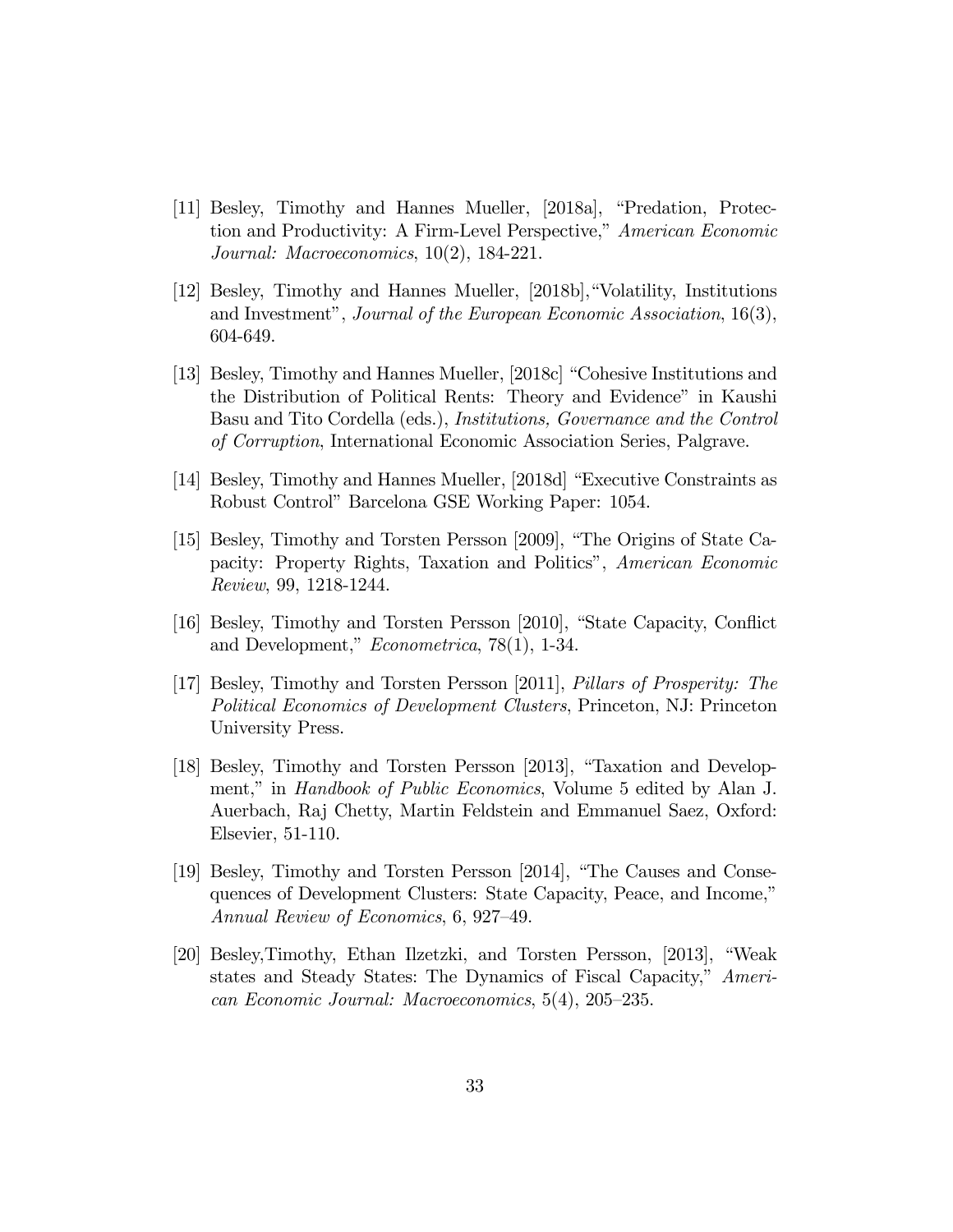- [21] Berman, Eli, Jacob N. Shapiro, and Joseph H. Felter, [2011], "Can Hearts and Minds Be Bought? The Economics of Counterinsurgency in Iraq," Journal of Political Economy,  $119(4)$ , 766-819.
- [22] Bisin, Alberto and Thierry Verdier, [2017], "On the Joint Evolution of Culture and Institutions," NBER Working Paper No. 23375
- [23] Blimpo, Moussa, Justice Tei Mensah, K. Ochieng' Opalo, and Ruifan Shi [2018] "Electricity provision and tax mobilization in Africa," World Bank Policy Working Paper, 8408.
- [24] Bohn, Henning and Robert Inman, [1996], "Balanced Budget Rules and Public Deficits: Evidence from the U.S.", NBER Working Paper, No. 5533.
- [25] Bowles, Samuel, [1998], "Endogenous Preferences: The Cultural Consequences of Markets and Other Economic Institutions," Journal of Economic Literature, 36(1), 75-111.
- [26] Burgess, R., R Jedwab, E. Miguel, A. Morjaria and G. Padró i Miquel [2015], "The value of democracy: Evidence from road building in Kenya," American Economic Review 105, 1817–1851.
- [27] Celiku, Bledi, and Aart Kraay, [2017] "Predicting Conflict," World Bank Policy Research Working Paper, 8075.
- [28] Collier, Paul, [2019], "Transition Programs: a Theory of the Scaffolding Needed to Build out of Fragility," forthcoming in *Macroeconomic Policy* in Fragile States edited by Ralph Chami, Raphael Espinoza, and Peter Montiel, Oxford: Oxford University Press.
- [29] Costinot, Arnaud, Dave Donaldson and Cory Smith, [2016] "Evolving Comparative Advantage and the Impact of Climate Change in Agricultural Markets: Evidence from 1.7 Million Fields around the Earth," Journal of Political Economy, 124(1): 205-248.
- [30] Croicu, Mihai and Ralph Sundberg, [2017], "UCDP GED Codebook version 18.1", Department of Peace and Conflict Research, Uppsala University.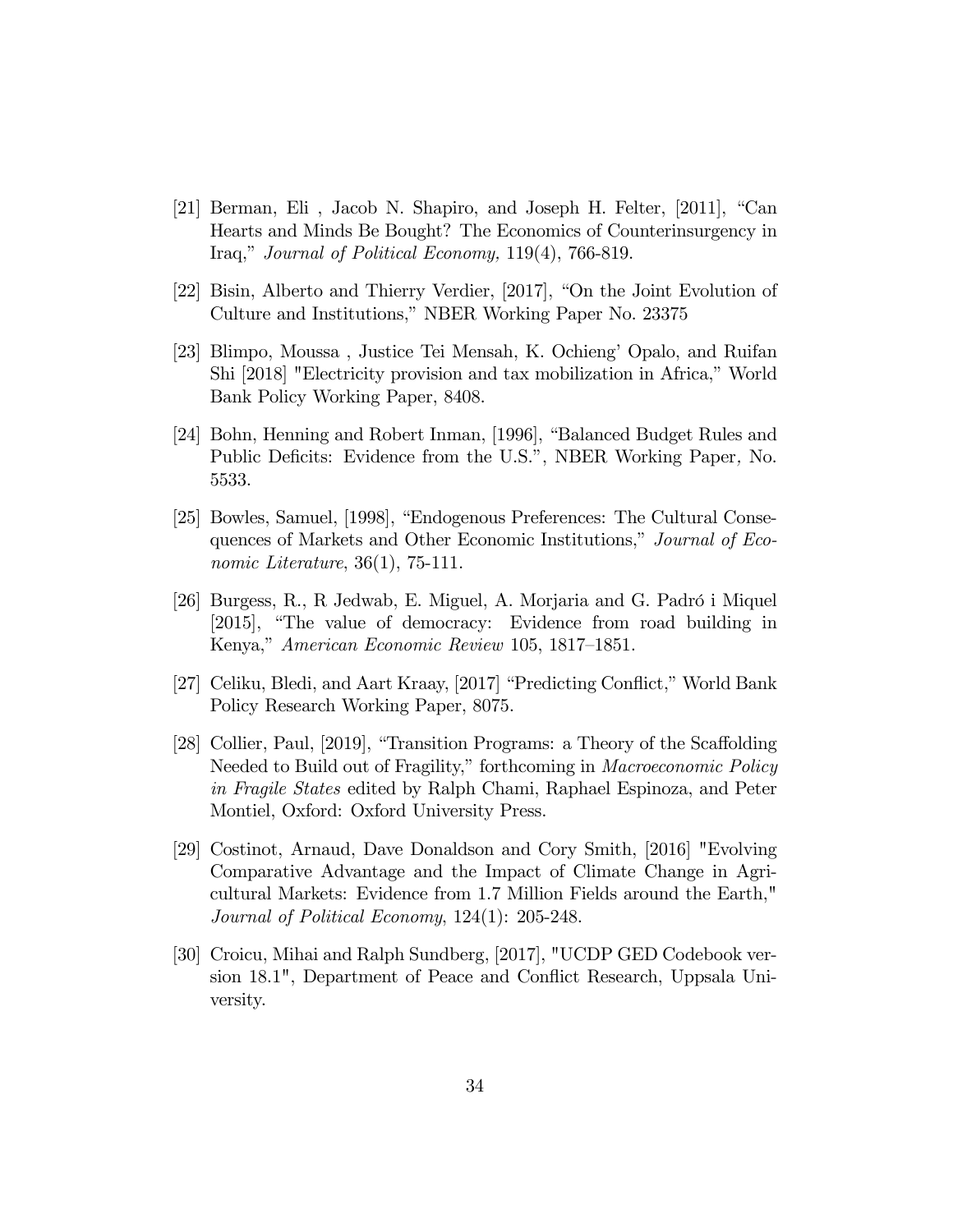- [31] De Luca, Giacomo, Roland Hodler, Paul A. Raschky and MicheleValsecchi, [2018], "Ethnic Favoritism: An Axiom of Politics?" *Journal of De*velopment Economics, 132, 115-129.
- [32] Depetris-Chauvin, Emilio, Ruben Durante, Filipe R. Campante, [2018], "Building Nations Through Shared Experiences: Evidence from African Football", NBER Working Paper, No. 24666.
- [33] Dincecco, Mark [2011], Political Transformations and Public Finances: Europe, 1650-1913, Cambridge: Cambridge University Press.
- [34] Dincecco, Mark [2015], "The Rise of Effective States in Europe," Journal of Economic History, 75, 901-18.
- [35] Eifert, Benn, Edward Miguel, Daniel N. Posner, [2010], "Political Competition and Ethnic Identification in Africa," American Journal of Political Science,  $54(2)$ ,  $494-510$ .
- [36] Esteban, Joan, Laura Mayoral, and Debraj Ray, [2012] "Ethnicity and conflict: An empirical study," The American Economic Review,  $102(4)$ , 1310–1342.
- [37] Fearon, James D. and David D. Laitin, [2000] "Violence and the Social Construction of Ethnic Identity," International Organization, 54(4), 845-877.
- [38] Fetzer, Thiemo, and Stephan Kyburz, [2019], "Cohesive Institutions and Political Violence", CGDEV Working Paper 503.
- [39] Fisman Raymond, and Edward Miguel, [2007], "Corruption, Norms, and Legal Enforcement: Evidence from Diplomatic Parking Tickets," Journal of Political Economy, 115 (6), 1020-1048.
- [40] Goldstone, Jack A, Robert H Bates, David L. Epstein, Ted Robert Gurr, Michael B. Lustik, Monty G. Marshall, Jay Ulfelder, and Mark Woodward. [2010], "A global model for forecasting political instability,"  $Amer$ ican Journal of Political Science,  $54(1)$ : 190–208.
- [41] Gonzalez, Francisco M, [2012], "The Use of Coercion in Society: Insecure Property Rights, Conflict, and Economic Backwardness," in Michelle R. Garfinkel and Stergios Skaperdas (eds) Oxford Handbook of the Economics of Peace and Conflict, Oxford: Oxford University Press.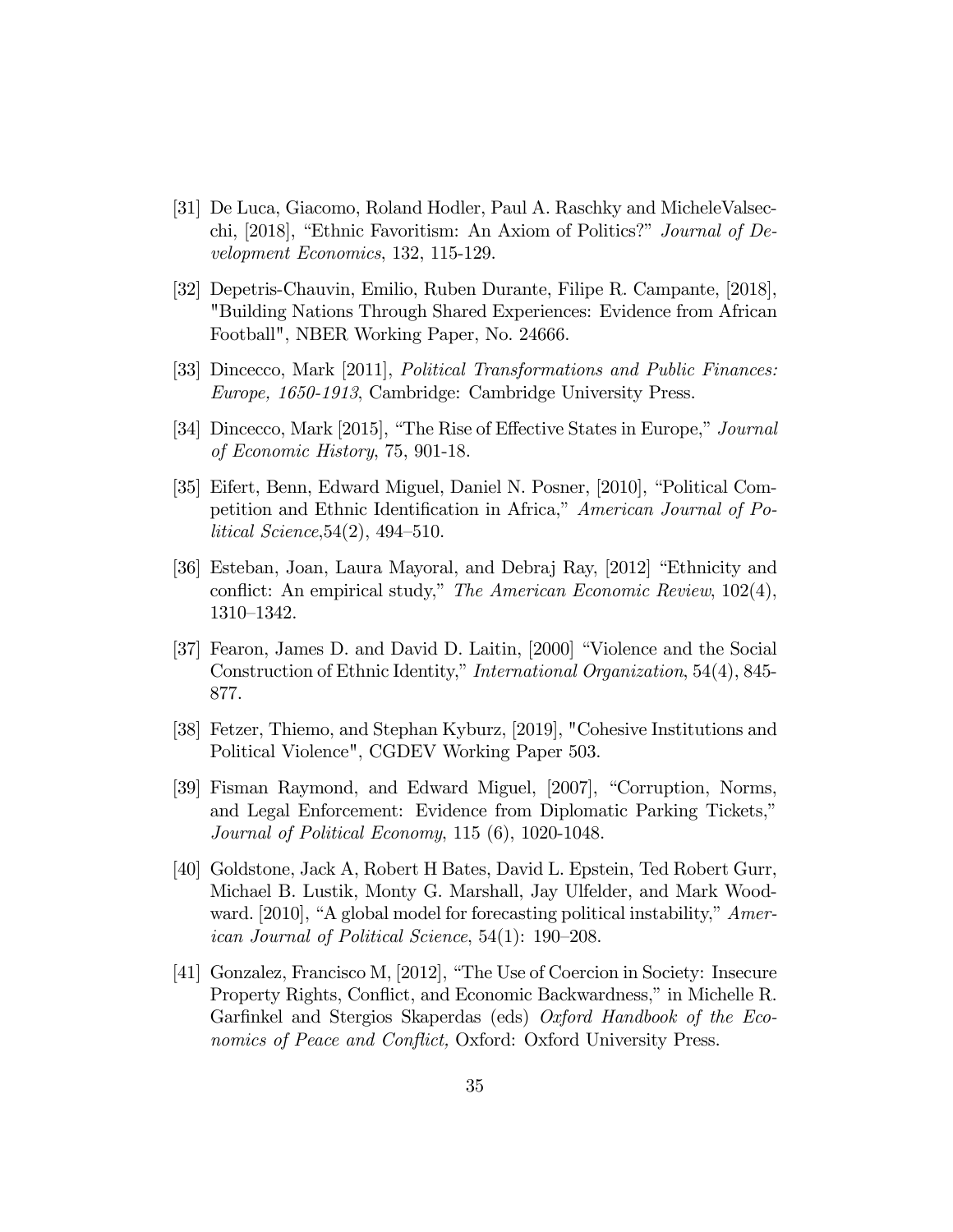- [42] Hobbes, Thomas, [1651], Leviathan, London: Everyman Edition.
- [43] Hodler, Roland, and Paul A. Raschky, [2014] "Regional Favoritism," Quarterly Journal of Economics,  $129(2)$ ,  $995-1033$ ,
- [44] IGC, [2018] Escaping the Fragility Trap. Report by the LSE-Oxford Commission on State Fragility, Growth and Development. Published by the International Growth Centre (IGC).
- [45] Khan, Adnan Q., Asim Ijaz Khwaja, and Benjamin A. Olken, [2019] "Making Moves Matter: Experimental Evidence on Incentivizing Bureaucrats through Performance-Based Postings." American Economic Review, 109 (1): 237-70.
- [46] Khan, Adnan Q., Asim I. Khwaja, Benjamin A. Olken, [2016], "Tax Farming Redux: Experimental Evidence on Performance Pay for Tax Collectors." Quarterly Journal of Economics,  $131(1)$ ,  $219-271$ .
- [47] Kleven, Henrik, Claus Thustrup Kreiner and Emmanuel Saez, [2016], ìWhy Can Modern Governments Tax So Much? An Agency Model of Firms as Fiscal Intermediaries," Economica, 83, 219-246.
- [48] Koren, Miklos, and Silvana Tenreyro, [2007], "Volatility and Development" Quarterly Journal of Economics, 122(1), 243-287.
- [49] Levi, Margaret, [1988], Of Rule and Revenue, Berkeley: University of California Press.
- [50] Levi, Margaret, Audrey Sacks, and Tom Tyler, [2009] "Conceptualizing Legitimacy, Measuring Legitimating Beliefs," American Behavioral Scientist, 53(3), 354-375.
- [51] Lipset, Seymour Martin [1960], Political Man, London: Heinemann.
- [52] Locke, John [1690], Two Treatises on Government, London: Everyman Edition.
- [53] Luttmer, Erzo F.P. and Monica Singhal, [2014], "Tax Morale,"  $Journal$ of Economic Perspectives, 28(4), 149-168.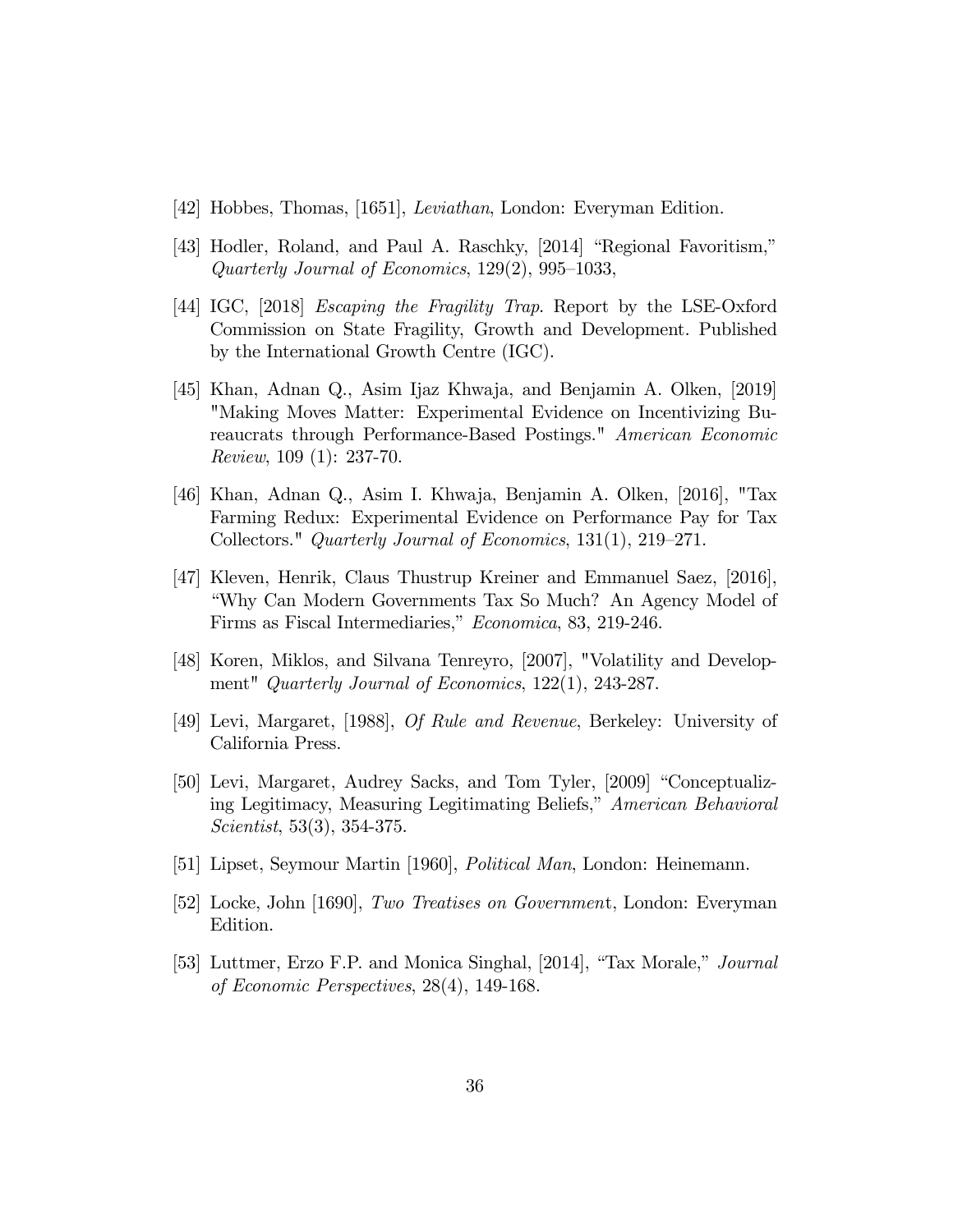- [54] Michalopoulos, Stelios, and Elias Papaioannou, [2016], "The Long-run Effects of the Scramble for Africa", American Economic Review, 106(7): 1802-48.
- [55] Montalvo, José G. and Marta Reynal-Querol, [2005], "Ethnic Polarization, Potential Conflict, and Civil Wars," American Economic Review, 95(3), 796-816.
- [56] Mueller, Hannes, [2016], "Growth and Violence: Argument for a Per Capita Measure of Civil War," Economica, 83, 473-497.
- [57] Mueller, Hannes and Christopher Rauh, [2018], "Reading Between the Lines: The Prediction of Political Violence Using Newspaper Text." American Political Science Review, 112(2), 358-375.
- [58] Mueller, Hannes and Christopher Rauh, [2019], "The Hard Problem of Prediction for Conflict Prevention", CEPR Discussion Paper, DP13748.
- [59] Mueller, Hannes and Dominic Rohner, [2018], "Can power-sharing foster peace? Evidence from Northern Ireland," *Economic Policy*, 33(95), 447 484.
- [60] Naritomi, Joana [2019] "Consumers as Tax Auditors." American Economic Review, 109(9), 3031-72.
- [61] North, Douglass C. [1990], Institutions, Institutional Change and Economic Performance, Cambridge: Cambridge University Press.
- [62] North, Douglass C. and Barry R. Weingast [1989], "Constitutions and Commitment: The Evolution of Institutional Governing Public Choice in Seventeenth-Century England", Journal of Economic History, 44, 803-832.
- [63] North, Douglass C., Barry Weingast and John Wallis [2009], Violence and Social Orders: A Conceptual Framework for Interpreting Recorded Human History, Cambridge: Cambridge University Press.
- [64] OECD [2018], States of Fragility 2018. OECD Publishing, Paris.
- [65] Rodrik, Dani [1999], "Where did all the growth go? External shocks, social conflict, and growth collapses," Journal of Economic Growth, 4 (4), 385-412.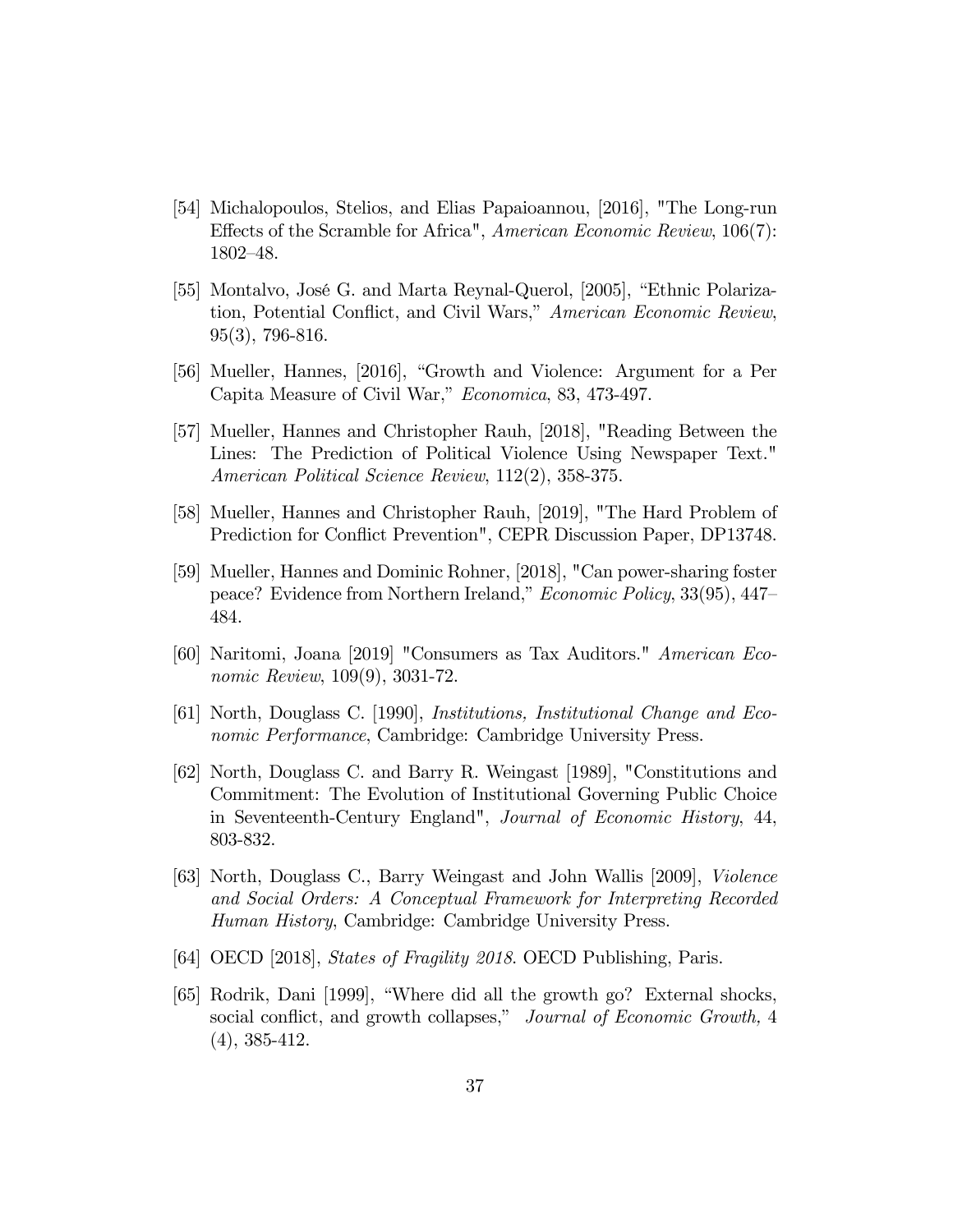- [66] Rousseau, Jean-Jacques, [1762], The Social Contract, London: Everyman Edition.
- [67] Sanchez de la Sierra, Raul, [2018], "On the Origins of the State: Stationary Bandits and Taxation in Eastern Congo," Journal of Political Economy (forthcoming)
- [68] Sen, Amartya, [2007], Identity and Violence: The Illusion of Destiny. Penguin Books
- [69] Sundberg, Ralph, and Erik Melander, [2013], "Introducing the UCDP Georeferenced Event Dataset", Journal of Peace Research, 50(4), 523- 532.
- [70] Sundberg, Mikael, Faisal Quraishi, and Sidhartha Choudhury, [2009] Linking Political Risk Insurance Pricing and Portfolio Management with Economic Capital Modeling: A Multilateral Perspective?, in Kevin W. Lu, Gero Verheyen, Srilal M. Perera (eds) Investing with Confidence: Understanding Political Risk Management in the 21st Century. World Bank, Washington.
- [71] Törgler, Benno [2007], Tax Morale and Tax Compliance: A Theoretical and Empirical Analysis, Cheltenham U.K.: Edward Elgar.
- [72] Tyler, Tom R. [2006], "Psychological Perspectives on Legitimacy and Legitimation". Annual Review of Psychology, 57, 375-400.
- [73] United Nations and World Bank. [2017] Pathways to Peace: Inclusive Approaches to Preventing Violent Conflict. World Bank: Washington.
- [74] Weigel, Jonathan, [2018], "The Taxman Cometh: A Virtuous Cycle of Compliance and State Legitimacy in the D.R. Congo." unpublished manuscript.
- [75] Weigel, Jonathan, [2019], "Building State and Citizen: How Tax Collection in Congo Engenders Citizen Engagement with the State." unpublished manuscript.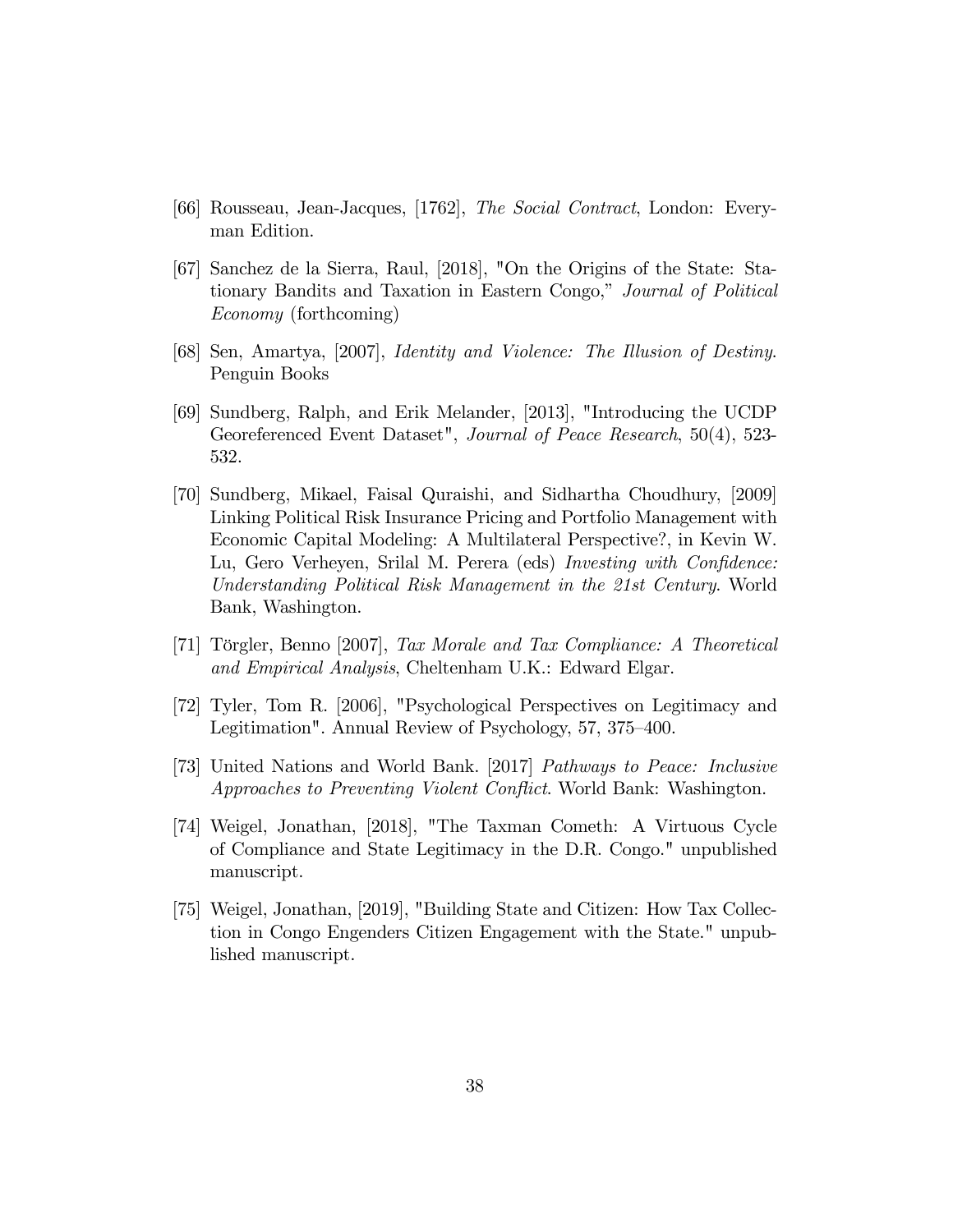Figure 1: Complementarity between Capacities and Income

 $\infty$  $\circ$  $\circ$ Share of Income Tax in Total Taxes (1999) <u>ဖ</u>  $\circ$  $\Omega$ O O 4  $\circ$  $\mathbf{N}$  $\circ$  $\circ$  $\circ$  $\circ$ O  $\circ$  $\overline{2}$  $.8$  $\Omega$  $6$ Index of contract enforcement • High income in 2000 Mid income in 2000  $\mathsf{O}$ Low income in 2000 **Fitted values** 

Income Taxes and Contract Enforcement by GDP

Notes: Figure is from Besley and Persson (2011). Income is real per capita income. The index of contract enforcement is the ICRG measure of property-rights protection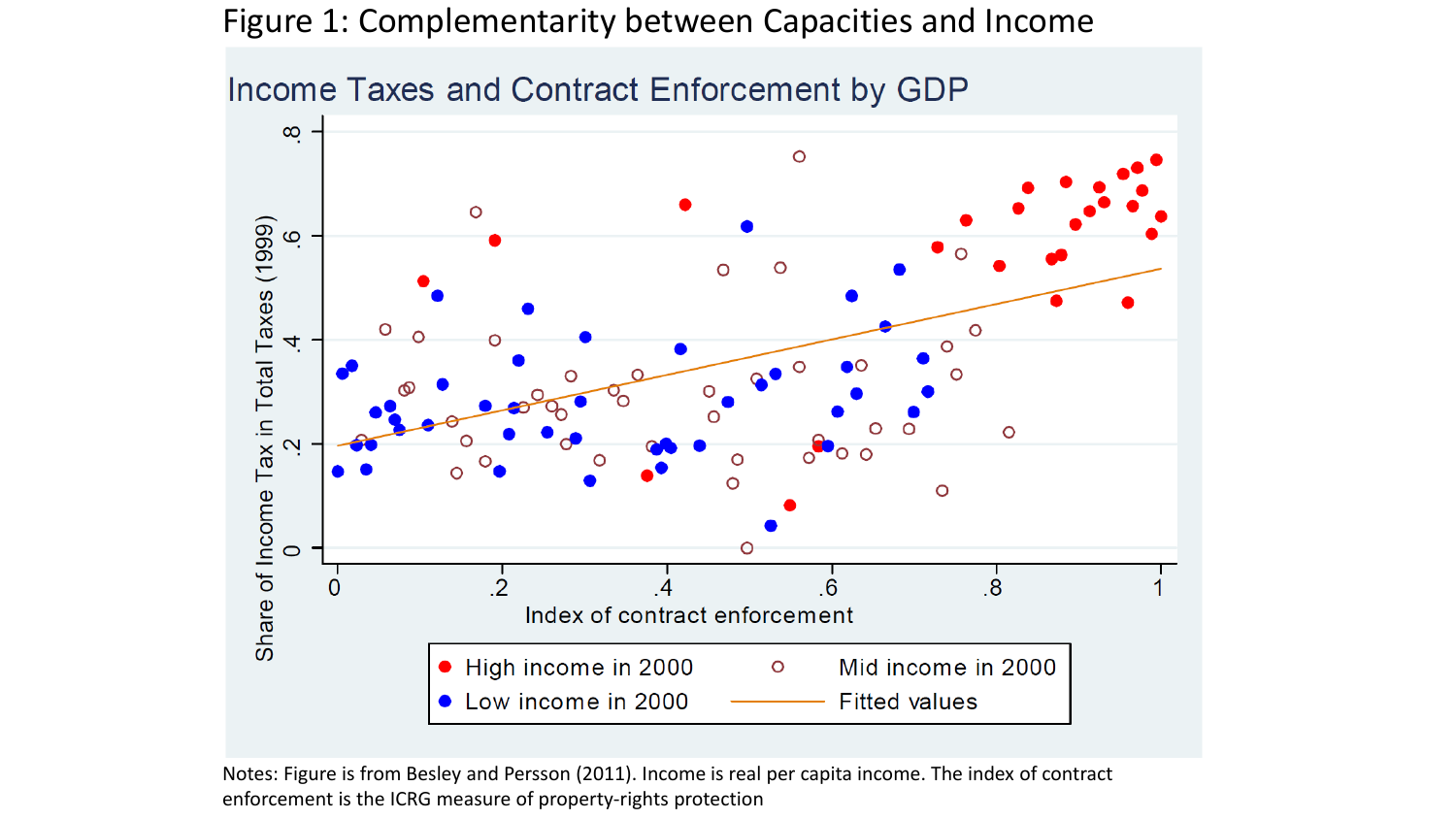

Figure 2: The Violence Trap and Fiscal Capacity

Note: Conflict is defined by more than 8 battle-related deaths in 10 million inhabitants according to the UCDP data. Countries do not change groups over time, i.e. groups are defined using the long-term mean. Revenue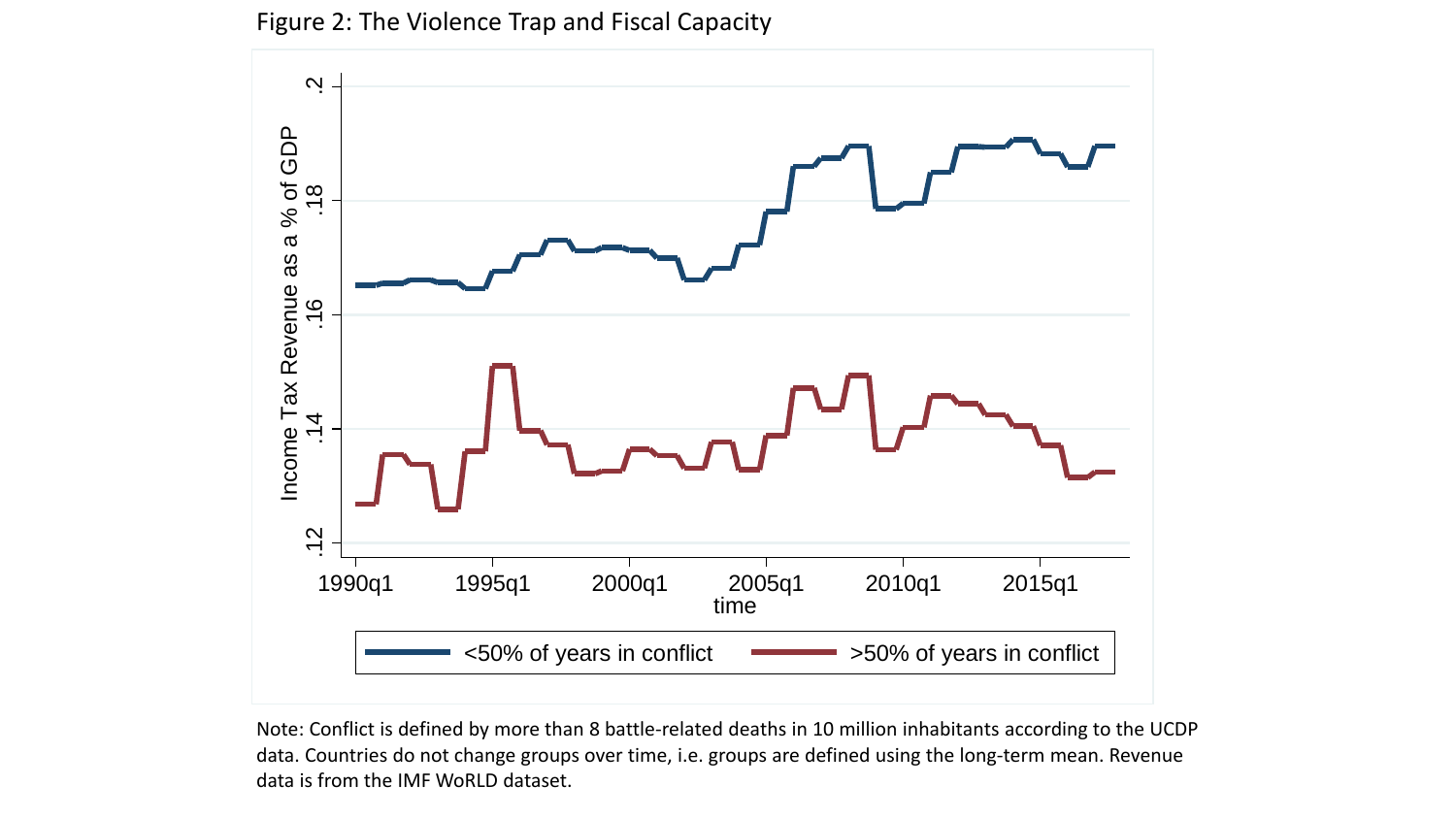Figure 3: Fragility and Fiscal Capacity Between and Within Country Evidence

Panel A: without controls **Panel B: controlling for country and time fixed effects** 



Note: Conflict is defined by more 8 battle-related deaths in 10 million inhabitants according to the UCDP data. Revenue data is from the IMF WoRLD dataset. Every country/year is attributed to one revenue decile according to its revenue per GDP. The left hand side is a dummy indicating whether a country is in conflict according to our definition. Figures then show the regression coefficients and their 95%-confidence intervals of a regression of conflict on revenue decile dummies. The dummy for decile 10 is the omitted category and so confidence intervals should be interpreted as indicating significant differences with regard to the group with highest revenues per GDP.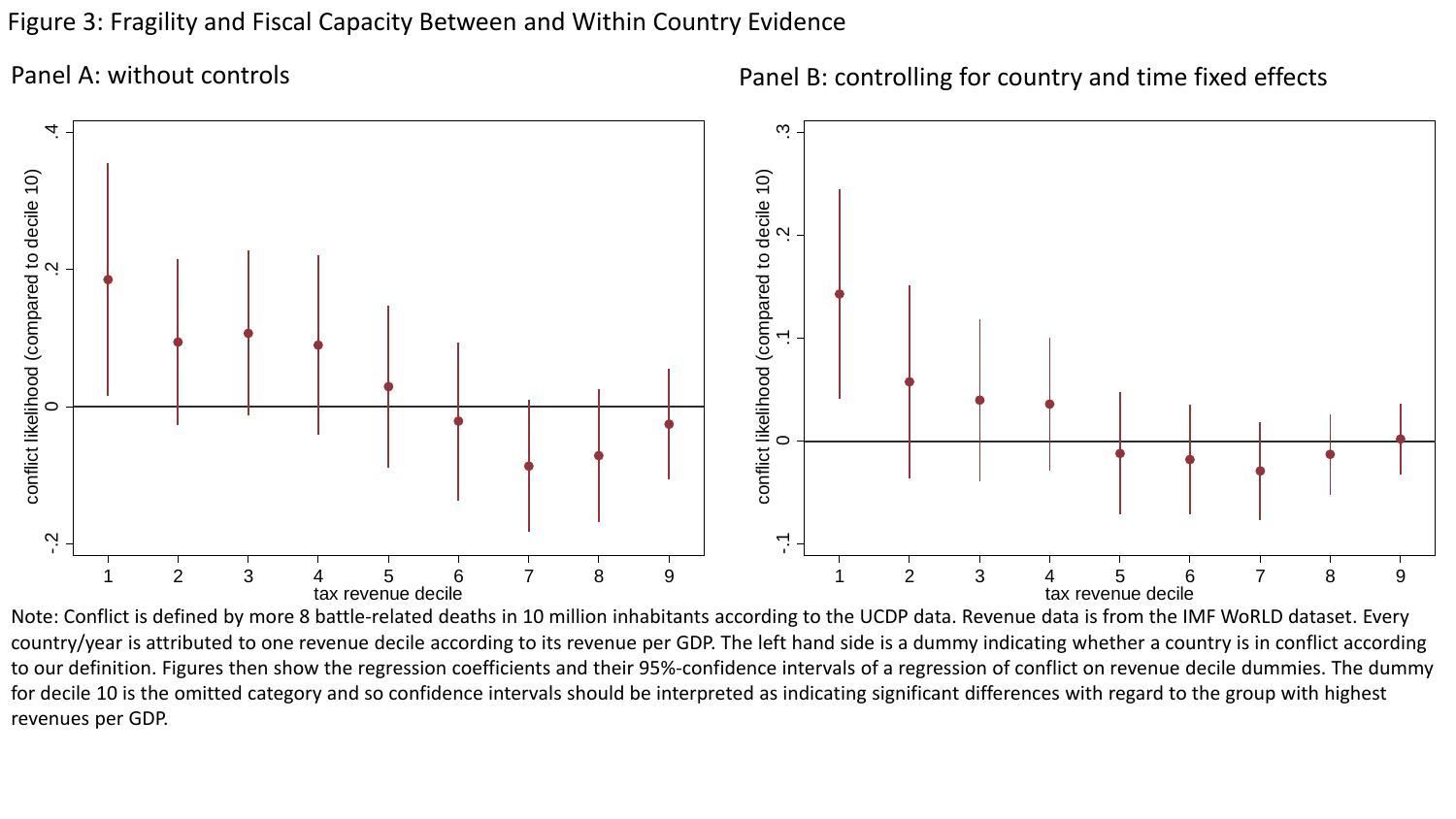Figure 4: Fragility and Fiscal Capacity – Case Studies



Note: Revenue data is from the IMF WoRLD dataset. Conflict risk is calculated using a forecasting model following Mueller and Rauh (2018, 2019).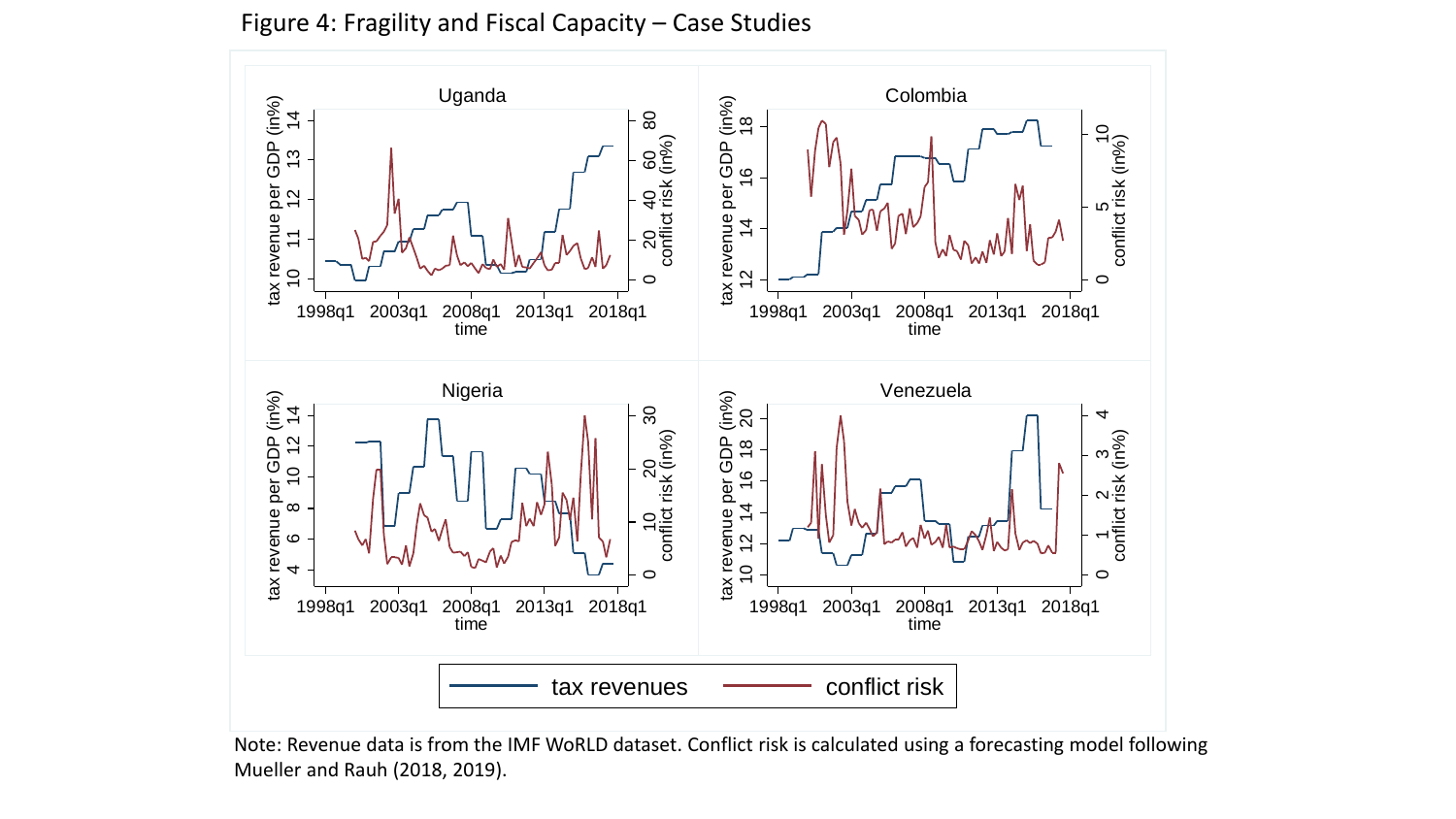Figure 5: Economic Fragility and Fiscal Capacity Between and Within Country Evidence

Panel A: without controls **Panel B: controlling for country and time fixed effects** 



Note: A collapse is defined by a decline of GDP by more than 5 percent. Revenue data is from the IMF WoRLD dataset. Every country/year is attributed to one revenue decile according to its revenue per GDP. The left hand side is a dummy indicating whether a country is facing a collapse according to our definition. Figures then show the regression coefficients and their 95%-confidence intervals of a regression of collapse on revenue decile dummies. The dummy for decile 10 is the omitted category and so confidence intervals should be interpreted as indicating significant differences with regard to the group with highest revenues per GDP. Author's calculations.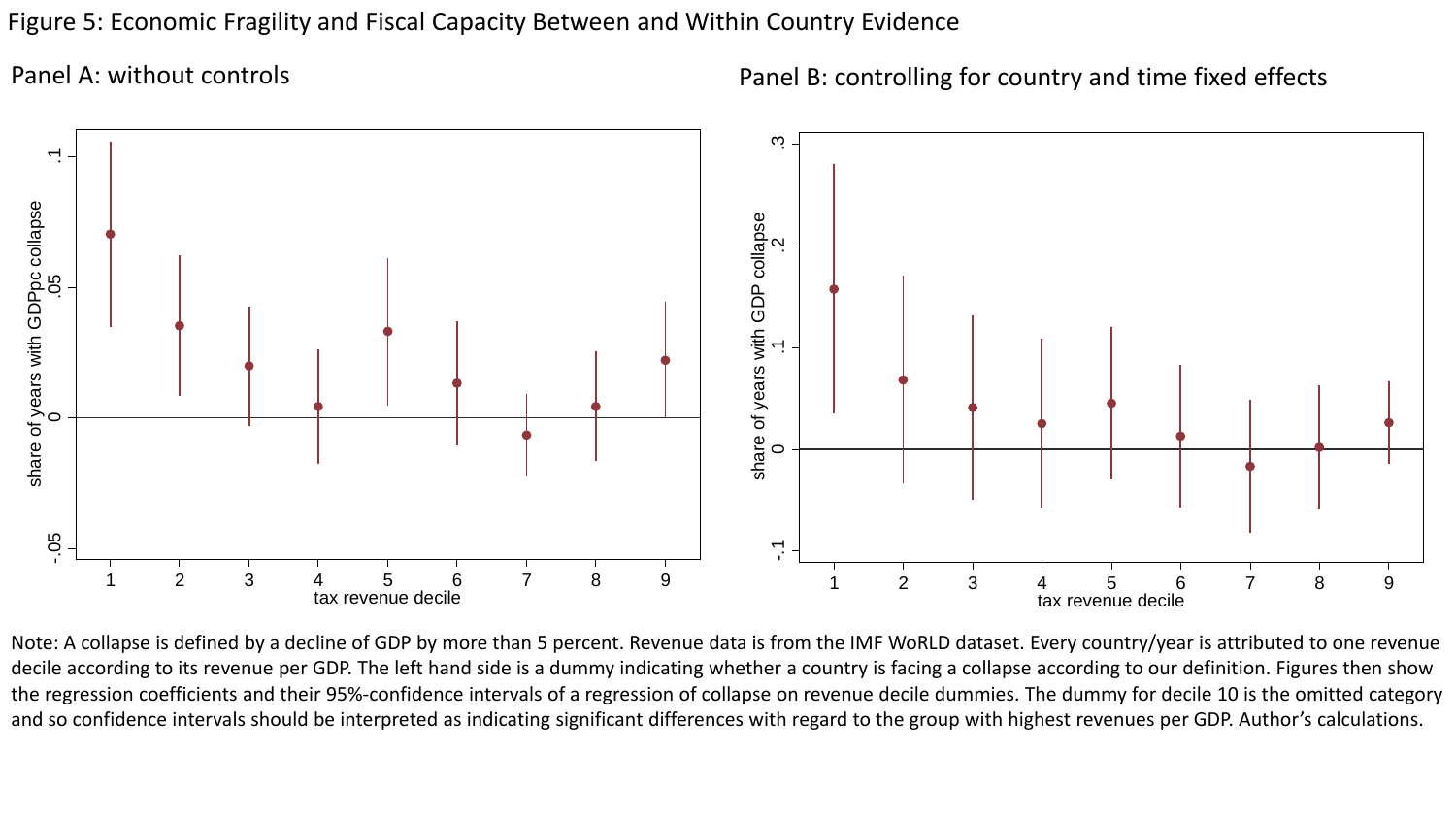*Table 1: Failures and Executive Constraints*

|                             | weak executive constraints |       |      | strong executive constraints | t-test | t-test* |
|-----------------------------|----------------------------|-------|------|------------------------------|--------|---------|
|                             | obs                        | mean  | obs  | mean                         |        |         |
| 10% drop in GDP per capita  | 4170                       | 3.86% | 1979 | 1.11%                        | 7.23   | 4.41    |
| 20% drop in GDP per capita  | 4410                       | 1.52% | 2017 | 0.40%                        | 4.85   | 2.92    |
| fall in life expectancy     | 5656                       | 1.45% | 2222 | 0.50%                        | 4.38   | 1.08    |
| increase in child mortality | 5102                       | 1.22% | 2145 | 0.47%                        | 3.52   | 1.72    |
| start of armed conflict     | 6095                       | 3.20% | 2417 | 1.03%                        | 7.09   | 2.62    |
| start of civil war          | 6627                       | 1.39% | 2611 | 0.27%                        | 6.37   | 2.93    |
| start of refugee outflow    | 4976                       | 2.07% | 2397 | 0.42%                        | 6.86   | 2.54    |
| start of purge              | 4924                       | 6.15% | 2225 | 1.71%                        | 10.13  | 4.47    |

Notes: "t-stat" reports the t-test on a difference in means. "t-test\*" reports the t-test on the coefficient of regression of the respective variable on weak executive constraints controlling for ln(GDP per capita). The years after the onset of a failure episode is set to missing to and all independent variables are lagged by one year to prevent the most obvious reverse causality problems. "10% drop in GDP per capita" is a drop in GDP per capita of more than 10 percent in the past 5 years. "20% drop in GDP per capita" is a drop in GDP per capita of more than 20 percent in the past 5 years. "fall in life expectancy" is a fall by more than half a year within a 5-year period. "increase in child mortality" is an increase from one year to the next. "armed conflict" is defined by more than 25 battle related deaths within a year. "civil war" are more than 0.08 battle related deaths per 1000 population in a year. "refugee outflow" is a year in which the country generates refugees. "purge" is an episode with purges. The table categorizes episodes of bad outcomes with the political institution in place in the year before the start of the episode. "strong executive constraints" are years of xconst=7 before the start of the respective episode. "weak executive constraints" are years of xconst<7 before the start of the respective episode. Data on executive constraints is from PolityIV. Data on GDP, population, child mortality and life expectancy is from the World Bank. Data on armed conflict and civil war is generated from UCDP/PRIO data on battle-related deaths presented in Pettersson and Eck (2018). Data on refugees is from the UNHCR. Data on Purges is from the Cross-National Time-Series Data Archive by Banks and Kenneth (2017).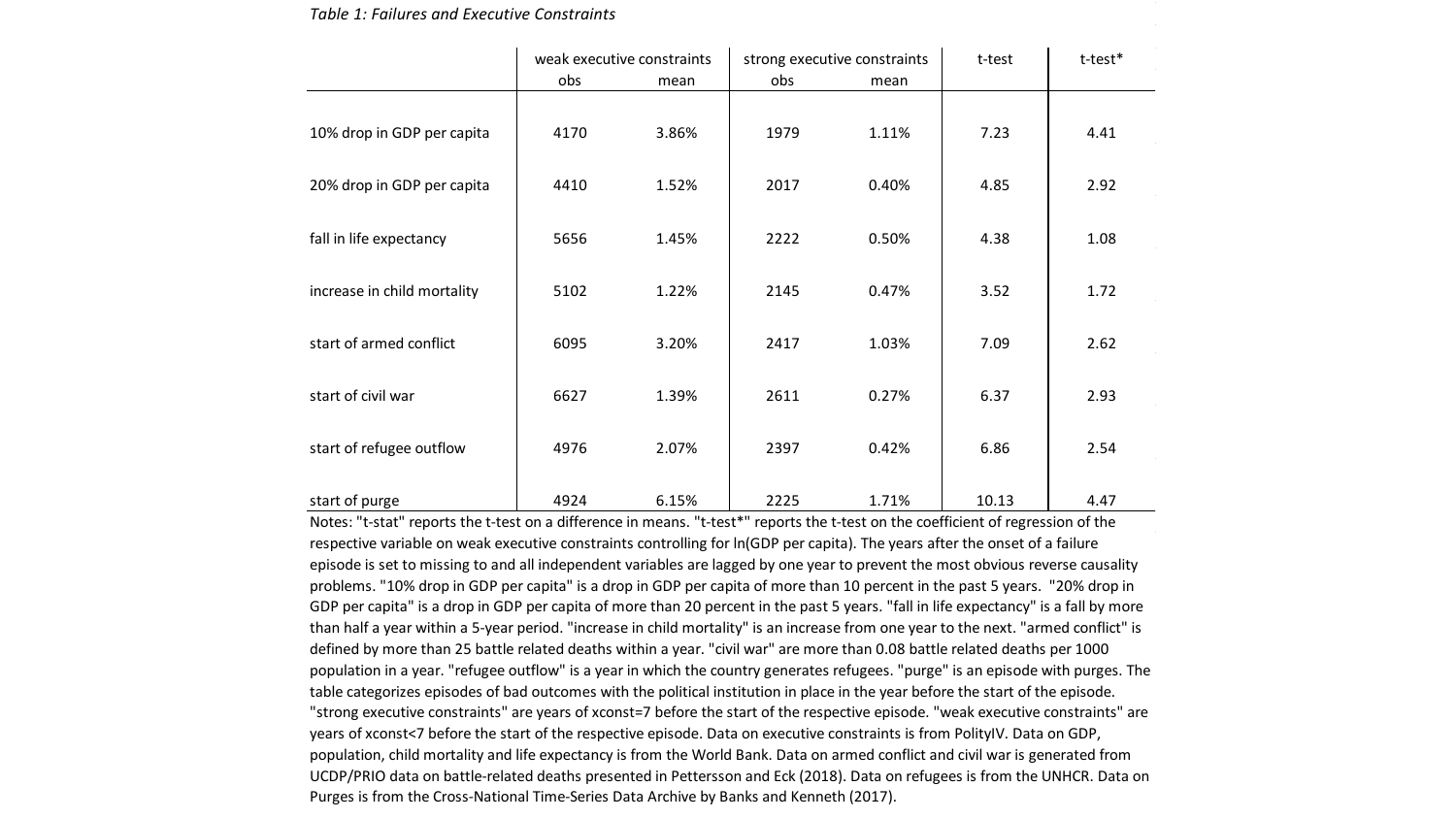## *Table 2: Cheating on Taxes and National Identity in the World Value Survey Data*

|                                                 | (1)                                         | (2)        | (3)        | (4)        | (5)            |
|-------------------------------------------------|---------------------------------------------|------------|------------|------------|----------------|
|                                                 |                                             |            |            |            | cheating on    |
|                                                 |                                             |            |            |            | taxes is never |
| <b>VARIABLES</b>                                | cheating on taxes is not justifiable (1-10) |            |            |            |                |
|                                                 |                                             |            |            |            |                |
| I see myself as citizen of the [country] nation | $0.320***$                                  | $0.326***$ | $0.229***$ | $0.220***$ | $0.062***$     |
|                                                 | (0.010)                                     | (0.010)    | (0.012)    | (0.012)    | (0.002)        |
| I see myself as member of my local community    |                                             |            | $0.188***$ | $0.118***$ | $0.032***$     |
|                                                 |                                             |            | (0.009)    | (0.010)    | (0.002)        |
| the government should take more responsability  |                                             |            | $0.023***$ | $0.025***$ | $0.005***$     |
|                                                 |                                             |            | (0.002)    | (0.002)    | (0.000)        |
| <b>Observations</b>                             | 149,863                                     | 131,918    | 128,792    | 128,792    | 128,792        |
| R-squared                                       | 0.008                                       | 0.019      | 0.023      | 0.145      | 0.127          |
| Controls                                        | <b>NO</b>                                   | <b>YES</b> | <b>YES</b> | <b>YES</b> | <b>YES</b>     |
| Country/Wave FE                                 | <b>NO</b>                                   | <b>NO</b>  | <b>NO</b>  | <b>YES</b> | <b>YES</b>     |

Robust standard errors in parentheses. \*\*\* p<0.01, \*\* p<0.05, \* p<0.1. Question on cheating on taxes in columns (1) to (4) is coded from 1 to 10 with a standard deviation of 2.18. In column (5) we code a dummy equal to 1 if the answer is 10 (never justified). Question on national identity is coded from 1 to 4 with a standard deviation of 0.62. All data is from the World Values Survey.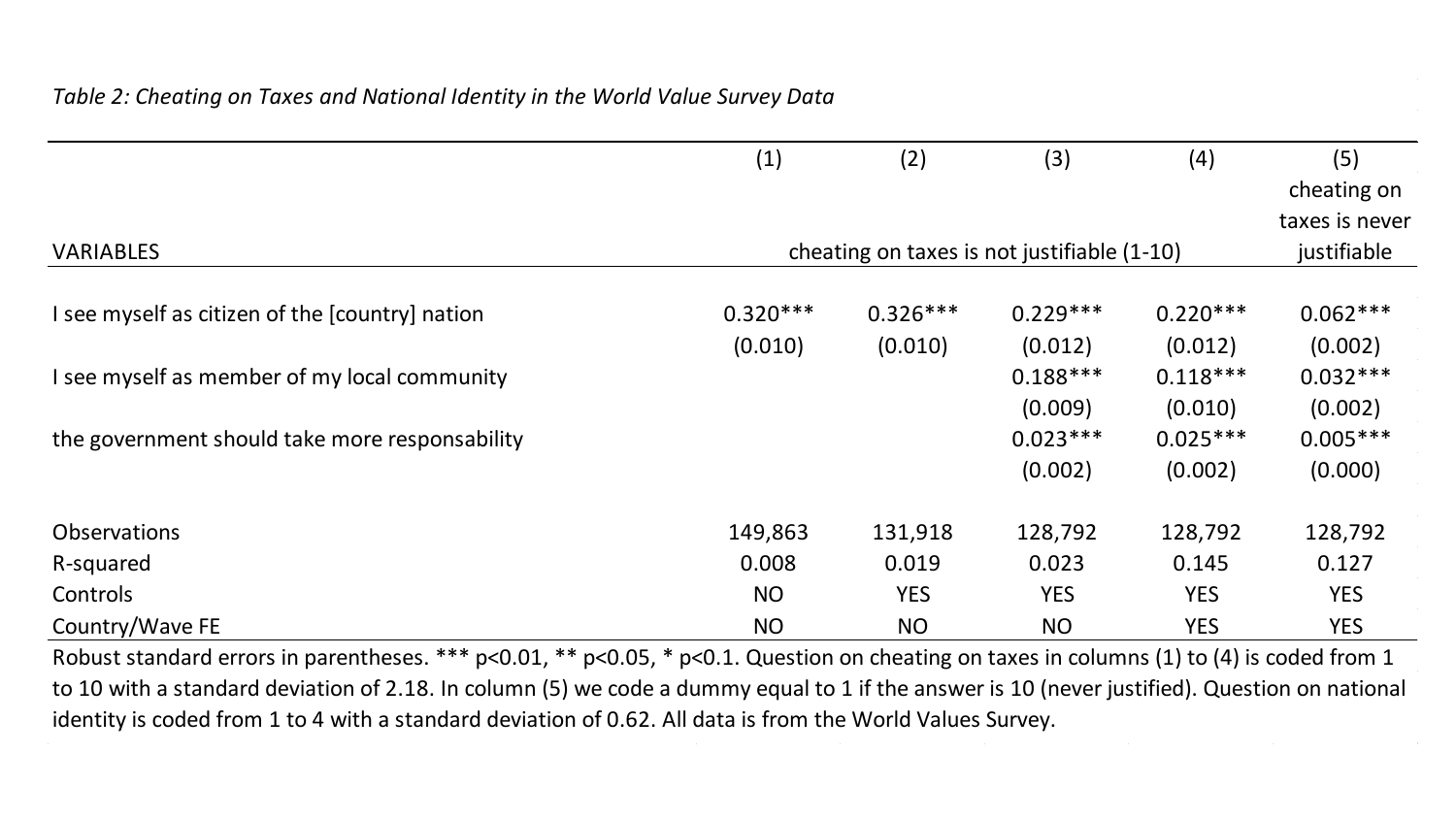*Table 3: National Identity and Paying Taxes in the Afrobarometer Data*

|                                                                            | (1)                   | (2)                   | (3)                   | (4)                 | (5)                   | (6)                   |  |
|----------------------------------------------------------------------------|-----------------------|-----------------------|-----------------------|---------------------|-----------------------|-----------------------|--|
|                                                                            |                       |                       |                       |                     |                       |                       |  |
|                                                                            |                       | Refused to pay fee    |                       | Refused to pay fee  |                       |                       |  |
|                                                                            | Wrong: Not paying     | or tax to             | People must pay       | Wrong: Not paying   | or tax to             | People must pay       |  |
| <b>VARIABLES</b>                                                           | taxes                 | government            | taxes                 | taxes               | government            | taxes                 |  |
| <b>Strength of National Identity</b><br><b>Relative to Ethnic Identity</b> | $0.009***$<br>(0.002) | $0.015***$<br>(0.002) | $0.014***$<br>(0.004) | $0.004*$<br>(0.002) | $0.008***$<br>(0.002) | $0.024***$<br>(0.004) |  |
| Observations                                                               | 82,131                | 83,638                | 83,224                | 82,131              | 83,638                | 83,224                |  |
| R-squared                                                                  | 0.001                 | 0.001                 | 0.001                 | 0.064               | 0.043                 | 0.047                 |  |
| Controls                                                                   | <b>YES</b>            | <b>YES</b>            | <b>YES</b>            | <b>YES</b>          | <b>YES</b>            | <b>YES</b>            |  |
| Country/Wave FE                                                            | <b>NO</b>             | <b>NO</b>             | <b>NO</b>             | <b>YES</b>          | <b>YES</b>            | <b>YES</b>            |  |

Robust standard errors in parentheses. \*\*\* p<0.01, \*\* p<0.05, \* p<0.1. Question on whether it is wrong not to pay taxes is coded from 1 to 3 with a standard deviation of 0.67. Question on not paying taxes or fee is coded from 1 to 5 with a standard deviation of 0.8. Question on people having to pay taxes is coded from 1 to 5 with a standard deviation of 1.17. Question on national identity is coded from 1 to 5 with a standard deviation of 1.17. All data is from the Afrobarometer.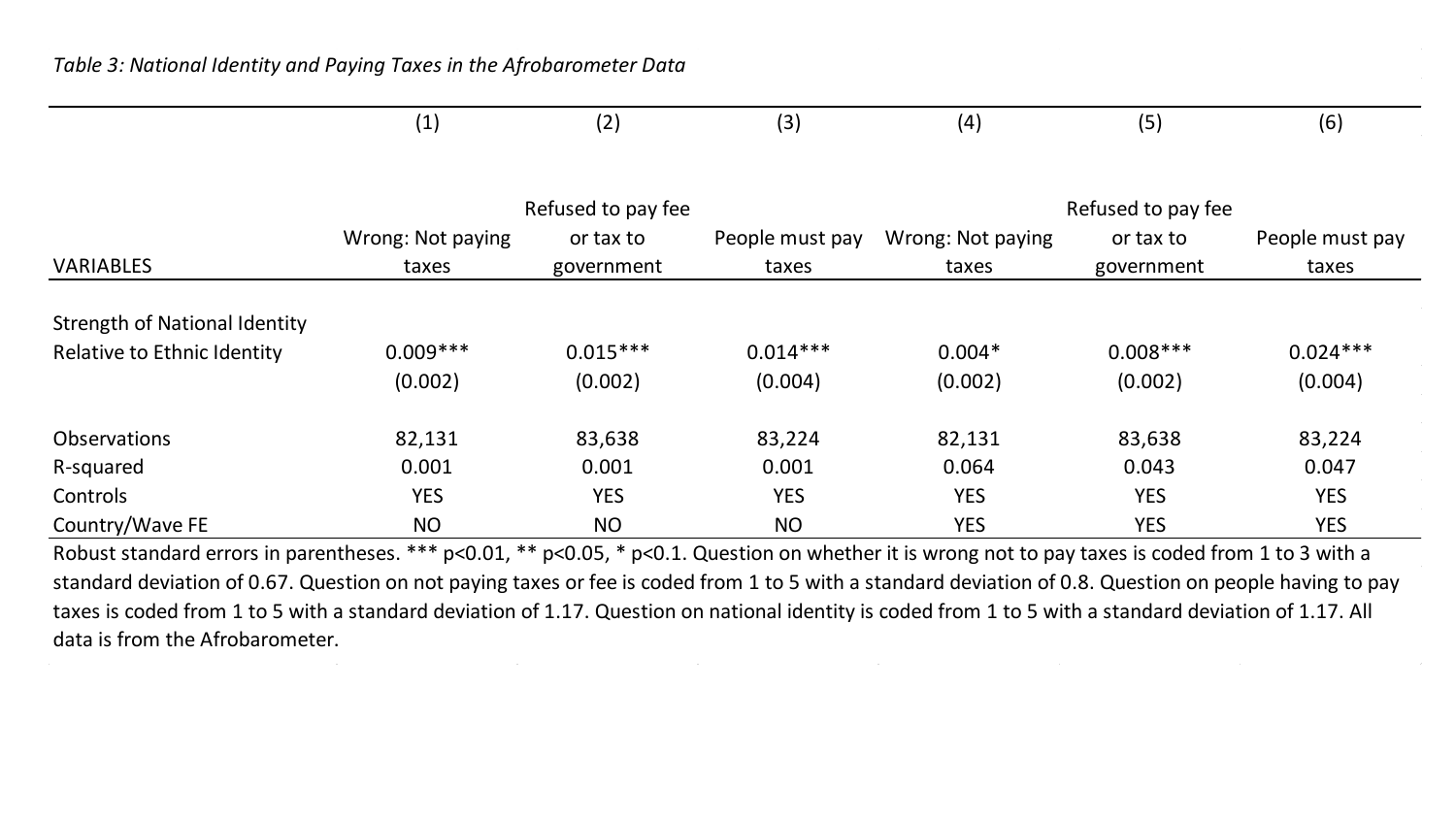|                                                | (1)        | (2)                                  | (3)        | (4)        | (5)            |
|------------------------------------------------|------------|--------------------------------------|------------|------------|----------------|
|                                                |            |                                      |            |            | cheating on    |
|                                                |            |                                      |            |            | taxes is never |
| <b>VARIABLES</b>                               |            | cheating on taxes is not justifiable |            |            | justifiable    |
| Confidence in the government                   | $0.169***$ | $0.161***$                           | $0.170***$ | $0.123***$ | $0.021***$     |
|                                                | (0.005)    | (0.005)                              | (0.005)    | (0.006)    | (0.001)        |
| Most people can be trusted                     |            |                                      | $-0.011$   | 0.010      | $0.019***$     |
|                                                |            |                                      | (0.011)    | (0.011)    | (0.002)        |
| The government should take more responsability |            |                                      | $0.008***$ | $0.018***$ | $0.004***$     |
|                                                |            |                                      | (0.002)    | (0.002)    | (0.000)        |
| <b>Observations</b>                            | 271,642    | 230,591                              | 215,471    | 215,471    | 215,471        |
| R-squared                                      | 0.005      | 0.014                                | 0.015      | 0.127      | 0.120          |
| Controls                                       | <b>NO</b>  | <b>YES</b>                           | <b>YES</b> | <b>YES</b> | <b>YES</b>     |
| Country/Wave FE                                | <b>NO</b>  | <b>NO</b>                            | <b>NO</b>  | <b>YES</b> | <b>YES</b>     |

*Table 4: Confidence in Government and Tax Compliance in the World Value Surveys*

Robust standard errors in parentheses. \*\*\* p<0.01, \*\* p<0.05, \* p<0.1. Question on cheating on taxes in columns (1) to (4) is coded from 1 to 10 with a standard deviation of 2.18. In column (5) we code a dummy equal to 1 if the answer is 10 (never justified). Confidence in government is coded from 1 to 4 with a standard deviation of 0.94. All data is from the World Values Survey.